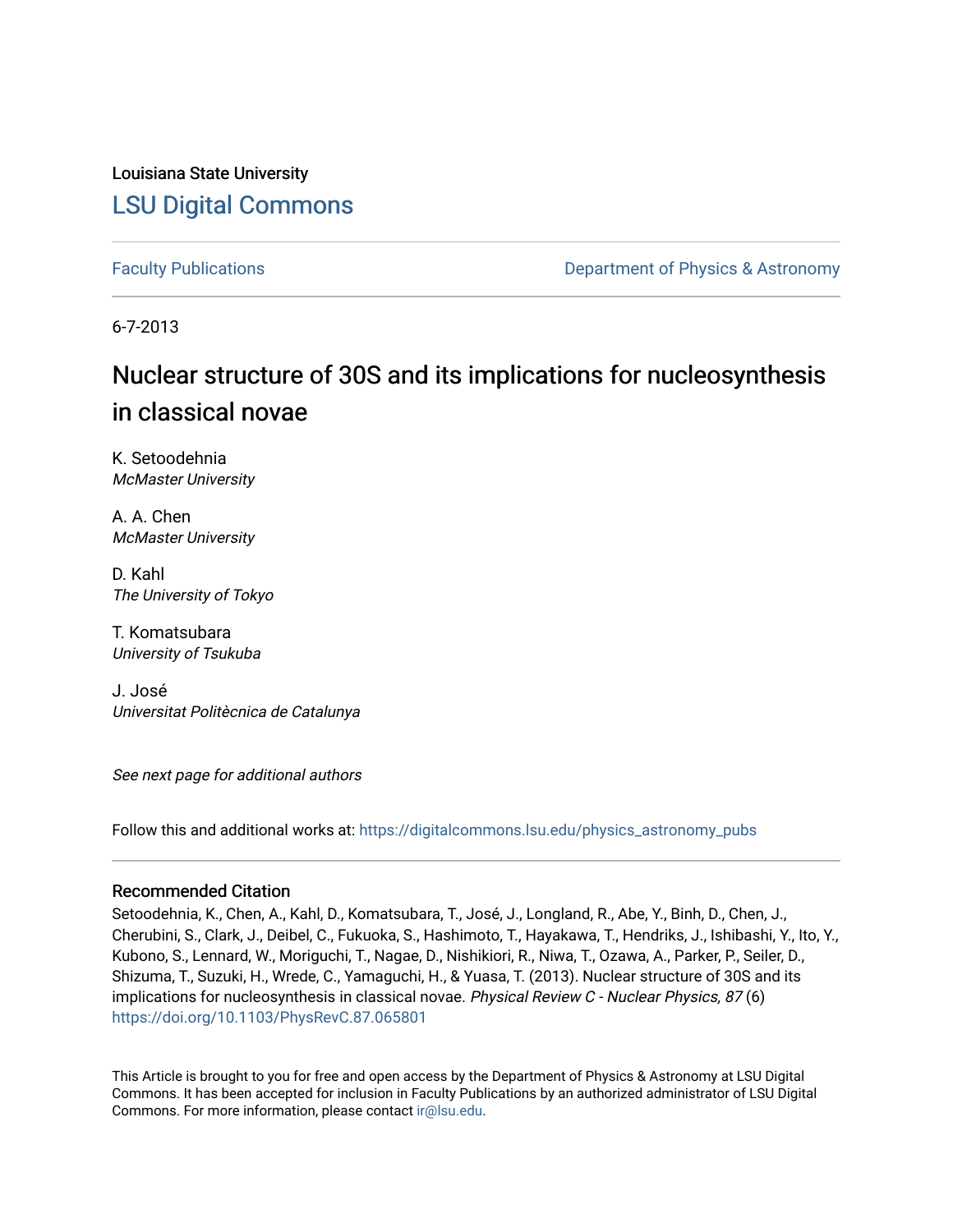# Authors

K. Setoodehnia, A. A. Chen, D. Kahl, T. Komatsubara, J. José, R. Longland, Y. Abe, D. N. Binh, J. Chen, S. Cherubini, J. A. Clark, C. M. Deibel, S. Fukuoka, T. Hashimoto, T. Hayakawa, J. Hendriks, Y. Ishibashi, Y. Ito, S. Kubono, W. N. Lennard, T. Moriguchi, D. Nagae, R. Nishikiori, T. Niwa, A. Ozawa, P. D. Parker, D. Seiler, T. Shizuma, H. Suzuki, C. Wrede, H. Yamaguchi, and T. Yuasa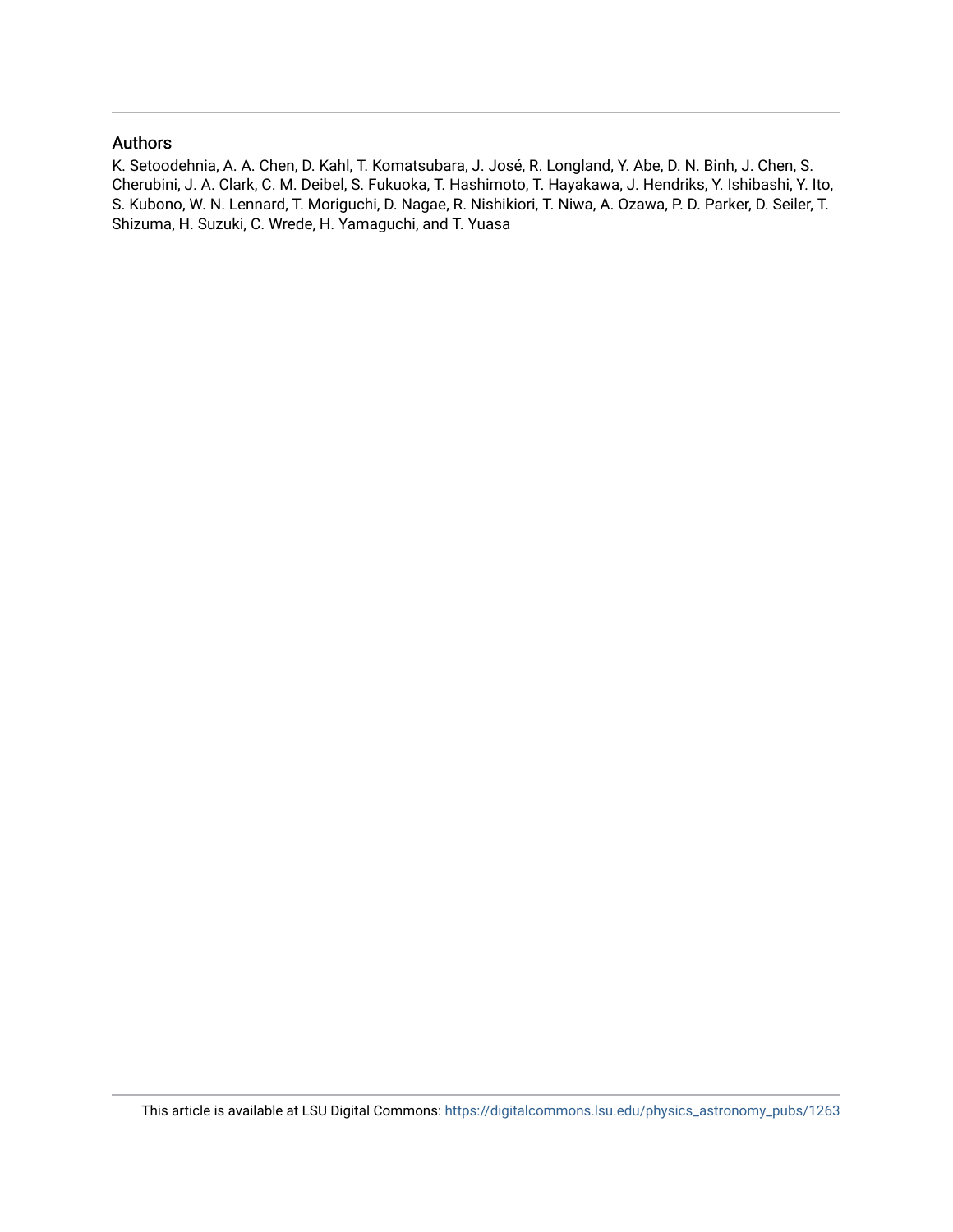

# CHORUS

This is the accepted manuscript made available via CHORUS. The article has been published as:

Nuclear structure of  $\hat{\ }$  {30}S and its implications for nucleosynthesis in classical novae K. Setoodehnia et al. Phys. Rev. C **87**, 065801 — Published 7 June 2013 DOI: [10.1103/PhysRevC.87.065801](http://dx.doi.org/10.1103/PhysRevC.87.065801)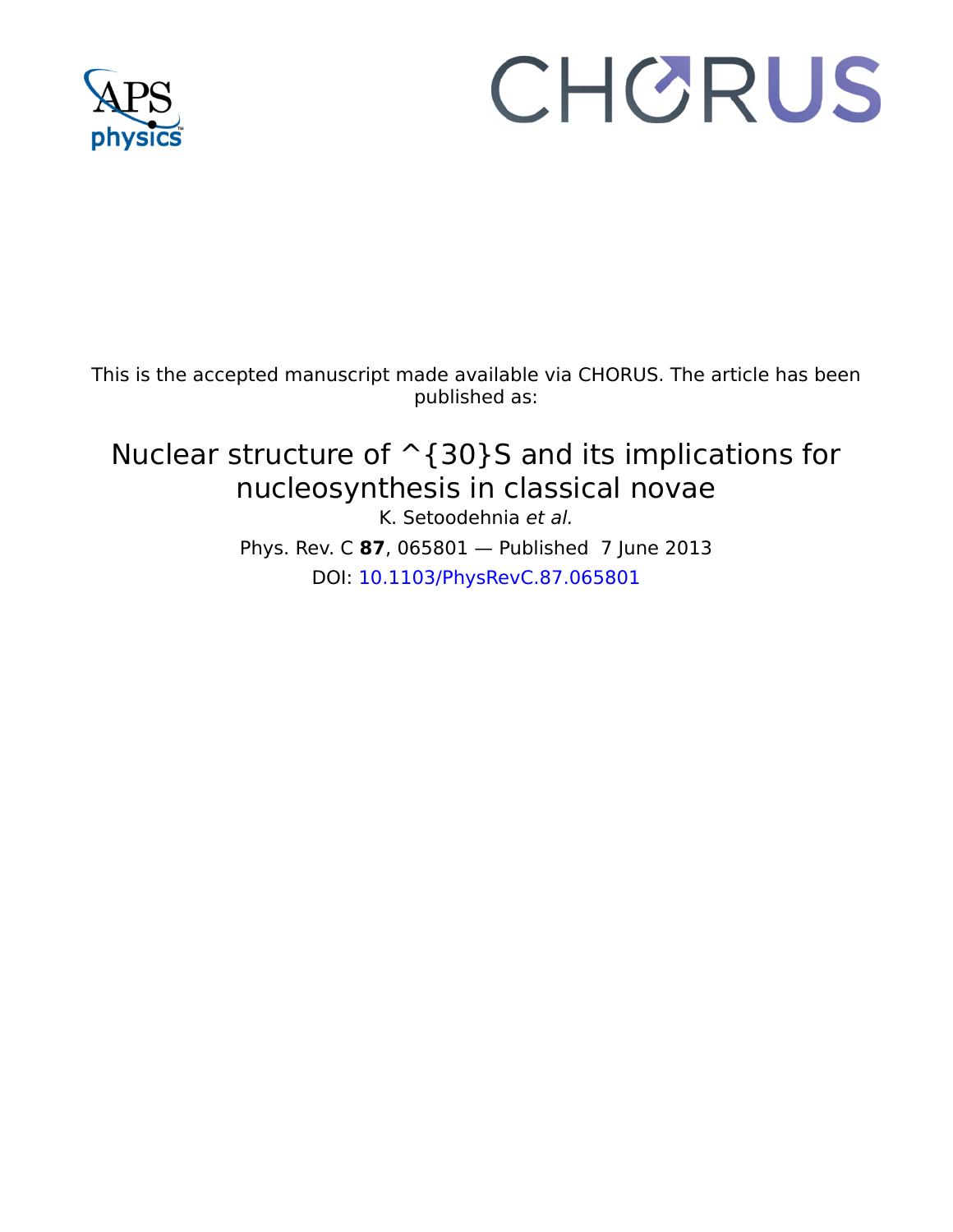# **Nuclear structure of** <sup>30</sup>**S and its implications for nucleosynthesis in classical novae**

K. Setoodehnia, <sup>1, \*</sup> A. A. Chen, <sup>1</sup> D. Kahl, <sup>2</sup> T. Komatsubara, <sup>3</sup> J. José, <sup>4, 5</sup> R. Longland, <sup>4, 5</sup> Y. Abe, <sup>3</sup> D. N. Binh, <sup>2</sup> J. Chen, <sup>1</sup>

S. Cherubini, <sup>6, 2</sup> J. A. Clark, <sup>7</sup> C. M. Deibel, <sup>8, 7, †</sup> S. Fukuoka, <sup>3</sup> T. Hashimoto, <sup>2, ‡</sup> T. Hayakawa, <sup>9</sup> J. Hendriks, <sup>10</sup>

Y. Ishibashi,<sup>3</sup> Y. Ito,<sup>3</sup> S. Kubono,<sup>2</sup> W. N. Lennard,<sup>10</sup> T. Moriguchi,<sup>3</sup> D. Nagae,<sup>3</sup> R. Nishikiori,<sup>3</sup> T. Niwa,<sup>3</sup>

A. Ozawa,<sup>3</sup> P. D. Parker,<sup>11</sup> D. Seiler,<sup>12</sup> T. Shizuma,<sup>9</sup> H. Suzuki,<sup>3</sup> C. Wrede,<sup>13, §</sup> H. Yamaguchi,<sup>2</sup> and T. Yuasa<sup>3</sup>

*<sup>1</sup>Department of Physics & Astronomy, McMaster University, Hamilton, ON L8S 4M1, Canada*

*<sup>2</sup>Center for Nuclear Study (CNS), the University of Tokyo,*

*Wako Branch at RIKEN, Wako, Saitama 351-0198, Japan*

*3 Institute of Physics, University of Tsukuba, Tennodai 1-1-1, Tsukuba, Ibaraki 305-8577, Japan*

*<sup>4</sup>Departament de F*´*isica i Enginyeria Nuclear, Universitat Politecnica de Catalunya, c/Comte d'Urgell 187, 08036 Barcelona* ` *, Spain*

*5 Institut d'Estudis Espacials de Catalunya, c/Gran Capita 2-4, Ed. Nexus 201, 08034 Barcelona, Spain* `

*6 INFN-Laboratori Nazionali del Sud and Dipartimento di Fisica ed Astronomia Universita di Catania, 95123 Catania, Italy* `

*<sup>7</sup>Physics Division, Argonne National Laboratory, Argonne, IL 60439, USA*

*8 Joint Institute for Nuclear Astrophysics, Michigan State University, East Lansing, MI 48824, USA*

*9 Japan Atomic Energy Agency (JAEA), Tokai–mura, Ibaraki 319-1195, Japan*

*<sup>10</sup>Department of Physics & Astronomy, Western University, London, ON N6A 5B7, Canada*

*<sup>11</sup>Wright Nuclear Structure Laboratory, Yale University, New Haven, CT 06520, USA*

<sup>12</sup>*Physik Department E12, Technische Universität München, D-85748 Garching, Germany* 

*<sup>13</sup>Department of Physics, University of Washington, Seattle, WA 98195, USA*

(Dated: April 15, 2013)

- **Background:** The uncertainty in the <sup>29</sup>P(*p*,  $\gamma$ )<sup>30</sup>S reaction rate over 0.1 ≤ *T* ≤ 1.3 GK was previously determined to span ∼4 orders of magnitude due to the uncertain location of two previously unobserved  $3^+$  and  $2^+$  resonances in the  $E_x = 4.7 - 4.8$  MeV region in <sup>30</sup>S. Therefore, the abundances of silicon isotopes synthesized in novae, which are relevant for the identification of presolar grains of putative nova origin, were uncertain by a factor of 3.
- **Purpose:** (a) To investigate the level structure of <sup>30</sup>S above the proton threshold (4394.9(7) keV) via charged-particle spectroscopy using the <sup>32</sup>S(*p*,*t*)<sup>30</sup>S reaction and in-beam γ-ray spectroscopy using the <sup>28</sup>Si(<sup>3</sup>He, *n*γ)<sup>30</sup>S reaction to calculate the <sup>29</sup>P(*p*, γ)<sup>30</sup>S reaction rate. (b) To explore the impact of this rate on the abundances of silicon isotopes synthesized in novae.
- **Methods:** Differential cross sections of the <sup>32</sup>S(*p*,*t*)<sup>30</sup>S reaction were measured at 34.5 MeV. Distorted Wave Born Approximation (DWBA) calculations were performed to constrain the spin-parity assignments of the observed levels, including the two astrophysically important levels. An energy level scheme was deduced from γ-γ coincidence measurements using the <sup>28</sup>Si(3He, *n*γ) <sup>30</sup>S reaction. Spin-parity assignments based on measurements of γ-ray angular distributions and γ-γ directional correlation from oriented nuclei were made for most of the observed levels of <sup>30</sup>S.
- <sup>10</sup>Department of Physics & Astronomy, Western University, London, ON<br>
<sup>11</sup>Wright Nuclear Structure Laboratory, Yate University, London, ON<br>
<sup>12</sup> Department E12, Technische University *Absolom,* ON<br>
<sup>12</sup> Department E12, T <sup>8</sup> *John Institute for Worker Newtone Addression Agrees Absolute The 0.0009. USA CASE Channel LC ASS CALL Newton Agrees Associate The Class and the Unit Class Channel Agrees Absolute The Department of Physics Astronomy.* **Results:** The resonance energies corresponding to the states with  $4.5 \text{ MeV} \lesssim E_x \lesssim 6 \text{ MeV}$ , including the two astrophysically important states predicted previously, are measured with significantly better precision than before. The spin-parity assignments of both astrophysically important resonances are confirmed. The uncertainty in the rate of the <sup>29</sup> $P(p, \gamma)^{30}$ S reaction is substantially reduced over the temperature range of interest. Finally, the influence of this rate on the abundance ratios of silicon isotopes synthesized in novae are obtained via 1D hydrodynamic nova simulations.
- **Conclusions:** The uncertainty in the <sup>29</sup> $P(p, \gamma)^{30}$ S reaction rate is reduced to the point that it no longer affects the silicon isotopic abundance ratios significantly, and thus the results of our nova hydrodynamic simulation for the nucleosynthesis in the Si-Ca mass region are more reliable than before.

PACS numbers: 26.30.Ca,25.40.Hs,23.20.En,23.20.Lv

<sup>∗</sup>Electronic address: kiana.setoodeh@gmail.com

†Present Address: Department of Physics & Astronomy, Louisiana State University, Baton Rouge, LA 70803, USA.

#### **I. ASTROPHYSICAL MOTIVATION**

Classical nova outbursts are caused by explosive hydrogen burning as a result of a thermonuclear runaway in the envelope accreted from a main sequence star onto a white dwarf in a close semi-detached binary system. Simulations [1] show that peak temperatures reached in the thermonuclear runaway are typically in the  $0.1 - 0.4$  GK range, and the ejecta show significant nuclear processing. The dominant nuclear reaction flow proceeds close to the valley of stability on the proton-rich side and is dominated by a series of  $(p, \gamma)$  and  $(p, \alpha)$  reactions, as well as  $\beta^+$ -decays. Classical nova outbursts are thought to be the major source of  $^{15}N$ ,  $^{17}O$  and to some extent  $^{13}C$  in the Galaxy [2] and contribute to the abundances of other species

<sup>‡</sup>Present Address: Research Center for Nuclear Physics, Osaka University, Ibaraki, Osaka 567-0047, Japan.

<sup>§</sup>Present Address: Department of Physics & Astronomy, Michigan State University, East Lansing, MI 48824, USA; and National Superconducting Cyclotron Laboratory, Michigan State University, East Lansing, MI 48824, USA.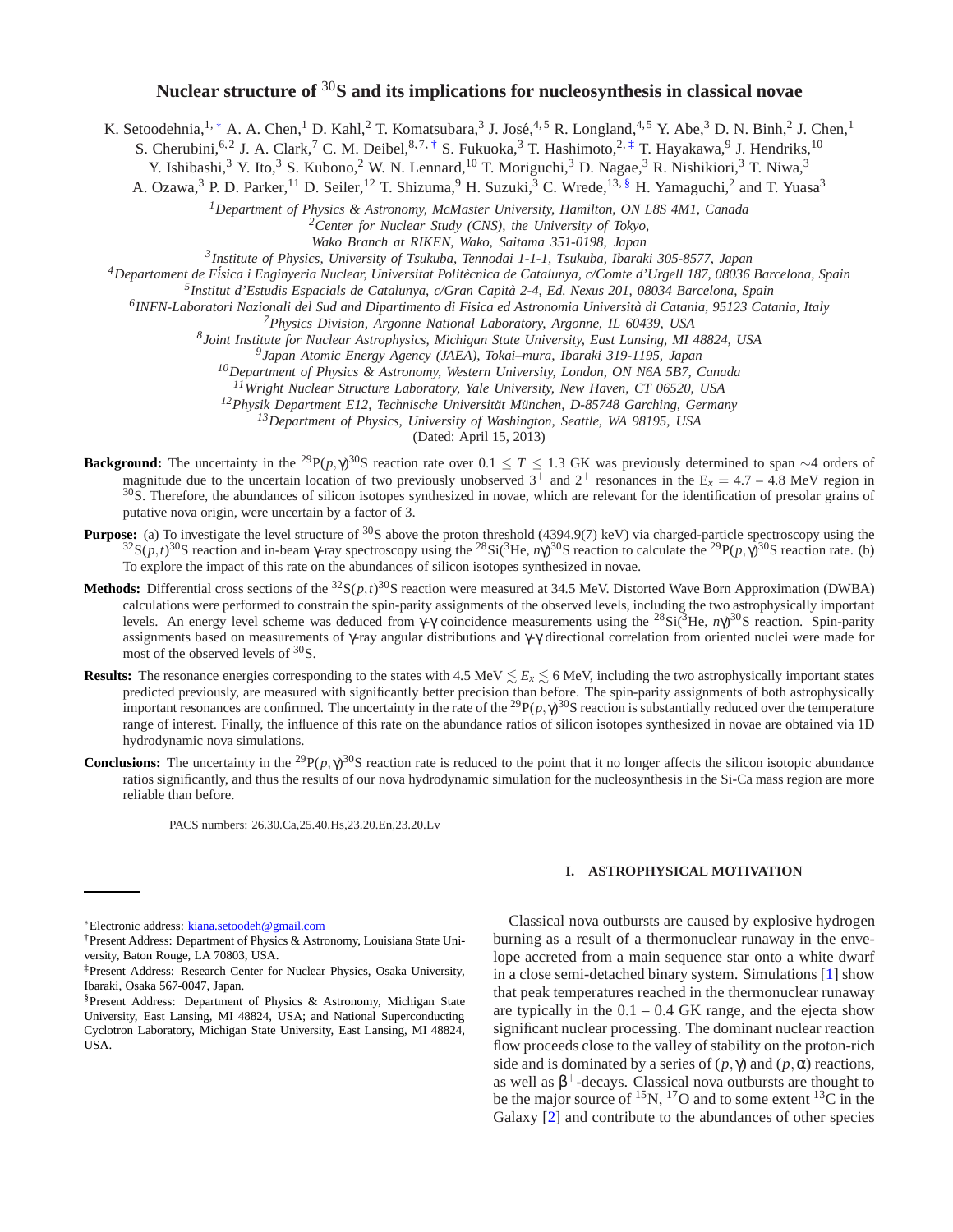with masses up to  $A \approx 40$ , including <sup>26</sup>Al.

The ejecta of classical novae are studied by systematic infrared observations [3, 4] which reveal episodes of dust formation following a nova outburst. Several candidate presolar grains of nova origin have been found [5, 6], most of which are of silicon carbide (SiC) type. These grains show abundance anomalies for some isotopes (compared with the average solar system isotopic abundances), e.g., close to or slightly lower than solar <sup>29</sup>Si/<sup>28</sup>Si ratios and higher than solar <sup>30</sup>Si/<sup>28</sup>Si ratios [7].

In order to reach a quantitative agreement between the isotopic abundances observed in the presolar grains [6] and those predicted by simulations [7], nova nucleosynthesis models require some dilution. Thus, the mixing between the material in nova ejecta and the solar-like material must be understood to tighten the links between nova nucleosynthesis and presolar grains. Also, a better knowledge of the rates of the reactions that affect nova nucleosynthesis is required to better understand the origin of the isotopic ratios observed in the nova presolar grain candidates. Improving the reaction rates can also constrain nova models and simulations and amend our understanding of nova nucleosynthesis [4].

According to hydrodynamic classical nova simulations [7], the dominant nova nucleosynthetic path is sensitive to the chemical composition of the white dwarf, the extent to which convective mixing occurs between the material of the white dwarf's core and that of the envelope, and the thermal history of the envelope. Such questions can be partially answered via analysis of the Si isotopic abundance ratios  $(^{29}Si^{28}Si$  and  $30\text{Si}/28\text{Si}$ ) in SiC presolar grains of potential nova origin [7], and thus such ratios are of specific significance to this work's motivation.

To explore and improve the silicon isotopic abundances in nova ejecta predicted from nova simulations, the thermonuclear reactions that most strongly affect the synthesis of silicon in novae must be determined and their rates understood. One such reaction is <sup>29</sup> $P(p, \gamma)^{30}$ S. Over the temperature range characteristic of explosive nucleosynthesis in novae  $(0.1 - 0.4)$ GK), the rate of the <sup>29</sup> $P(p, \gamma)^{30}$ S reaction competes with that of <sup>29</sup>P( $\beta$ <sup>+</sup>) decay. If in this temperature range the <sup>29</sup>P( $p, \gamma$ <sup>30</sup>S) reaction rate is faster than the <sup>29</sup> $P(\beta^+)$  decay rate, and if the  $30P(\beta^+)$  decay rate competes favorably with the rate of proton capture on  ${}^{30}P$  [8], the net effect is an increase in the production of <sup>30</sup>Si via the <sup>29</sup>P( $p, \gamma$ )<sup>30</sup>S( $\beta$ <sup>+</sup>)<sup>30</sup>P( $\beta$ <sup>+</sup>)<sup>30</sup>Si reaction sequence, as well as a simultaneous decrease in the abundance of <sup>29</sup>Si, which is the product of the  $\beta^+$ -decay of <sup>29</sup>P. Therefore, an excess in  ${}^{30}$ Si together with the depletion in  ${}^{29}$ Si observed in some SiC presolar grains could indicate imprints of a nova origin. In a study on the sensitivity of nova nucleosynthesis to uncertainties in thermonuclear reaction rates [1], a change in the <sup>29</sup> $P(p, \gamma)^{30}$ S rate by 10<sup>4</sup>, which was consistent with the rate limits from Ref. [9], resulted in changes in  $^{29,30}$ Si abundances by a factor of 3.

In the temperature range characteristic of explosive hydrogen burning  $(0.1 \le T \le 1.3 \text{ GK})$ , the Gamow window of the  $\tilde{Z}^9$ P( $p, \gamma$ ) $^{30}$ S reaction spans  $E_{cm}$   $\approx$  700 – 1770 keV, where there is a low level density. Thus, the rate depends on the properties of isolated and narrow  $^{29}P + p$  resonances corresponding to <sup>30</sup>S ( $t_{1/2} = 1175.9(17)$  ms [10]) proton unbound states with  $4.5 \lesssim E_x \lesssim 6$  MeV.

The <sup>29</sup>P( $p, \gamma$ )<sup>30</sup>S rate was evaluated by Wiescher and Görres [11], and more recently by Iliadis et al. [9, 12] and Bardayan *et al.* [13]. The rate calculated by Iliadis *et al.* [9] was found to be dominated by the  $3^+_1$  and  $2^+_3$  proton unbound states in <sup>30</sup>S. The excitation energies corresponding to these two unobserved resonances were predicted [9] using the Isobaric Multiplet Mass Equation (IMME) to be 4733(40) keV and 4888(40) keV for the states with  $J^{\pi} = 3^+$  and  $J^{\pi} = 2^+,$ respectively. Such large uncertainties in the resonance energies, *E<sup>r</sup>* , resulted in an uncertainty in the rate which spanned ∼4 orders of magnitude [9]. Prior to this prediction, several experiments had been performed to study the structure of <sup>30</sup>S [14–18]. However, the two astrophysically important states predicted by Iliadis *et al.* [9] were not observed in any of the previous experiments.

A direct measurement of the <sup>29</sup> $P(p, \gamma)^{30}$ S reaction is currently not feasible because no <sup>29</sup>P radioactive ion beam with the required beam intensity ( $> 10<sup>8</sup>$  pps) is available. Thus, following the prediction by Iliadis *et al.* [9], attempts were made to find these two states via indirect methods [13, 19– 22]. Bardayan *et al.* [13] remeasured the excitation energies and spin-parity assignments of the states of  ${}^{30}S$  up to 7.1 MeV by means of the  ${}^{32}S(p,t){}^{30}S$  two-nucleon transfer reaction. As a result, a state at 4704(5) keV was discovered and was proposed to be the predicted  $3^{\text{+}}_1$  state. However, no trace of the other important level was found.

Shortly thereafter, we performed two separate experiments, each with two phases, to determine the excitation energies and spin-parity assignments of several states of  $30$ S, which were populated via the  ${}^{32}S(p,t){}^{30}S$  and  ${}^{28}Si({}^{3}He, n\gamma){}^{30}S$  two nucleon transfer reactions.

In Ref. [23], the resonance energies corresponding to six proton unbound states with  $E_x < 5.5$  MeV in <sup>30</sup>S were presented, including both astrophysically important states predicted by Iliadis *et al.* [9] one of which was observed for the first time. Since then, we have performed a new  ${}^{32}S(p,t){}^{30}S$ measurement with a different target (phase II), and have improved upon the analysis of the existing data. Phase I of our <sup>28</sup>Si(<sup>3</sup>He,  $n\gamma$ )<sup>30</sup>S experiment was performed with the sole purpose of determining via γ-ray coincidence measurements the energies of the two important resonances predicted by Iliadis *et al.* [9], and phase II was carried out to measure the γ-ray angular distributions and γ-γ angular correlations from oriented nuclei to infer the spins of the observed  $30S$  states. The results of phase I of our  $^{28}Si(^{3}He, n\gamma)^{30}S$  experiment are also published [24].

The present work discusses in detail the experimental setups and data analyses for the second phases of our  ${}^{32}S(p,t){}^{30}S$  and  ${}^{28}Si({}^{3}He, n\gamma){}^{30}S$  experiments, and presents our unpublished data for the first phase of our  ${}^{32}S(p,t){}^{30}S$ experiment. This work thus presents our combined final results on the energies and spin-parity assignments of the observed <sup>30</sup>S states, the most updated <sup>29</sup> $P(p, \gamma)^{30}$ S reaction rate calculated via a newly developed Monte Carlo method, as well as the impact of this rate on the abundance ratios of silicon isotopes synthesized in novae. Therefore, the results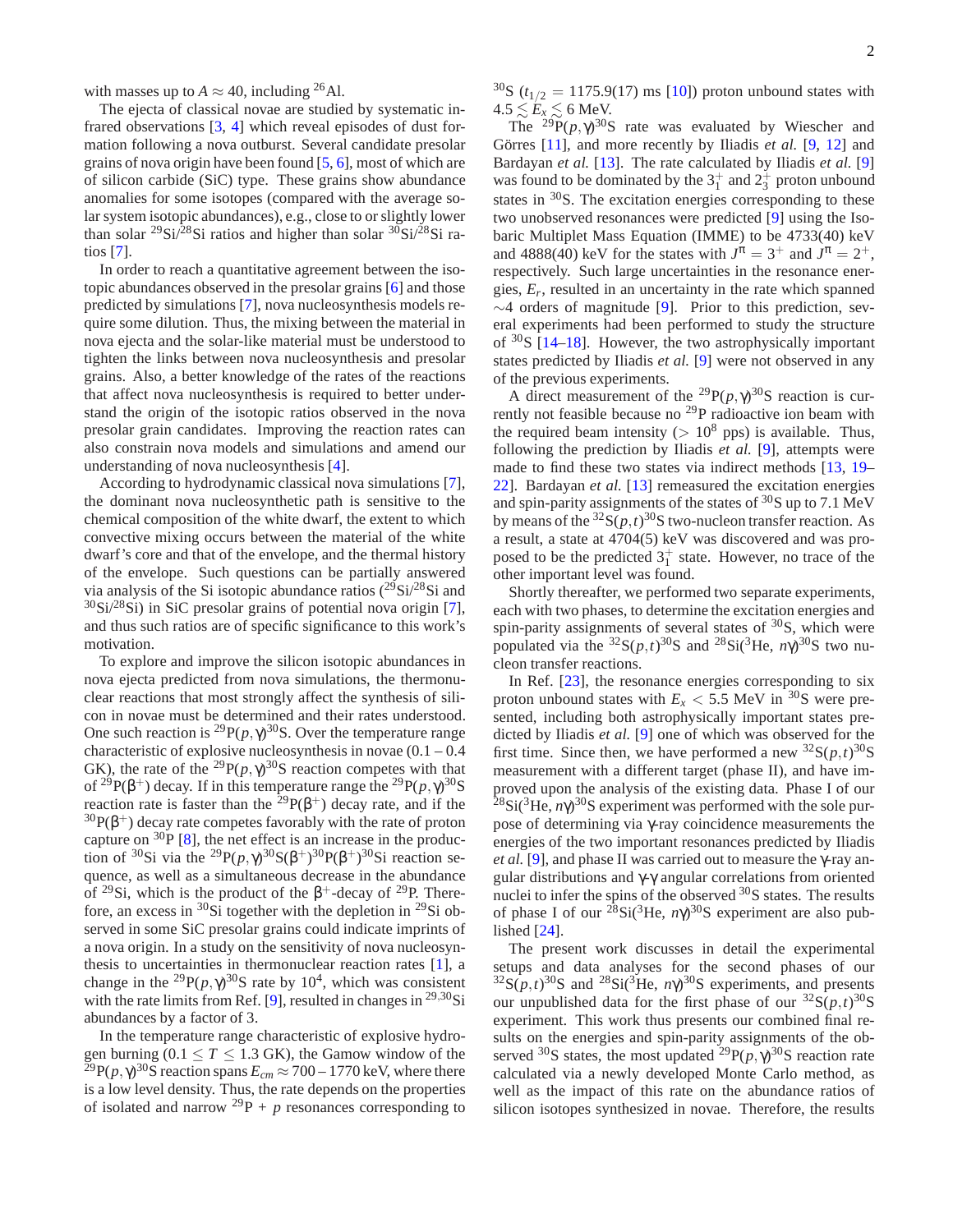in the present paper supersede those of our previous publications [23, 24].

#### **II. EXPERIMENTS**

## **A.** The  ${}^{32}S(p,t){}^{30}S$  experiment

#### *1. Experimental setup and data analysis: phase II*

The experiment was performed at the Wright Nuclear Structure Laboratory (WNSL) at Yale University. A proton beam was accelerated, using the ESTU tandem Van de Graaff accelerator, to 34.5 MeV ( $\Delta E/E \sim 6 \times 10^{-4}$ ) [23, 25].

The beam impinged on a 55.9  $\pm$  5.6  $\mu$ g/cm<sup>2</sup> isotopically pure (99.9% enriched) <sup>12</sup>C foil implanted with  $10.4 \pm 0.4$  $\mu$ g/cm<sup>2</sup> of <sup>32</sup>S. This target was fabricated specifically to reduce the relatively flat background produced by the *nat*Cd, where *nat* refers to natural, component of the CdS target used in phase I of our  ${}^{32}S(p,t){}^{30}S$  experiment [23]. The production procedure for the implanted target is described elsewhere  $[25, 26]$ . The thicknesses of the  $^{32}S$  and  $^{12}C$  layers in the implanted target were obtained through a Rutherford backscattering measurement [25, 26].

In addition to the aforementioned target, a free-standing 311-*µ*g/cm<sup>2</sup> natural Si foil was used for calibration purposes. Also, a stand alone 40-μg/cm<sup>2</sup>-thick 99.9% isotopically enriched <sup>12</sup>C foil was used to measure the background from  $(p, t)$ reactions on the carbon substrate in the implanted target. The method of measuring the thicknesses of these targets is described in Ref. [25].

The reaction ejectiles were dispersed according to their momenta with an Enge split-pole magnetic spectrograph, with vertical and horizontal aperture settings of  $\Delta \phi = \pm 40$  mrad, and  $\Delta\theta = \pm 30$  mrad, respectively. The study was carried out at multiple angles with magnetic field strengths of 10 kG for  $\theta = 22^{\circ}$ ; 9.5 kG for  $\theta = 27.5^{\circ}$ ; and 9.2 kG for  $\theta = 45^{\circ}$ , where θ is the scattering angle in the laboratory system.

The tritons were focused at the spectrograph's focal plane, where they were detected with an isobutane-filled position sensitive ionization drift chamber [25], together with a plastic scintillator. The ionization chamber measured the positions along the focal plane and energy losses (∆*E*) of the tritons. Those that passed through this detector deposited their residual energy (*Eres*) in the plastic scintillator.

∆*E*, *Eres* and position (proportional to momentum) were measured to identify tritons and determine their momenta. The tritons were selected according to ∆*E* and *Eres*, which were plotted vs. focal plane position gates. The spectra of the tritons' momenta were then plotted for each spectrograph angle (see Fig. 1). Triton peaks corresponding to  $30S$  states in these spectra were clearly identified through kinematic analysis.

The major contaminant peak observed was the ground state of  ${}^{10}C$  (see Fig. 1). The first excited state of  ${}^{14}O$ , populated via the  ${}^{16}O(p,t)$ <sup>14</sup>O reaction, was expected, based on kinematic simulations [27], to be present on the focal plane as a common source of contamination. However, we did not find



Figure 1: Triton spectra from the  ${}^{32}S(p,t){}^{30}S$  reaction measured at 27.5 $\degree$  (a) and 45 $\degree$  (b) obtained with the implanted target. Peaks corresponding to <sup>30</sup>S states are labeled with energies in keV. The filled histograms are background spectra measured with an isotopically enriched <sup>12</sup>C target, normalized to the  ${}^{32}S(p,t) {}^{30}S$  data. The main contaminant is the ground state (g.s.) of  ${}^{10}$ C. For 27.5°, an aluminum plate along the focal plane blocked the region corresponding to tritons with energies higher than 9.5 MeV, where elastically scattered protons reached the focal plane. At  $45^\circ$  the gates cut the region to the right of the peak corresponding to the 4688-keV state.

any significant statistical evidence for that peak. The (*p*,*t*) reactions on other stable isotopes of oxygen were kinematically excluded. The remaining background observed in Fig. 1 is due to the presence of deuteron background in the triton gates that could not be eliminated completely. The  $32S$  implanted target produced a background that was decreased by about a factor of 2 compared with the relatively flat background produced by the *nat*Cd component of the CdS target used in phase I of the  ${}^{32}S(p,t)$ <sup>30</sup>S experiment.

The triton peaks observed in the presented spectra were fitted using a least-squares multi-Gaussian fit function to determine the peak centroids, widths and areas. The energy calibration was determined from a combination of known levels of <sup>26</sup>Si (measured with the <sup>28</sup>Si( $p$ ,*t*) reaction using the Si-target) and of <sup>30</sup>S, whose adopted energies are weighted averages of previous work on <sup>26</sup>Si levels [14, 28–34] and on <sup>30</sup>S [14–17]. Since the earlier publication [23], the previous calibration fits were improved through reanalysis of the previous data (corresponding to phase I) by accounting for the angle of the target with respect to the beam (details are provided in Ref. [25]). Figure 2 presents the  $E_x > 5.5$  MeV excited states in <sup>30</sup>S observed in phase I of the  ${}^{32}S(p,t) {}^{30}S$  experiment that were not published in Ref. [23].

The final excitation energy uncertainties for the data of both phases of this experiment arise from: (1) statistical uncertainties ( $\leq$  2 keV), (2) uncertainties in the thicknesses of the CdS target (2 keV) and the implanted target (1 keV) taking into account the uncertainty in the thickness of the *nat*Si target used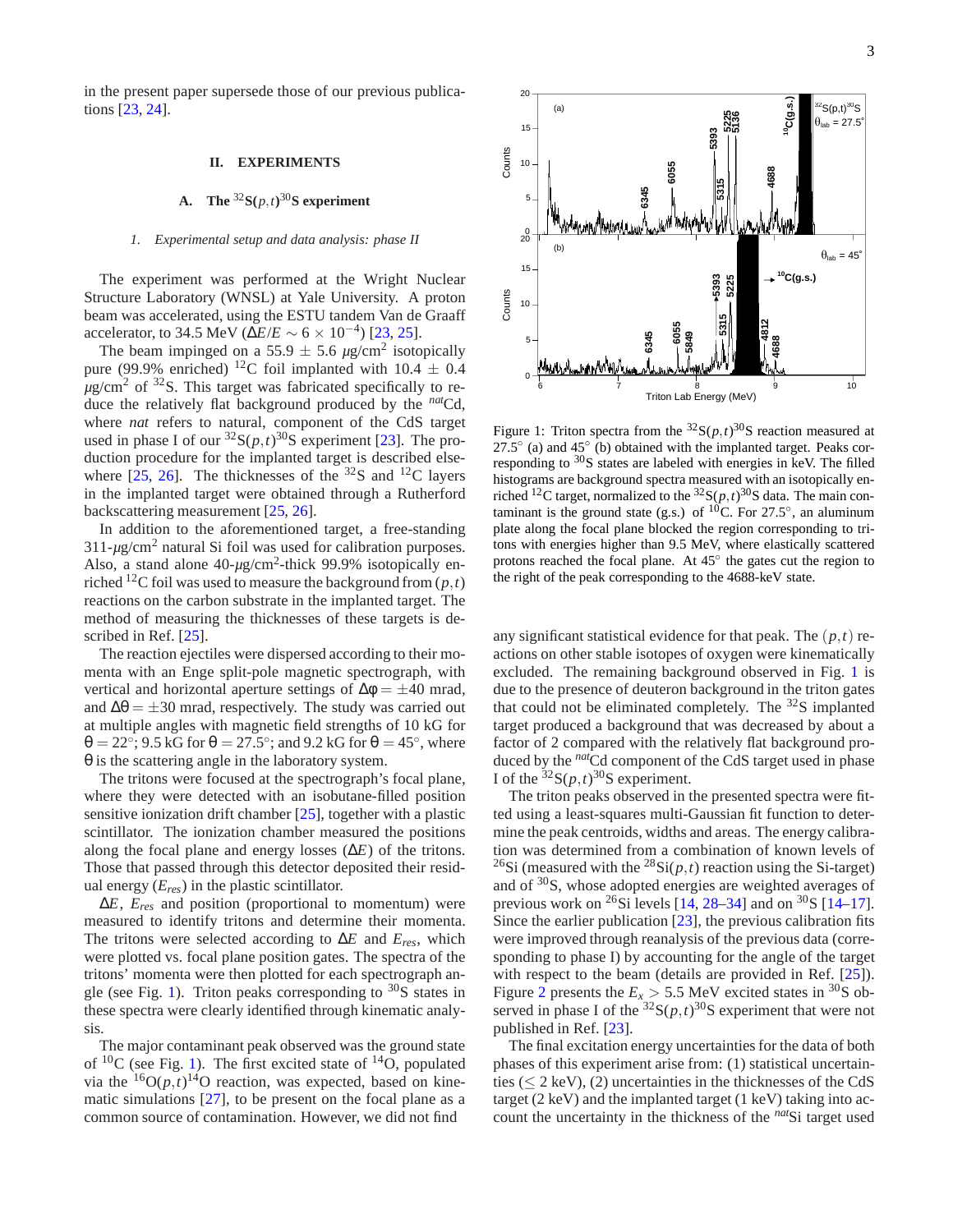

Figure 2: Triton spectra measured (in phase I) from the  ${}^{32}S(p,t) {}^{30}S$ reaction at  $22^\circ$  (a),  $20^\circ$  (b), and  $10^\circ$  (c) obtained with the CdS target (for details, see Ref. [23]). Peaks corresponding to  $30S$  states are labeled with energies in keV. The states with  $E_x > 5.5$  MeV were not published in Ref. [23]. The filled histograms are background spectra measured with a *nat*Cd target on a carbon backing, normalized to the <sup>32</sup>S( $p$ , $t$ )<sup>30</sup>S data. A peak from the <sup>13</sup>C( $p$ , $t$ )<sup>11</sup>C reaction is also identified and labeled by its parent nucleus. For 10° and 20°, an aluminum plate along the focal plane blocked the region corresponding to tritons whose energies are higher than 11 MeV, where elastically scattered protons reached the focal plane.

for calibration, (3) uncertainty in the *Q*-values of the  $^{28}Si(p,t)$ and  ${}^{32}S(p,t)$  reactions (0.3 keV [35] and 0.4 keV [10], respectively), and (4) 20 keV uncertainty in the beam energy ( $\leq 0.3$ ) keV uncertainty in excitation energy). Therefore, the  ${}^{30}S$  excitation energy uncertainties, when added in quadrature, were 3 keV and 2 keV for the CdS and implanted targets, respectively. Lastly, to obtain the final  ${}^{30}S$  excitation energies, a weighted average was calculated for each state over all the angles, and thus over both targets. With respect to the previous publication [23], all the measured excitation energies from the present work have smaller uncertainties by at least 40% as a result of a reduction in the uncertainty of the *Q*-value of the  ${}^{32}S(p,t) {}^{30}S$ reaction due to a recent improved measurement [10] on the

<sup>30</sup>S mass, and our improved calibration fits for the previous data obtained by the CdS target.

The energy resolution was approximately 28 keV and 22 keV (FWHM) for the spectra obtained with the CdS and implanted targets, respectively. Therefore, our achieved energy resolution is a factor of  $3 - 5$  smaller than those of previous  $32S(p,t)$ <sup>30</sup>S measurements [13, 14].

#### *2. Results: both phases combined*

Over both phases of the  ${}^{32}S(p,t)$ <sup>30</sup>S experiment, 12 proton unbound states of  $30S$  with  $E_x < 6.8$  MeV were observed, and their weighted average energies (over all angles) are listed in Table I.

Table I: Weighted average excitation energies of  $30S$  from both phases of our  $32S(p,t)$ <sup>30</sup>S experiment. States used for energy calibration are marked by an asterisk.

| $E_x$ (keV) | $I^{\pi}$    | $E_x$ (keV) | $I^{\pi}$         |
|-------------|--------------|-------------|-------------------|
| 2208(3)     |              | 5393(2)     | $3^+$             |
| $3402.6*$   |              | 5849(2)     | $(1^-, 2^+, 4^+)$ |
| 3681(3)     | $(1^+, 0^+)$ | [5947(2)]   |                   |
| 4688(2)     | $3^+$        | 6055(3)     | $(1^-)$           |
| 4812(2)     | $2^+$        | 6345(3)     | $(0^{+})$         |
| 5136*       | $(4^+)$      | 6536(3)     | (2, 3)            |
| 5225(2)     | $(0^{+})$    | 6768(3)     | $2^{(-)}$         |
| 5315(2)     | $(3^-, 2^+)$ |             |                   |
|             |              |             |                   |

Most of the measured energies in the present work are in agreement within  $1 - 2\sigma$  with those measured in the previous  $32\text{S}(p,t)$ <sup>30</sup>S measurement [13]. The energy of the 5947-keV tentative state observed in the present work (see panels (b) and (c) in Fig. 2) is in good agreement with that of the 5945 keV tentative level observed in Ref. [18]. The former state is observed in the present work with a statistical significance of one standard deviation at 10◦ and 20◦ above the background expectations. For the state with an expected excitation energy of  $E_x \approx 4.7$  MeV [9], our measured energy of 4688(2) keV does not agree with the 4704(5) keV measured in Ref. [13]. Most of the levels observed in our  ${}^{32}S(p,t){}^{30}S$  experiments whose  $E_x > 5$  MeV have been measured previously but have spin-parity assignments that are either unknown or tentative.

To obtain the spin-parity assignments of  $30S$  states observed in phase I of the  ${}^{32}S(p,t)$ <sup>30</sup>S experiment, the equivalent thickness of the sulfur content of the CdS target was required. This thickness was determined to be  $53 \pm 5 \,\mu$ g/cm<sup>2</sup> through the reanalysis of the data of a previous scattering experiment [36], where an  $8\text{-MeV}$  <sup>4</sup>He<sup>+</sup> beam along with the Enge spectrograph at WNSL and a silicon surface barrier detector were used to determine the composition and thickness of the CdS target. The theoretical angular distributions of the cross sections were then computed via (i) Distorted Wave Born Approximation (DWBA) calculations using the one-step finite range transfer formalism for the natural-parity states, and (ii)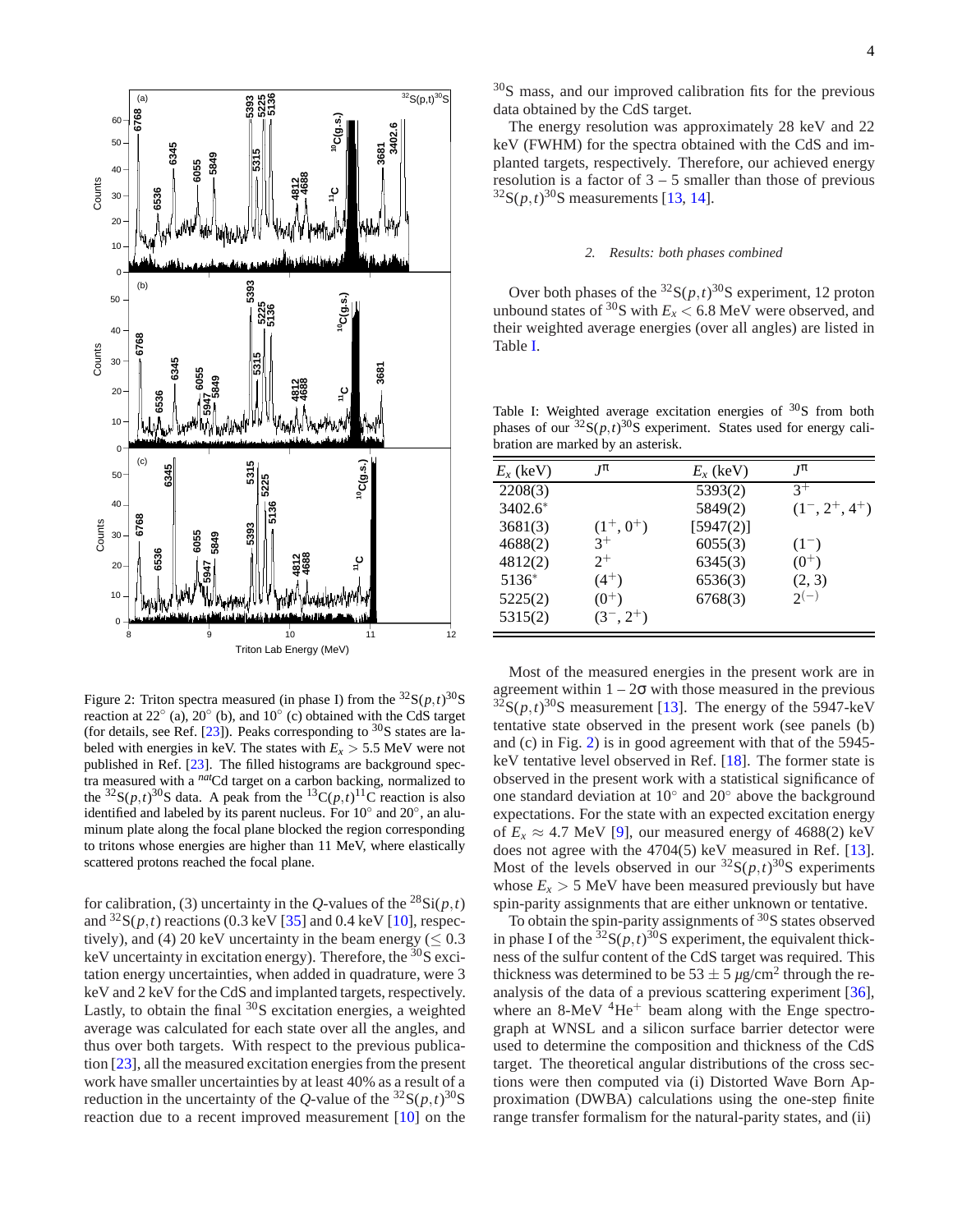Table II: Optical model parameters used for the analysis of the angular distributions.

| Reaction                                                                                | $V_0$             | $W_0$                                                          | $W_D$                                                       | $V_s^a$               | $r_0$                                | $\overline{a}$                       | $r'_0$               | $a^{\prime}$         | $r''_0$                | $a^{\prime\prime}$ | $r_{0c}$                     | λ        | <b>PNLOC</b> |
|-----------------------------------------------------------------------------------------|-------------------|----------------------------------------------------------------|-------------------------------------------------------------|-----------------------|--------------------------------------|--------------------------------------|----------------------|----------------------|------------------------|--------------------|------------------------------|----------|--------------|
| Channel                                                                                 | (MeV)             | (MeV)                                                          | (MeV)                                                       | (MeV)                 | (fm)                                 | (fm)                                 | (fm)                 | (fm)                 | (fm)                   | (fm)               | (fm)                         | (fm)     |              |
| $p+{}^{32}S$<br>$t + {}^{30}S$<br>$d + {}^{31}S$<br>$n + {}^{31}S^b$<br>$2n + {}^{30}S$ | 37.1<br>144<br>90 | $\overline{0}$<br>30<br>$\overline{0}$<br>$\theta$<br>$\Omega$ | 6.875<br>$\overline{0}$<br>25<br>$\overline{0}$<br>$\theta$ | 7.5<br>$\overline{0}$ | 1.18<br>1.24<br>1.30<br>1.20<br>1.25 | 0.66<br>0.68<br>0.62<br>0.65<br>0.65 | 1.18<br>1.45<br>1.18 | 0.66<br>0.84<br>0.58 | 1.18<br>$\overline{0}$ | 0.7<br>$\theta$    | 1.25<br>1.25<br>1.25<br>1.30 | 25<br>25 | 0.85         |

<sup>*a*</sup>This parameter, as well as  $r_0''$  and  $a''$ , is taken from Ref. [14].

<sup>*b*</sup>The input parameters corresponding to this channel are taken from Ref. [37].

the coupled reaction channels (CRC) calculations under the assumption of finite-range interaction potential for the unnatural-parity states. Both DWBA and CRC calculations were performed via using the code FRESCO [38]. DWBA calculations for the natural-parity states were also performed using DWUCK5 [39] code, and the results were identical to those obtained by using FRESCO. The angular distributions of the unnatural-parity final states in  ${}^{30}S$  were obtained for the sequence  ${}^{32}S(p,d)^{31}S_{g.s.}(d,t)^{30}S$ .

The distorted waves in the entrance and exit channels were calculated for optical interaction potentials, the parameters of which were taken from Ref. [13] (and references therein), and are given in Table II.

Furthermore, the widely used Reid soft core potential [40] was used to derive the deuteron and triton wave functions, as well as the p-n and d-n interactions.

The differential cross sections in the lab system were obtained from [25]

$$
\left(\frac{d\sigma}{d\Omega}\right)_{\theta}^{lab} \left(\text{in }\mu\text{b/sr}\right) = \left(\frac{dY}{d\Omega}\right)_{\theta} \frac{nA}{(3.75 \times 10^3)qv\Delta x} \tag{1}
$$

where  $n$  is the number of unit charges carried by the beam particles; *A* is the atomic or molecular mass of the target (in grams); *q* (in milli-Coulomb) quantifies the number of beam ions incident on the target, measured by a beam current integrator placed downstream of the target; ν is the stoichiometry of the atoms of interest in the target material; ∆*x* is the thickness (in mg/cm<sup>2</sup>) of the target atoms of interest; and  $(dY/d\Omega)_{\theta}$ (in counts/milli-steradian) is the differential yield of the reaction, which is the total number of nuclear reaction products detected in the solid angle  $d\Omega$  (in msr) covered by the detector per total number of incident beam particles. Depending on the scattering angle  $\theta$ , the number of reaction products that reach the detector is different, and thus the differential yield is a function of θ.

The measured differential cross sections in the lab system were converted to those in the center-of-mass system via using equation C.43 of Ref. [41] (p. 597). Finally, the theoretical triton angular distribution curves were normalized to the center-of-mass differential cross sections. Figure 3 shows the triton angular distribution plots.

Angular distributions of the states with  $E_x \leq 5.136$  MeV are discussed in § II B 2 2.4, since those states were also observed in our γ-ray measurements. In the following, we will only discuss the triton angular distributions for  $30S$  levels with  $E_x \ge 5.225$  MeV.

• *The 5225-keV level:* This state is a prominent peak that was observed at every angle measured in the  ${}^{32}S(p,t){}^{30}S$  experiments. There is no conclusive information regarding the  $J^{\pi}$  assignment of this state in the literature. Our only guide comes from a shell-model calculation [11], which suggested that there should be a  $0^+$  level around 5.2 MeV. Reasonable fits are obtained with  $J^{\pi} = 0^+$  and  $2^+$  (see panel (e) in Fig. 3). Although the latter fit describes the data better, we have assigned a  $J^{\pi} = 0^+$  to this state because the  $2^+_4$  state in the mirror nucleus corresponds to  $E_x = 5614$  keV, which is 389 keV higher in energy. This shift in energy is too large suggesting that the 5225-keV state is most likely not a  $2^+$  state. So we suggest that this state is the mirror to the  $0^+_2$  state in <sup>30</sup>Si at 5372.2 keV [42].

• *The 5315-keV level:* This state is also a prominent peak observed at all angles. It is known to be a 3<sup>−</sup> state [17]. Our angular distribution is better fitted by an  $l = 2$  angular momentum transfer, but  $l = 3$  would also be reasonably consistent (see panel (f) in Fig. 3). If this state is assumed to be the  $2^+_4$ state in <sup>30</sup>S, it has to be paired up with the 5614-keV state in <sup>30</sup>Si. However, the ∼300 keV shift in excitation energy seems to be too large for the mirror states. Therefore, we adopted our next best choice, which is an  $l = 3$  transfer. Thus, we suggest that this state is most likely the mirror to the 5487.5-keV state in <sup>30</sup>Si with  $J^{\pi} = 3^-$  [42].

• *The 5393-keV level:* This state was observed at all angles measured in the  ${}^{32}S(p,t){}^{30}S$  experiments. Its spin was tentatively assigned to be  $J = 1$  or 2 in previous work [17]. In Ref. [13], tentative  $J^{\pi} = 3^-$  and  $2^+$  assignments were given to this state. Our triton angular distribution is more consistent with  $J^{\pi} = 3^+$  assignment, and thus we assign this state to be  $3^+$ , making it the mirror to the  $3^+_2$  state in  $3^0$ Si at 5231.38 keV [42].

• *The 5849-keV level:* This state was tentatively assigned to be a 1<sup>−</sup> state in Ref. [13]. However, *l* = 2, 3 and 4 transfers could not be excluded. In our data, this level was observed at 10°, 20°, 22° and 45°. We can rule out  $J^{\pi} = 4^-$  and  $2^-$  assig-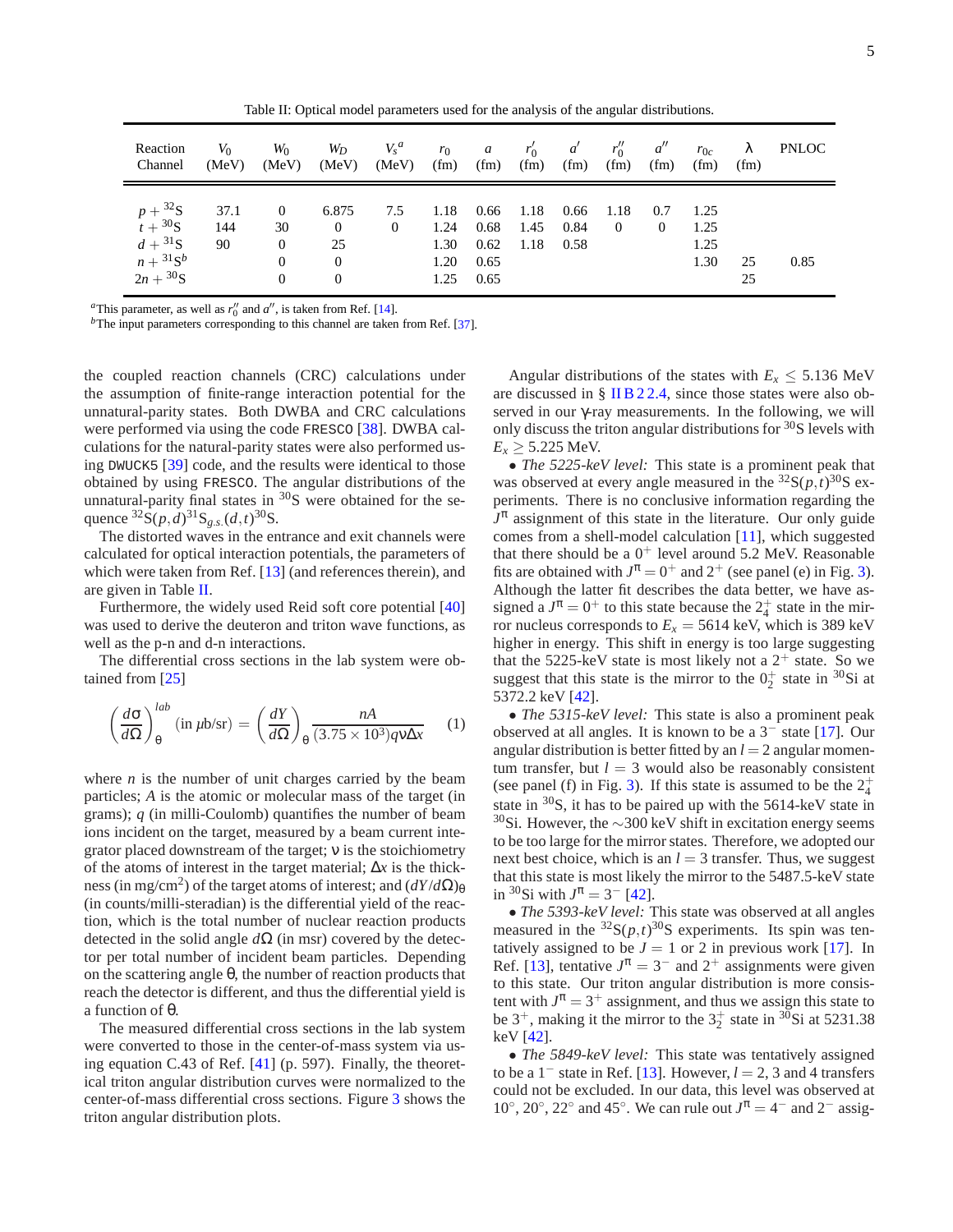

Figure 3: Triton angular distributions populating states of <sup>30</sup>S compared with the DWBA curves for the natural-parity state and multi-step CRC calculations for the unnatural-parity levels. The filled circles with error bars are the measured differential cross sections in the center-of-mass system, and the solid, dashed or dotted curves are the theoretical angular distributions obtained via using FRESCO. If not shown, the error bar is smaller than the point size. The excitation energies are given on the top middle of each plot.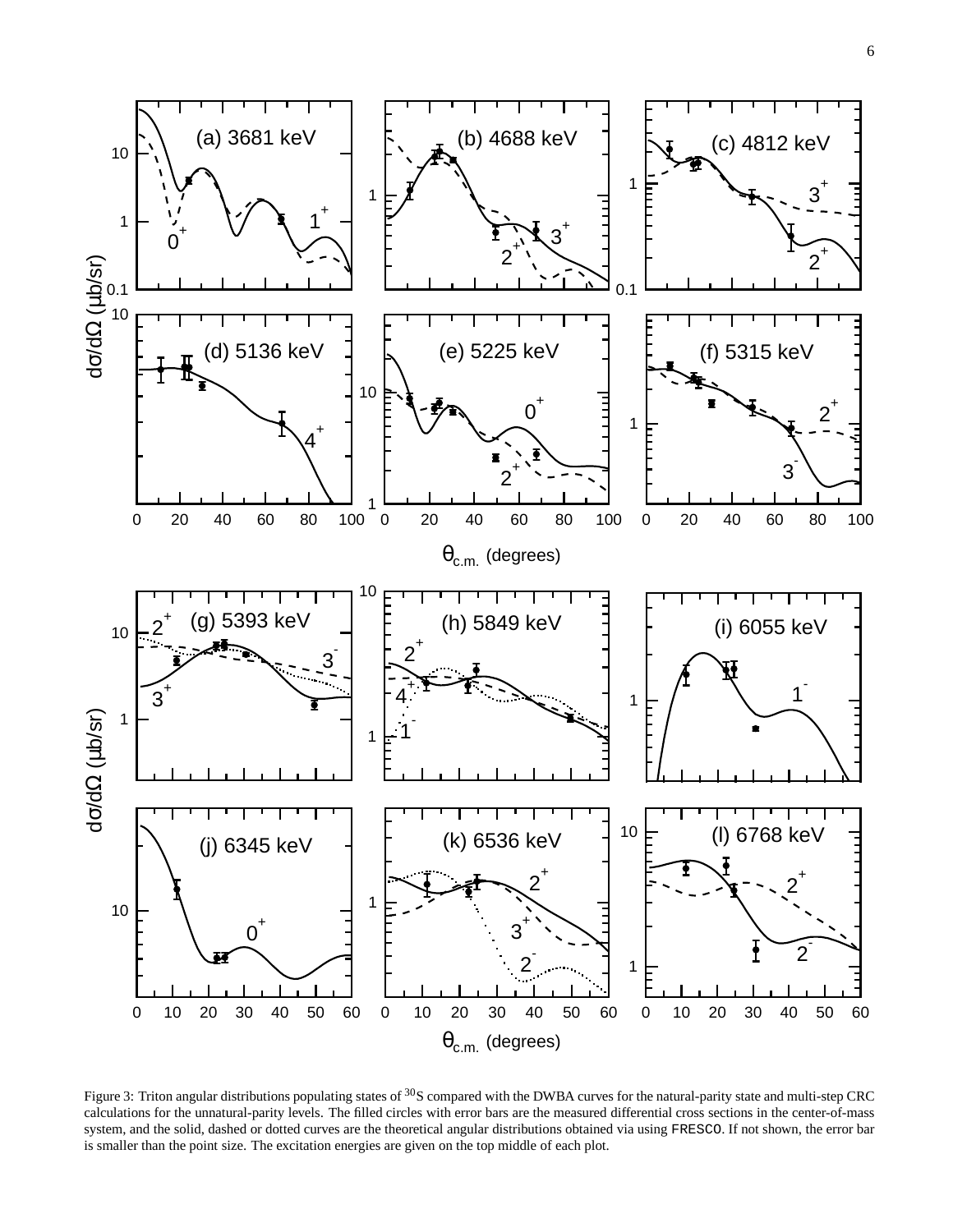nments but 1<sup>-</sup>, 2<sup>+</sup> and 4<sup>+</sup> are all in reasonable agreement with our data (see panel (h) in Fig. 3).

• *The 5947-keV tentative level:* This level was too weakly populated to extract a significant angular distribution.

• *The E<sub>x</sub>* > 6 *MeV states:* With the exception of the 6055keV and 6768-keV states, which are observed at four angles (see panels (i) and (l) in Fig. 3), all other states of  $30S$  observed in the present experiment whose excitation energies are above 6 MeV are only observed at most at three angles,  $10^{\circ}$ ,  $20^{\circ}$  and 22<sup>°</sup> (see Fig. 2). Nonetheless, we propose a tentative assignment of  $1<sup>-</sup>$  to the 6055-keV state, which is consistent with the assignment made in Ref. [17], but the energy of this state from our data differs by 62 keV. Also a tentative  $J^{\pi} = 0^+$  assignment is made in the present work to the 6345-keV state, which is consistent with a definite  $J^{\pi} = 0^{+}$  assignment made in Ref. [17]. Furthermore, we tentatively assign  $J = 2$  or  $J = 3$ to the 6536-keV state, which is consistent with what was suggested in Ref. [17]. Lastly, for the 6768-keV state, we confirm  $J = 2$  suggested in Ref. [13], and likely rule out  $l = 3$  and 4 transfers. Though, our angular distribution data are best fitted with a negative parity assignment. Therefore, we propose a spin-parity assignment of  $J^{\pi} = 2^{(-)}$  to this state.

#### **B.** The  ${}^{28}\text{Si}({}^{3}\text{He}, n\gamma){}^{30}\text{S}$  experiment

#### *1. Experimental setup and data analysis: phase II*

An in-beam γ-ray spectroscopy experiment using the <sup>28</sup>Si(<sup>3</sup>He,  $n\gamma$ )<sup>30</sup>S reaction was carried out to assign spins to the populated  $30S$  levels based on measurements of  $\gamma$ -ray angular distributions and γ-γ angular correlations from oriented nuclei. This experiment was performed at the University of Tsukuba Tandem Accelerator Complex (UTTAC) in Japan. A  $3He<sup>2+</sup>$  beam was accelerated to 9 MeV via the 12UD Pelletron tandem accelerator at UTTAC. The details of this beam are described in Ref. [24]. The beam impinged on a self-standing 25  $\mu$ m-thick foil of  $^{nat}$ Si, of which the  $^{28}$ Si abundance is 92.23%.

High-purity germanium detectors with 50% and 70% relative efficiency were placed at 90◦ and 135◦ with respect to the beam axis, respectively. We hereafter refer to these detectors as 1 and 2, respectively. These detectors were located on opposite sides with respect to the beam line. The energy resolution of detectors 1 and 2 was determined to be 4.4 keV and 3.2 keV (FWHM) at  $E_\gamma = 1333$  keV, respectively. γ-γ coincidence data were accumulated during a total of 4 days, and was corrected hourly for detector gain shifts. A sample γ-ray spectra can be seen in Fig. 4.

To extract the centroid and area of each peak, the peaks were fitted using a single-Gaussian function whenever they were reasonably isolated from each other, and with a multi-Gaussian function for the partially resolved or unresolved doublets. Those peaks that were affected by Doppler shift at higher angles were fitted using Gaussian-plus-exponential functions to account for the exponential tail. Background subtraction was performed by assuming a linear function under each peak.

The Ge-detectors' initial energy calibration and energy-de-



Figure 4: Singles γ-ray spectrum measured during phase II of the experiment at 90◦ using detector 1. Selected strong transitions are labeled by their parent nuclei and with energies (in keV) that are weighted averages between both phases of the experiment. The 2210.6-keV  $(2^{+}_{1} \rightarrow 0^{+}_{1})$  and 1194-keV  $(2^{+}_{2} \rightarrow 2^{+}_{1})$  peaks originate from levels in  $\frac{30}{5}$ S.

pendent efficiencies were determined with a standard <sup>152</sup>Eu calibration source. The initial energy calibration fit was improved via internal calibration by using strong  ${}^{30}P$   $\gamma$ -rays emitted from the <sup>28</sup>Si(<sup>3</sup>He,  $p\gamma$ )<sup>30</sup>P reaction, whose cross section is higher than that of the <sup>28</sup>Si(<sup>3</sup>He, *n* $\gamma$ )<sup>30</sup>S reaction at this beam energy [43, 44]. The resulting uncertainties in the detection efficiencies were estimated to be 5%.

The coincidence analysis was performed via construction of a γ-γ coincidence matrix. Figure 5 presents the coincidence spectra. The γ-ray angular distribution and γ-γ angular correlation measurements and their results will be discussed in § II B 2 2.2 and § II B 2 2.3, respectively.

#### *2. Results: both phases combined*

# 2.1. *Decay scheme of* <sup>30</sup>*S*

In the singles γ-ray spectra of both Ge-detectors during each phase of the experiment, two γ-rays were clearly observed at 2210.6(3) keV and 1194.0(1) keV, which correspond to the  $2^+_1 \rightarrow 0^+_1$  and  $2^+_2 \rightarrow 2^+_1$  transitions in <sup>30</sup>S, respectively (see Fig. 4).

A few γ-rays with energies in the range of 3 MeV were expected to be observed in the singles spectra according to the measured branching ratios  $[15, 16]$  of the γ-rays from decays of the bound states and the lowest-lying resonances of  $30$ S. However, these γ-rays did not appear as separate observable peaks in the singles γ-ray spectra obtained during either phase of the experiment. This was most likely because they were obscured by the Compton scattered  $\gamma$ -rays from  $^{30}P$  transitions.

After placing software gates on the 2210.6- and 1194.0 keV peaks, γ-decay cascades from higher-lying states were observed in the γ-γ coincidence spectra (see Fig. 5). In particular, we observed transitions with energies of 2477.3(3) keV,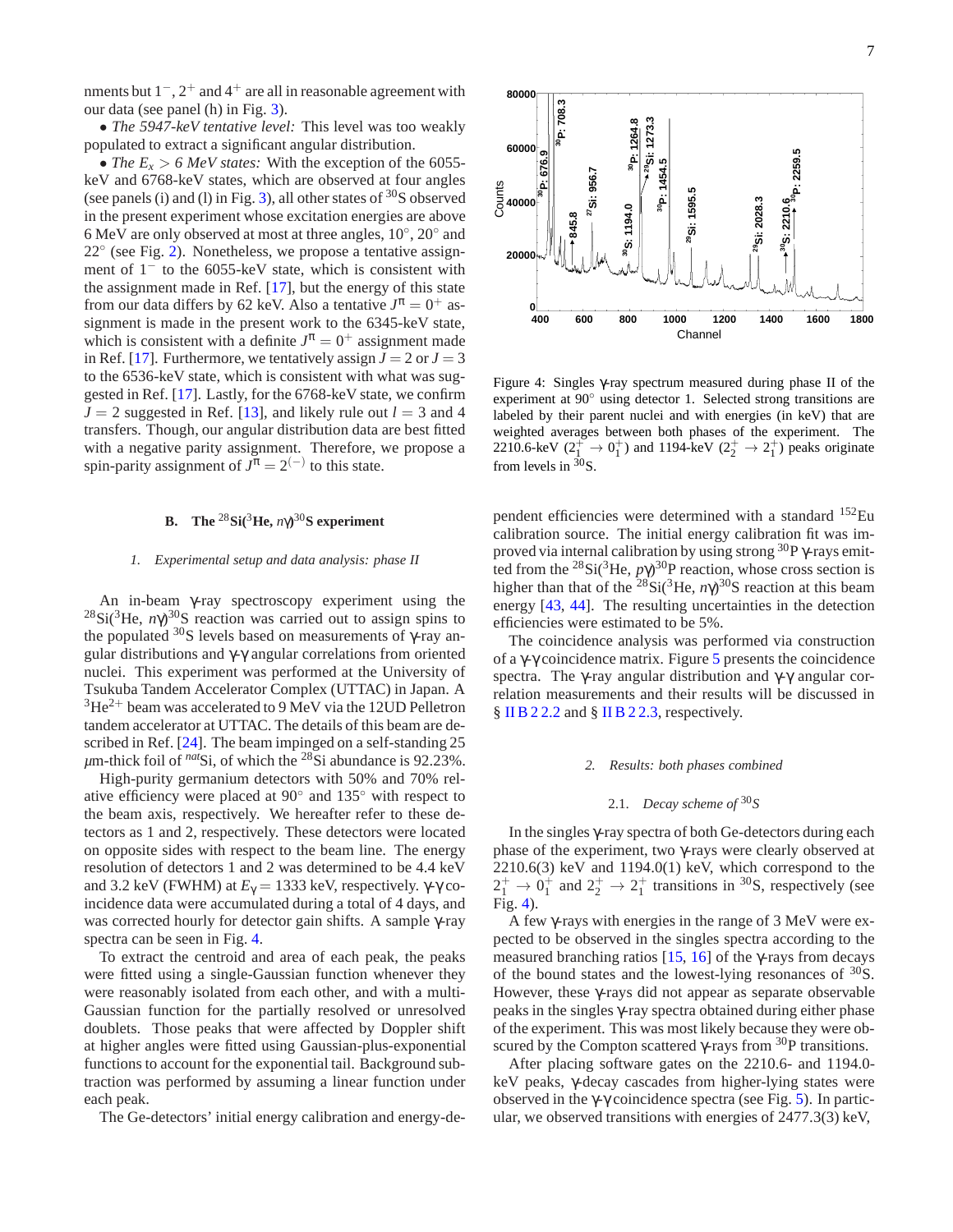8



Figure 5: The  $\gamma$ - $\gamma$  coincidence spectrum measured during phase II at 90 $\degree$  (a) and 135 $\degree$  (b) obtained from gating on the 2210.6-keV (2<sup>+</sup>  $\rightarrow$  0<sup>+</sup><sub>1</sub>) transition of <sup>30</sup>S. Peaks corresponding to the transitions from known <sup>30</sup>S states are labeled with energies (in keV). At 135°, the labeled energies are corrected for Doppler shift except that of the 846.1-keV γ-ray (see text). The 2477.1-keV and 2599.5-keV peaks are from the decays of proton-unbound states at 4688.0 keV and 4810.4 keV, respectively.

Table III: Weighted average energies (between both phases of the experiment) and relative intensities of the observed transitions in  $30S$ . The latter are calculated with respect to the strongest γ-ray measured at the same angle. The uncertainties in the recoil energies (*Erecoil*) were negligible, and thus are not presented. The energies of initial and final states  $(E_i$  and  $E_f$ , respectively) are corrected for the corresponding recoil energies. The results obtained in the γ-ray measurement of Ref. [16] are also shown for comparison.

|                                     |                                         |                       | Ref. $[16]$                         |                                     |                                   |                                 |                       |                       |                   |
|-------------------------------------|-----------------------------------------|-----------------------|-------------------------------------|-------------------------------------|-----------------------------------|---------------------------------|-----------------------|-----------------------|-------------------|
| $Gate^a$                            | $E_{\gamma}$<br>(keV)                   | $E_{recoil}$<br>(keV) | $E_i$<br>(keV)                      | $E_f$<br>(keV)                      | $I_{\gamma}^{90^{\circ}}$<br>(% ) | $I_{\nu}^{135^{\circ}}$<br>(% ) | $E_{\gamma}$<br>(keV) | $E_i$<br>(keV)        | $E_f$<br>(keV)    |
| 2210.6(3)                           | 846.0(4)<br>1194.0(1)<br>$1283.4(3)^b$  | 0.01<br>0.03<br>0.03  | unplaced<br>3404.7(3)               | unplaced<br>2210.7(3)<br>3404.7(3)  | 3.9(6)<br>33.5(5)                 | 2.8(5)<br>43.3(10)              | 1192.0(5)             | 3402.6(13)            | 2210.7(5)         |
| 1194.0(1)<br>1194.0(1)<br>2210.6(3) | 1405.1(4)<br>1456.5(3)                  | 0.04<br>0.04          | 4688.1(4)<br>4809.8(5)<br>3667.2(4) | 3404.7(3)<br>2210.7(3)              | 1.2(2)<br>3.1(4)<br>11(3)         | 1.9(4)<br>13.9(9)               | 1456.8(9)             | 3667.5(10)            | 2210.7(5)         |
| 2210.6(3)                           | 1466.2(3)<br>2210.6(3)                  | 0.04<br>0.10          | 3676.9(4)<br>2210.7(3)              | 2210.7(3)<br>g.s.                   | 3.1(1)<br>100(1)                  | 3.6(6)<br>100(1)                | 1465(3)<br>2210.7(5)  | 3676(3)<br>2210.7(5)  | 2210.7(5)<br>g.s. |
|                                     |                                         |                       |                                     |                                     |                                   |                                 | 3402.6(13)<br>3676(3) | 3402.6(13)<br>3676(3) | g.s.<br>g.s.      |
| 2210.6(3)<br>2210.6(3)<br>2210.6(3) | 2477.3(3)<br>$2599.0(4)^c$<br>2921.4(4) | 0.10<br>0.10<br>0.20  | 4688.1(4)<br>4809.8(5)<br>5132.3(5) | 2210.7(3)<br>2210.7(3)<br>2210.7(3) | 6.0(4)<br>1.6(3)<br>9.7(4)        | 9.3(9)<br>18.3(10)              | 2925(2)               | 5136(2)               | 2210.7(5)         |

*<sup>a</sup>*The transition on which the coincidence gate is placed.

*b*This transition is not observed at 135°.

*<sup>c</sup>*This transition is too weak at 135◦ to obtain a reasonable yield.

2599.0(4) keV (see Fig. 2 in Ref. [24]) and 2921.4(4) keV from  $30$ S proton-unbound states at 4688.1(4) keV, 4809.8(5) keV and 5132.3(5) keV, respectively.

Recoil energies were taken into account when constructing the final excitation energies of  $30$ S from its γ-ray decay scheme. The results are given in Table III. The final uncertainties in the energies are due to the statistical uncertainties in the corresponding centroids only, because all the calibration energies have negligible uncertainties.

From the recoil energies and the  $\gamma$ -ray energies, the excitation energies of the first few states were reconstructed to obtain the level scheme of  $30S$  (see Table III and panel (b) in

Fig. 6). The measured energies of most of the observed levels are in agreement with the results of the  ${}^{32}S(p,t) {}^{30}S$  measurements discussed earlier, as well as those of previous measurements on the γ-rays of  $30S$  [15, 16]. In particular, the measured energies of the two astrophysically important excited states at 4688.1(4) keV and 4809.8(5) keV from our  $\gamma$ -ray measurements are in excellent agreement with the 4688(2) keV and 4812(2) keV energies from the  ${}^{32}S(p,t) {}^{30}S$  experiments presented in Table I.

However, there are discrepancies in the energies of two  $30<sub>S</sub>$ levels: the energies of the 3404.7- and 5132.3-keV states deduced from our γ-ray energies are ∼2 keV higher and ∼4 keV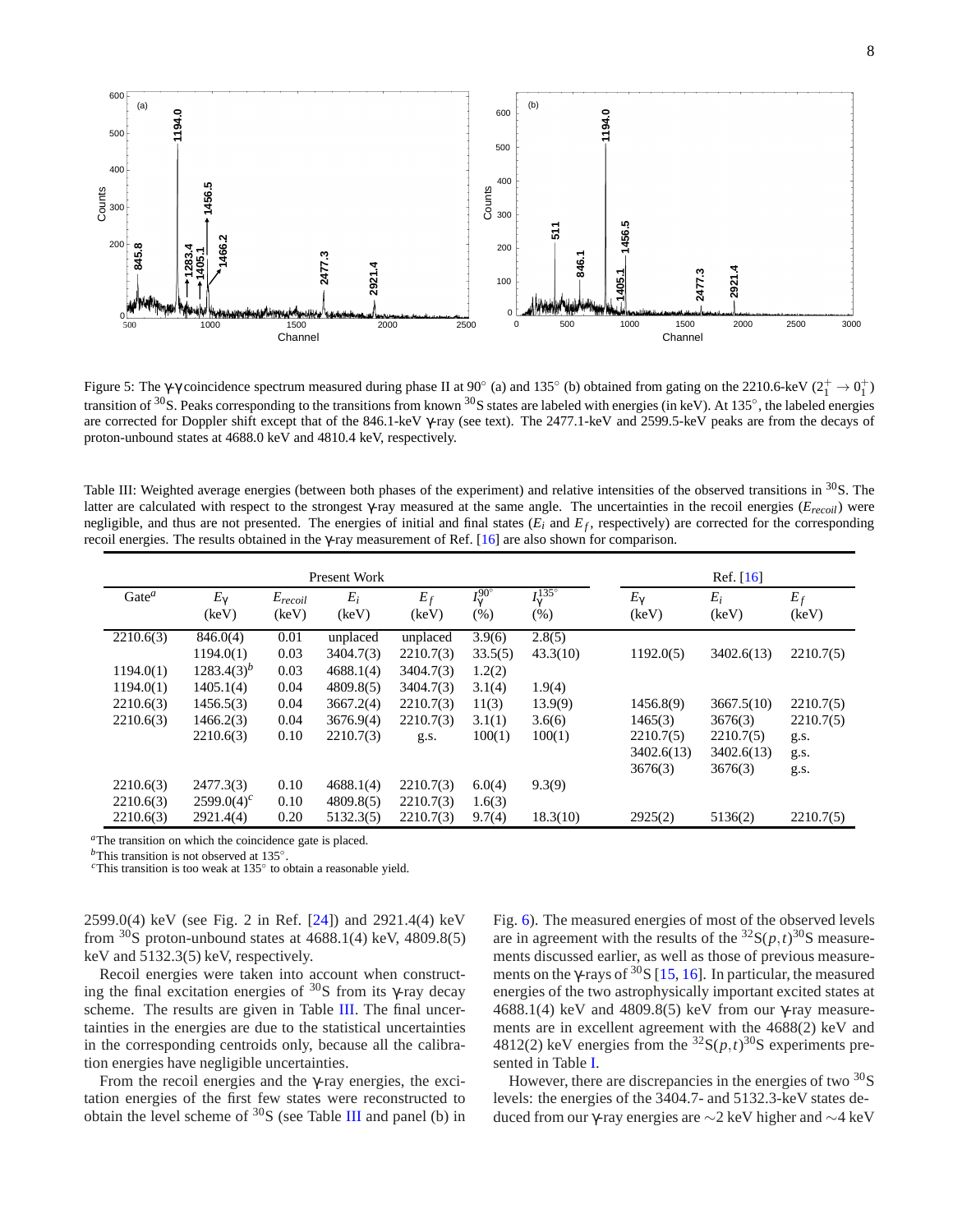

Figure 6: A portion of <sup>30</sup>Si decay scheme [42] (a) in comparison with that of <sup>30</sup>S based on the results of the present work (b). The γ-ray branches of these mirror nuclei are not to scale; however, the thicker the arrow, the stronger the branch. All the observed γ-rays are shown with their energies (in keV) corrected for the recoil energies of the corresponding <sup>30</sup>S excited states, which are also shown (in keV). The γ-ray transitions with energies above 3 MeV in  $\frac{30}{5}$  could not be resolved in our experiments due to the presence of strong  $\frac{30}{5}$  transitions in that region.

lower, respectively, than those measured in the γ-ray study of Ref. [16]. The reason for the discrepancy in the energy of the 5-MeV state is unclear; however, we suggest that the inconsistency between the measured energies of the 3-MeV state originates from the presence of a double escape peak at 1188.6 keV (see Fig. 7) just beside the peak at 1194 keV, corresponding to the  $2^+_2 \rightarrow 2^+_1$  transition in <sup>30</sup>S, observed in our singles spectra.

The energy of the 1194-keV γ-ray results in the level energy of the  $2^+_2$  state of <sup>30</sup>S to be  $\sim$ 2 keV higher than that measured by Kuhlmann *et al.* [16]. The latter measurement was carried out in the early 1970's when the Ge-detectors were smaller. Thus, it may be possible that the 1188.6-keV double escape peak was also present in their spectra; however, because of the lower detector efficiency the two peaks were assumed to be one.

We expected to observe the γ-rays emitted from deexcitations of the 3407.7- and 3676.9-keV states directly to the ground state in the singles spectra. Moreover, if the 4809.8-keV state is the  $2^+_3$  state in <sup>30</sup>S, then according to the decay scheme of its mirror level we expect that the transition from the  $2^+_3 \rightarrow 0^+_1$  decay in <sup>30</sup>S is a strong branch (with respect to the strength of the other decay branches of the same level). Therefore, we also expected to observe the 4809.8 keV  $\gamma$ -rays of  ${}^{30}S$  in the singles spectra. However, the detection efficiency for detecting such high energy γ-rays is relatively low, and the high energy regions of the spectra obtained in the <sup>28</sup>Si(<sup>3</sup>He,  $n\gamma$ )<sup>30</sup>S experiments are obscured mostly by wide peaks originating from transitions in <sup>30</sup>P. Therefore, the 3407.7-, 3676.9-, and 4809.8-keV transitions are not resolved. Hence, the fact that the  $2^+_3 \rightarrow 0^+_1$  transition in <sup>30</sup>S is not observed in these experiments does not imply that this transition is weak. Based on Ref. [45] where the intensities of the  $\gamma$ -rays of the mirror nucleus  $30Si$  were measured at  $90^{\circ}$ , we estimated the branching ratio of the  $2^+_3 \rightarrow 0^+_1$  transition in <sup>30</sup>Si to be 36



Figure 7: (Color online) The 1194-keV peak together with the double escape peak of the 2210.6-keV line of <sup>30</sup>S. The other two peaks are identified by their parent nucleus and their energy (in keV). The black and red spectra are measured by the 50% and 70% relative efficiency detectors, respectively. For a short time during Phase II of the experiment, these detectors were placed at  $\pm 90^\circ$  with respect to the beam axis. The 1188.6-keV transition is the double escape peak of the 2210.6-keV  $\gamma$ -ray of <sup>30</sup>S, and its yield has decreased significantly when measured by the larger detector at -90°. The peak corresponding to the 1194-keV γ-ray is one of the two that stands out in the spectrum measured by the larger detector at -90°.

 $\pm$  3 %, which should be similar to that of the transition from the 4809.8-keV state to the ground state in  ${}^{30}S$ .

We have observed a weak line at 846 keV in the singles γ-ray spectrum measured at 90◦ (see Fig. 4), which also appears in the coincidence spectra at 90° and 135° as a more noticeable peak (see Fig. 5). The energy of this peak does not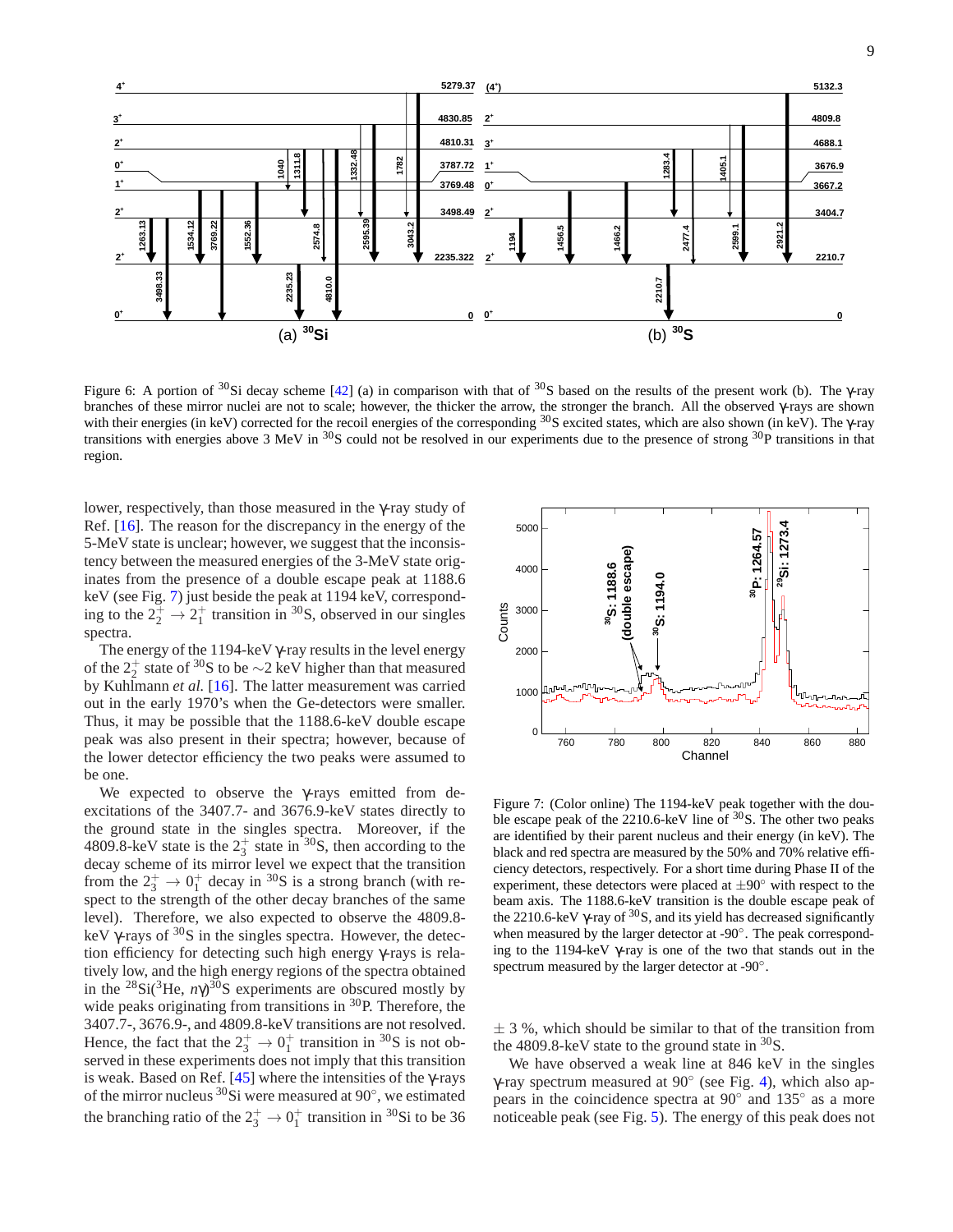seem to be Doppler shifted at 135°, which suggests that this γ-ray may originate from a state whose half-life is more than 2 ps [46]. This γ-ray transition is also in coincidence with the 1194-keV transition in  ${}^{30}$ S. A weighted average between independent measured energies at 90° and 135° for this γ-ray results in  $E<sub>Y</sub> = 846.0(4)$  keV (see Table III). The energy of this transition does not add up to any of the known levels of  $30$ S; however, the fact that it is a fairly prominent peak and is in coincidence with two transitions of  $30S$  suggests that this γ-ray may also belong to the decay scheme of this nucleus. The higher lying resonances ( $E_x > 6$  MeV) of <sup>30</sup>S may emit γ-rays in this energy range, e.g., the decay transition from the state with  $E_x = 7123(10)$  keV to that with  $E_x = 6280.1(12)$ keV [42]. In particular, if one of these resonances has a high spin, its proton decay might be suppressed by the centrifugal barrier, and thus it can decay via γ-ray emission. The 846 keV γ-ray transition has so far remained unplaced in the level scheme obtained from the present experiment.

The relative intensities from full-energy-peaks of all the observed transitions were calculated at  $90^\circ$  and  $135^\circ$ . For the coincidence spectra, first the yield of the 1194-keV transition observed in the singles spectrum was normalized to that of the 2210.6-keV γ-ray transition also obtained from the same spectrum. Then the relative intensity of the 1194-keV γ-ray transition was used to convert the yields of all the other γ-ray transitions in the coincidence spectra into relative intensities. These results are tabulated in Table III.

#### 2.2. *Singles measurements:* γ*-ray angular distributions*

For a transition  $J_i \rightarrow J_f$ , where *J* represents the spin of the state, the theoretical γ-ray angular distribution function is defined as  $[47]$ :

$$
W(\theta)_{theo} = \sum_{\substack{k=0\\k=even}}^{4} A_k P_k(\cos \theta), \qquad (2)
$$

where the coefficients  $P_k(\cos \theta)$  are the Legendre Polynomials, and the  $A_k$  coefficients are defined as  $[48]$  (p. 55):

$$
A_k(j_i\lambda\lambda'j_f) = \frac{\alpha_k B_k}{1+\delta^2} [F_k(j_f\lambda\lambda j_i) + 2\delta F_k(j_f\lambda\lambda' j_i) + \delta^2 F_k(j_f\lambda'\lambda' j_i)], \qquad (3)
$$

where  $j_i$  and  $j_f$  are the spins of the initial and final states involved in the transition, respectively;  $\lambda$  and  $\lambda'$  are transition multipolarities;  $\alpha_k$  are the alignment factors (see Eq. (5));  $B_k$ and  $F_k$  coefficients are tabulated [49] for different  $j_i \rightarrow j_f$ transitions; and δ is the mixing ratio of a γ-ray transition defined as [41] (p. 54):

$$
\delta_j^2 = \frac{\Gamma_j(\overline{\omega}L + 1)}{\Gamma_j(\overline{\omega}L)},\tag{4}
$$

where  $\omega' L$  and  $\overline{\omega} L + 1$  are the magnetic and electric transitions of multipolarity *L*, and  $L + 1$ , respectively; and  $\Gamma_j$  is the partial γ-ray width corresponding to a state with spin *j*.

The alignment factors are defined as [48] (p. 55):

$$
\alpha_k = \sum_{m=-j}^{j} \alpha_k^{(m)} P(m), \qquad (5)
$$

where *k* is even and  $k \ge 6$  are ignored due to a rapid decrease of transition probabilities of higher order multipoles. An individual aligned state with spin *j* can be represented as a Gaussian probability distribution  $P(m)$  of  $2j + 1$  magnetic substates  $m_j$ , where  $m_j = -j$ ,  $\cdots$ , *j*, with the FWHM of  $\sigma$ along the beam axis.  $P(m)$  is the population parameter and is defined as [48] (p. 56):

$$
P(m) = \frac{\exp\left(\frac{-m^2}{2\sigma^2}\right)}{\sum_{m'=-j}^{j} \exp\left(\frac{-m'^2}{2\sigma^2}\right)},
$$
(6)

where  $\sigma$  can be defined experimentally.

An incomplete alignment of a state relative to the beam axis results in an attenuation of the population parameter. The alignment factors,  $\alpha_k$ , describe the degree of the attenuation of the population parameter. While  $\alpha_0$  is considered to be unity,  $\alpha_2$  and  $\alpha_4$  coefficients are determined experimentally.

For the γ-ray angular distribution measurement during phase II of the experiment, the total charge deposited by the beam could not be determined due to a faulty beam current integrator. Therefore, to take into account the fluctuations in the beam intensity and possible target degradations or changes in the target profile that could affect the areas under the peaks of interest, detector 1 was used as a monitor detector. It was kept fixed at  $90°$  with respect to the beam axis 10 cm away from the target. Detector 2, on the other hand, was positioned 7 cm away from the target and on the opposite side of detector 1. Detector 2 was moved between 90<sup>°</sup> to 120<sup>°</sup> in intervals of 10◦ and was lastly positioned at 135◦ with respect to the beam axis. It could not be place at angles higher than 135◦ due to the presence of the beam line.

The singles  $\gamma$ -ray spectra were then obtained for 1 hour from both detectors at five different angular pairs and were calibrated as explained before.

For every  $(\theta_1, \theta_2)$  angular pair corresponding to detectors 1 and 2, the intensities of the 2210.6-keV and 1194-keV γ-ray transitions from <sup>30</sup>S were normalized to the intense  $1^+ \rightarrow 1^+$ transition at 708.7 keV in <sup>30</sup>P.

The normalized relative yields for each peak of interest were plotted against  $\cos^2(\theta)$ , where  $\theta$  is the detection angle, and these data were fitted (see Fig. 8) using the function:

$$
W(\theta)_{exp} = A_0 + A_2 P_2(\cos \theta) + A_4 P_4(\cos \theta), \qquad (7)
$$

where the coefficients  $A_i$  are extracted from the fit, and *P*<sub>2</sub>(cosθ) and *P*<sub>4</sub>(cosθ) are Legendre polynomials. *W*(θ)<sub>*exp*</sub> represents the experimental γ-ray angular distribution function, which can be used to normalize  $W(\theta)_{theo}$ . From the latter, one can infer the alignment probability of an excited state involved in a γ-ray transition.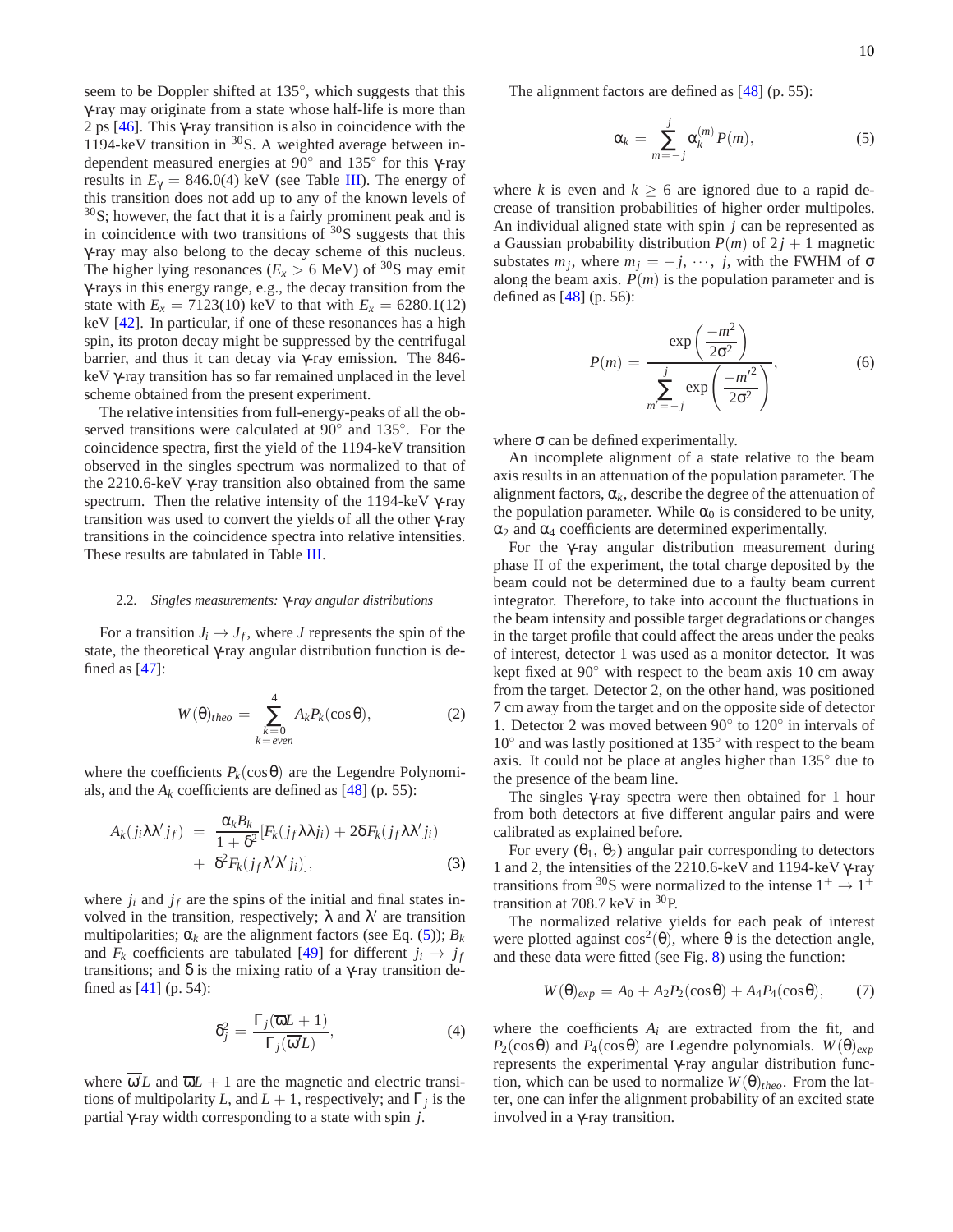

Figure 8: Experimental γ-ray angular distributions of the 2210.6-keV (a) and the 1194-keV (b) transitions. Both γ-rays are observed in the singles spectra obtained during phase II of the experiment. They correspond to the  $2^+_1 \rightarrow 0^+_1$  and  $2^+_2 \rightarrow 2^+_1$  transitions in <sup>30</sup>S, respectively. The solid lines are best fits to Legendre polynomials.

The angular distributions of the two observed  $30S$  peaks in the singles spectra are discussed below.

# • *The 2210.6-keV transition of* <sup>30</sup>*S:*

The 2210.6-keV  $\gamma$ -ray corresponds to the  $2^+_1 \rightarrow 0^+_1$  transition in <sup>30</sup>S. This transition is a pure *E*2 ( $\delta$  = 0) and is a so-called stretched quadrupole transition [50].

The experimental intensities of the  $2^+_1 \rightarrow 0^+_1$  transition (see panel (a) in Fig. 8) was used to normalize the  $W(\theta)_{theo}$  of this transition obtained via Eqs. (2) and (3) using  $\delta = 0$ .

To normalize  $W(\theta)_{theo}$  to  $W(\theta)_{exp}$ , the coefficients  $B_2F_2$ and  $B_4F_4$  for the  $2^+ \rightarrow 0^+$  transition were taken to be 0.7143 and -1.7143, respectively, from Ref. [48] (p. 82). Therefore, the only parameters that were free to vary were the alignment factors  $\alpha_2$  and  $\alpha_4$ . These coefficients are given in the literature [51] for  $0.1 \le \sigma/j \le 2$ .

Thus, for each  $(\alpha_2, \alpha_4)$  pair corresponding to a specific  $\sigma$ /*j* value, the theoretical angular distribution was calculated at the same angles at which a relative yield was measured in phase II of the <sup>28</sup>Si(<sup>3</sup>He,  $n\gamma$ )<sup>30</sup>S experiment. An average normalization factor was thus obtained and was used to normalize  $W(\theta)_{theo}$  to the intensity at each angle. Then, a plot of  $|W(\theta)_{theor}^{norm} - I_{exp}|/\delta I_{exp}$ , where  $I_{exp}$  and  $\delta I_{exp}$  are respectively the intensity and its uncertainty obtained from the data at the angle  $\theta$ , against cos<sup>2</sup> $\theta$  was acquired. Hence, the specific pair



Figure 9: Experimental γ-ray angular distributions shown in circles in comparison with the theoretical angular distributions normalized to the data shown with solid lines. The former were obtained from fitting Eq. (7) to relative intensities shown in Fig. 8, and the latter were calculated using Eqs. (2) and (3). The comparison is made for the 2210.6-keV (a) and 1194-keV (b) γ-rays. The normalization of the theoretical angular distributions is best performed with  $\sigma$ / $j = 0.6$ and  $\delta = 0$  for the 2210.6-keV γ-ray, and with  $\sigma / j = 0.5$  and  $\delta = 0.16$ for the 1194-keV γ-ray. The agreement between the theoretical and experimental curves over most of the angles is good for the 2210.6 keV γ-ray and less satisfactory for the 1194-keV γ-ray (see text). For those angles lower than 40<sup>°</sup> and higher than 150<sup>°</sup>, the  $W(\theta)_{theo}^{norm}$  diverges significantly from  $W(\theta)_{exp}$  due to the lack of data points for normalization at those angles.

of  $(\alpha_2, \alpha_4)$ , which yielded the minimum difference between  $W(\theta)$ <sub>theo</sub> and *I*<sub>exp</sub>, was found. Finding the ( $\alpha_2$ ,  $\alpha_4$ ) pair uniquely determines the parameter  $\sigma / j$ , where  $\sigma$  is the FWHM of the population parameter. The results for the  $2^+_1 \rightarrow 0^+_1$  transition in <sup>30</sup>S are presented in panel (a) in Fig. 9 and Table IV.

# • *The 1194-keV transition of* <sup>30</sup>*S:*

From a comparison of the 1194-keV γ-ray, corresponding to the  $2^+_2 \rightarrow 2^+_1$  transition in <sup>30</sup>S, with the mirror transition in <sup>30</sup>Si, it was assumed that this transition is a mixed *M*1/*E*2. For this transition, the mixing ratio  $\delta$  is an additional free parame-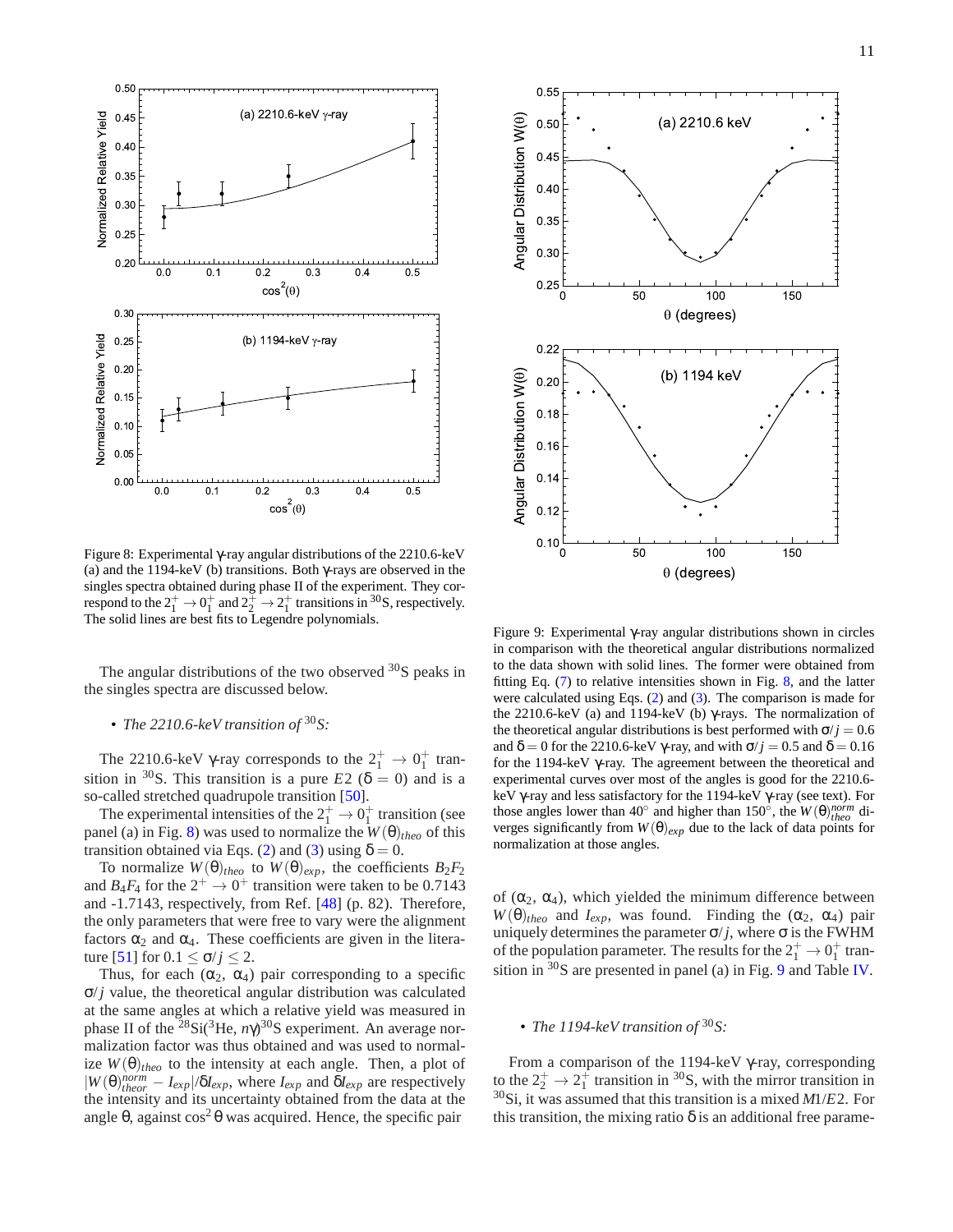Table IV: Results of the  $\gamma$ -ray angular distribution studies for  $30$ S transitions observed in the present work. Energies are in keV.

| $E_{\gamma}$ | $J_i^{\pi} \to J_f^{\pi}$ $A_2/A_0^a$ $A_4/A_0^a$ |                                                                                                                                                                         | $\sigma/i^b$ Mult. <sup>c</sup> $\delta$ |  |
|--------------|---------------------------------------------------|-------------------------------------------------------------------------------------------------------------------------------------------------------------------------|------------------------------------------|--|
|              |                                                   | $2210.6(3)^d$ $2^+_1 \rightarrow 0^+_1$ $0.4(2)$ $-0.0091(1800)$ $0.6$ E2<br>$1194.0(1)^e$ $2^+_2 \rightarrow 2^+_1$ 0.38(25) -0.14(22) 0.5 <i>M</i> 1, <i>E</i> 2 0.16 |                                          |  |

*a*This value is normalized such that Eq. (7) becomes  $W_{exp}(\theta) = 1 + (A_2/A_0)P_2(\cos\theta) + (A_4/A_0)P_4(\cos\theta)$ , which resembles Eq. (2), where  $A_0P_0(\cos\theta) = 1$ . *b*The attenuation factors are [51]  $(\alpha_2, \alpha_4) = (0.41482, 0.048393)$  for  $\sigma/j = 0.6$ , and  $(\alpha_2, \alpha_4) = (0.53784, 0.095181)$  for  $\sigma/j = 0.5$ . *<sup>c</sup>*Transition multipolarity

*d*<sub>E</sub><sub>*i*</sub> → E<sub>*f*</sub>: 2210.7(3) keV → g.s.<br> *e*<sub>E</sub><sub>*i*</sub> → E<sub>*f*</sub>: 3404.7(3) keV → 2210.7(3) keV



Figure 10:  $\chi^2$  (solid line) vs. arctanδ for the 1194-keV γ-ray de-exciting the 3404.7-keV state of <sup>30</sup>S (a). The dashed line shows  $\chi^2_{min} + 1$ , and is therefore our 1 $\sigma$  confidence level (see text). Polynomial fits of the 3<sup>rd</sup> degree are shown in panels (b) and (c) with solid black lines passing through a selected portion of  $\chi^2$ , denoted by  $+$  signs, vs. arctan  $\delta$ .

ter that is required for normalization of  $W(\theta)_{theo}$  to  $W(\theta)_{exp}$ .

For the 1194-keV γ-ray, the coefficients  $A_2/A_0$  and  $A_4/A_0$ were first extracted from the experimental fit (see Eq.  $(7)$ ).  $W(\theta)_{theo}$  was calculated for all ( $\alpha_2$ ,  $\alpha_4$ ) pairs corresponding to  $0.1 \le \sigma / j \le 2$  for a  $2^+ \rightarrow 2^+$  transition [51]. The mixing ratio was set to a constant free parameter from a prechosen set of values. The parameters  $B_2F_2$  and  $B_4F_4$  are constants given in the literature [48] (p. 82). With these,  $W(\theta)_{theo}$  was calculated for each value of  $\delta$ . Then, a  $\chi^2$  statistical test was performed with  $\chi^2$  defined by:

$$
\chi^{2} = \left(\frac{A_{2}^{exp} - A_{2}^{theo}}{\delta A_{2}^{exp}}\right)^{2} + \left(\frac{A_{4}^{exp} - A_{4}^{theo}}{\delta A_{4}^{exp}}\right)^{2},\qquad(8)
$$

where the  $A_i^{exp}$  parameters are the yields of <sup>30</sup>S  $\gamma$ -rays observed in the singles spectra and normalized to that of a  $^{30}P$ γ-ray peak as discussed earlier; δ*A exp i* are the experimental uncertainties in  $A_i$  normalized to  $\delta A_0$  extracted from the fit given by Eq. (7); and  $A_i^{theo}$  is calculated using Eq. (3).

The  $\chi^2$  was plotted against arctan  $\delta$  (see panel (a) in Fig. 10) and had local minima at arctan  $\delta \simeq 10$  and arctan  $\delta \simeq 60$ .  $\chi^2$ was again separately plotted for two regions around these minima, and each region was fitted with a polynomial of the third degree (see panels (b) and (c) in Fig. 10) to obtain the functional forms of  $\chi^2$  with respect to  $\delta$  for these regions. Then a  $\chi^2$  minimization procedure was used to find the best possible local solutions, which were  $\delta = 0.16$  and  $\delta = 1.5$ .

Those  $\delta$ 's that are within 1.0 of the best  $\chi^2$  (see the dashed line in panel (a) in Fig. 10) are located at approximately  $\pm 1\sigma$ . Therefore, all  $\delta$ 's within  $-0.13 \leq \delta \leq 3.73$  are valid, which means our uncertainty in delta is very large. However, our choice of δ from the aforementioned range is determined by the consistency with the mixing ratio of the mirror transition  $(\delta = 0.18(5)$  [42]) and the agreement between the theoretical and experimental angular distributions for the 1194-keV γ-ray. The latter is best for  $\sigma$ / $i = 0.4$ ; however,  $\delta$  in that case is calculated to be 0.04, which is not consistent (within  $2\sigma$ ) with the mixing ratio of the mirror transition. Therefore, the next best value is  $\sigma / j = 0.5$ , for which  $\delta = 0.16$  consistent with that of the  $2^+_2 \rightarrow 2^+_1$  mirror transition in <sup>30</sup>Si.  $\delta = 0.16$ , as mentioned before, also represents a local minimum in the  $\chi^2$  vs. arctan  $\delta$ plot. We thus adopted  $\delta = 0.16$  and held it fixed. For the sign of δ, we have followed the convention adopted by Krane and Steffen [52] as opposed to that of Rose and Brink [53].

To confirm that we can reject  $\delta = 1.5$ , the single particle *E*2 transition strength  $B(E2; 2^{\perp} \rightarrow 0^+)$  in Weisskopf units was determined as follows:

$$
B(E2)(\text{in W.u.}) = \frac{9.527 \times 10^6 BR}{E_7^5 (1 + \alpha) A^{4/3} t_{1/2}}, \tag{9}
$$

where  $t_{1/2}$  is the half-life of the state under consideration; *A*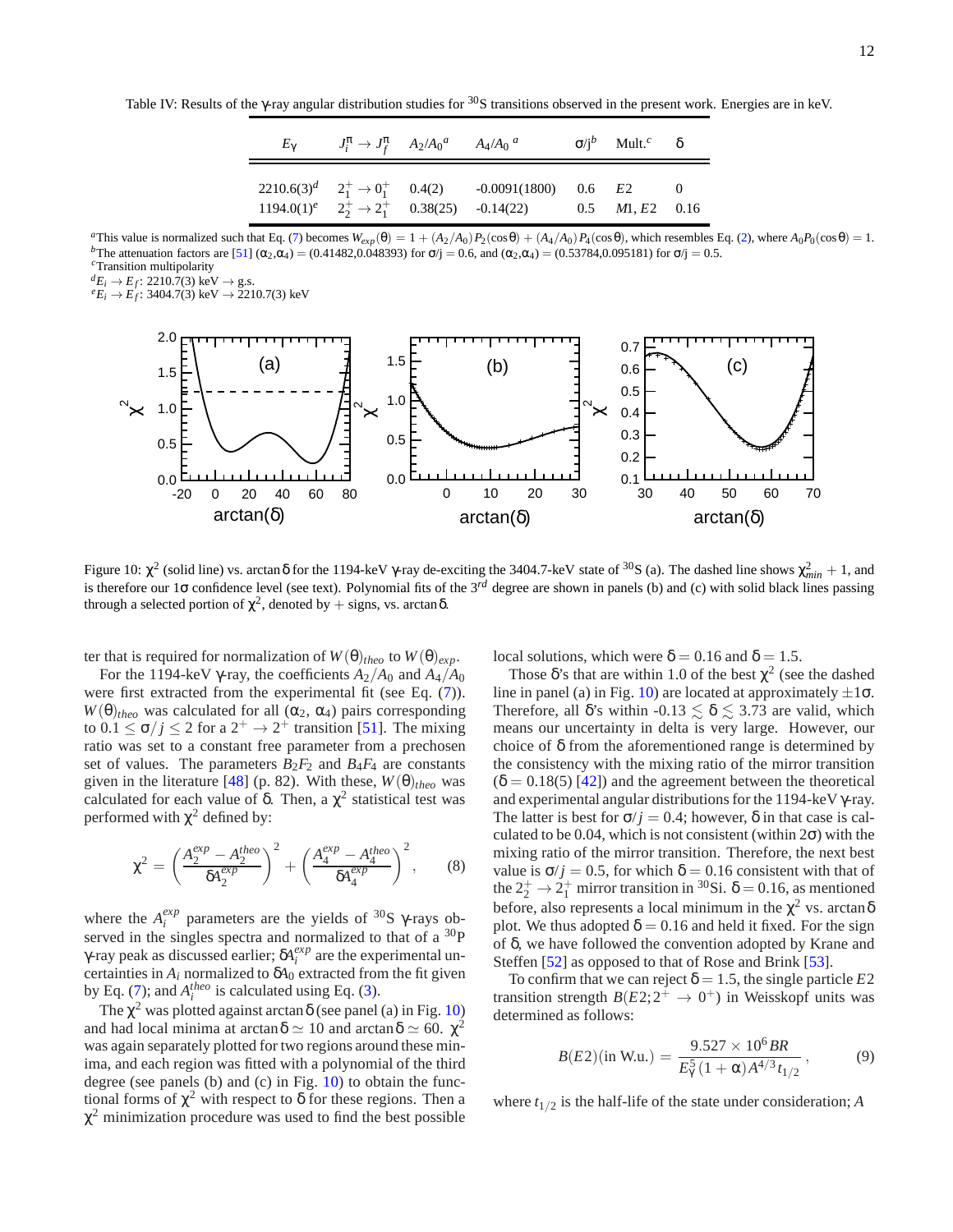Table V: The experimental DCO ratios for <sup>30</sup>S  $\gamma$ -rays observed in the present experiment. *j<sub>i</sub>*, *j<sub>m</sub>* and *j<sub>f</sub>* are the spins of the initial, intermediate and final states, respectively. Theoretical DCO ratios are from Refs. [46, 54], and are obtained from known transitions for which  $\sigma/j = 0.3$ . See text for further explanations of the theoretical ratios.

| The <sup>28</sup> Si( <sup>3</sup> He, $n\gamma$ ) <sup>30</sup> S Experiment – Phase II |                                                                                                          |  |  |       |           |  | Theory        |                                                                                                 |            |                    |           |
|------------------------------------------------------------------------------------------|----------------------------------------------------------------------------------------------------------|--|--|-------|-----------|--|---------------|-------------------------------------------------------------------------------------------------|------------|--------------------|-----------|
|                                                                                          | $E_{\gamma}$ (keV) $j_i \rightarrow j_m \rightarrow j_f$ $\sigma / j$ Mult. <sup><i>a</i></sup> $\delta$ |  |  |       | $R_{DCO}$ |  | $\Delta J$    | Mult. <sup>a</sup>                                                                              | $\Delta J$ | Mult. <sup>a</sup> | $R_{DCO}$ |
|                                                                                          |                                                                                                          |  |  |       |           |  |               | $(j_m \rightarrow j_f)$ $(j_m \rightarrow j_f)$ $(j_i \rightarrow j_m)$ $(j_i \rightarrow j_m)$ |            |                    |           |
|                                                                                          | 1194.0(1) $2 \rightarrow 2 \rightarrow 0$ $0.5^b$ $M1/E2$ $0.16^b$                                       |  |  |       | 0.92(4)   |  | 2             | E <sub>2</sub>                                                                                  |            | D                  | 1.0       |
|                                                                                          | 1456.5(3) $0 \rightarrow 2 \rightarrow 0$ $0.3^c$ E2                                                     |  |  | $0^d$ | 0.94(9)   |  | 2             | E <sub>2</sub>                                                                                  |            | $\omega$           | -1.0      |
|                                                                                          | 1466.2(3) $1 \rightarrow 2 \rightarrow 0$ 0.3 <sup>c</sup> $M1/E2$ -0.09(3) <sup>e</sup>                 |  |  |       | 0.40(8)   |  | 2             | E <sub>2</sub>                                                                                  |            | D                  | 0.5       |
|                                                                                          | 2477.3(3) $3 \rightarrow 2 \rightarrow 0$ 0.3 <sup>c</sup> M1/E2 0.73(9) <sup>e</sup>                    |  |  |       | 0.37(4)   |  | 2             | E <sub>2</sub>                                                                                  |            | D                  | 0.5       |
| 2921.4(4)                                                                                | $4 \rightarrow 2 \rightarrow 0$ 0.3 <sup>c</sup> E2                                                      |  |  | $0^d$ | 0.99(11)  |  | $\mathcal{L}$ | E2                                                                                              |            | O                  | 1.0       |

*<sup>a</sup>*Transition multipolarity, *D* and *Q* refer to dipole and quadrupole, respectively.

*b*Determined experimentally from angular distribution measurements.

*c*The alignment factor of  $\sigma / j = 0.3$  is usually adopted when no experimental information is available for this parameter. Since γ-ray angular distribution measurements were only obtained for the 2210.6-keV and 1194-keV  $\gamma$ -rays, we have assigned  $\sigma/j = 0.3$  for all other  $\gamma$ -rays of <sup>30</sup>S. *<sup>d</sup>*From selection rules.

*<sup>e</sup>*This mixing ratio was adopted from the mirror transition (see Ref. [42]).

is the mass number;  $E_{\gamma}$  is in keV;  $\alpha$  is the internal conversion coefficient, which is ignored for our case as this coefficient decreases with increasing *E*γ; and *BR* is the branching ratio of the transition of interest.

We obtained  $B(E2; 2^+ \rightarrow 0^+) = 0.41$  for the 1194-keV  $\gamma$ ray transition. As a rule of thumb [46], if the  $B(E2; 2^+ \rightarrow 0^+)$ of a transition is larger than one, the corresponding state which emits the γ-ray of interest is most likely a collective state, for which the mixing ratio should be large. On the other hand, when a transition has  $B(E2; 2^+ \rightarrow 0^+) < 1$ , the state which initiates the transition is to a good approximation estimated as a single particle state with a small mixing ratio. Since our estimated  $B(E2; 2^+ \rightarrow 0^+)$  value for the 1194-keV transition falls into the latter category, we concluded that the 3404.7 keV state is a single particle state with a small mixing ratio. Therefore, we adopted  $\delta = 0.16$ .

Finally, the procedure which was described for the 2210.6 keV γ-ray transition was repeated for the 1194-keV γ-ray transition to determine the FWHM of its population parameter. The results are given in Table IV and panel (b) in Fig. 9.

The previously described  $\chi^2$  method was also performed as a check for the 2210.6-keV transition, and a sharp minimum at  $δ = 0$  confirmed the stretched *E*2 profile for this γ-ray.

The large uncertainties in the experimentally determined  $A_2/A_0$  and  $A_4/A_0$  (see Table IV) are mostly due to the low statistics in each peak in the singles γ-ray spectra. However, they are still consistent with the typical values [46, 54, 55] expected for a stretched quadrupole with  $\Delta J = 2$  (for the transition from the 2210.7-keV state to the ground state) and a mixed dipole-plus-quadrupole with  $\Delta J = 0$  (for the transition from the 3404.7-keV state to the 2210.7-keV state).

#### 2.3. *Coincidence measurements:* γ*-*γ *angular correlations*

Measurements of the Directional Correlations of γ-rays deexciting Oriented states (DCO ratios) allow to deduce the angular correlation information from the γ-γ coincidence data. The method of measuring DCO ratios is applied to determine

the multipolarities of the γ-rays involved in a cascade, and thus it can be used as a guide for determination of the spins of the associated states involved in the transitions.

For a  $j_f \rightarrow j_m \rightarrow j_i$  cascade, where  $j_f$ ,  $j_m$  and  $j_i$  are the spins of the final, intermediate and initial states, respectively, the DCO ratio is generally defined as [56]:

$$
R_{DCO} = \frac{I_{\theta_1}^{\gamma_2} \left( \text{Gate}_{\theta_2}^{\gamma_1} \right)}{I_{\theta_2}^{\gamma_2} \left( \text{Gate}_{\theta_1}^{\gamma_1} \right)},\tag{10}
$$

where  $\theta_1$  and  $\theta_2$  are the angles with respect to the beam axis at which detectors 1 and 2 are placed, respectively; *I* is the intensity; and  $\gamma_1$  and  $\gamma_2$  are transitions observed in coincidence, which originate from the  $j_m \rightarrow j_i$  and  $j_f \rightarrow j_m$  decays, respectively.  $\gamma_1$  transition is the one on which the coincidence gate is placed.

The theoretical DCO ratios are given in Table V for the cases where the  $\gamma_2$  transition from the  $j_f \rightarrow j_m$  decay is a pure transition. If on the other hand,  $\gamma_2$  is a mixed transition, the theoretical DCO ratio is expected [54] to differ from what is listed in Table V. The significance of such a difference depends upon the severity of the dipole-plus-quadrupole admixture of the  $\gamma_2$  transition [46].

For our γ-γ angular correlation measurement, detectors 1 and 2 were positioned, with respect to the beam axis, at 90<sup>°</sup> and 135◦ , respectively, and on opposite sides with respect to the beam line. The  $2^+_1 \rightarrow 0^+_1$  transition in <sup>30</sup>S was measured with detector 1 and after gating on this transition, the higher lying transitions were observed in the coincidence spectrum measured by detector 2. Both detectors were placed as close to the target as possible, i.e., 3 cm and 7 cm away from the target, respectively.

The  $\gamma$ - $\gamma$  angular correlations of <sup>30</sup>S  $\gamma$ -rays were determined by measuring the DCO ratios for each  $30\overline{S}$   $\gamma$ -ray that was observed at both angles. Since the statistics under the 1283.4 keV, 1405.1-keV, and 2599-keV γ-ray transitions corresponding to the  $3^+_1 \rightarrow 2^+_2$ ,  $2^+_3 \rightarrow 2^+_2$  and  $2^+_3 \rightarrow 2^+_1$  decays in <sup>30</sup>S, respectively, are too poor, the DCO ratio could not be deter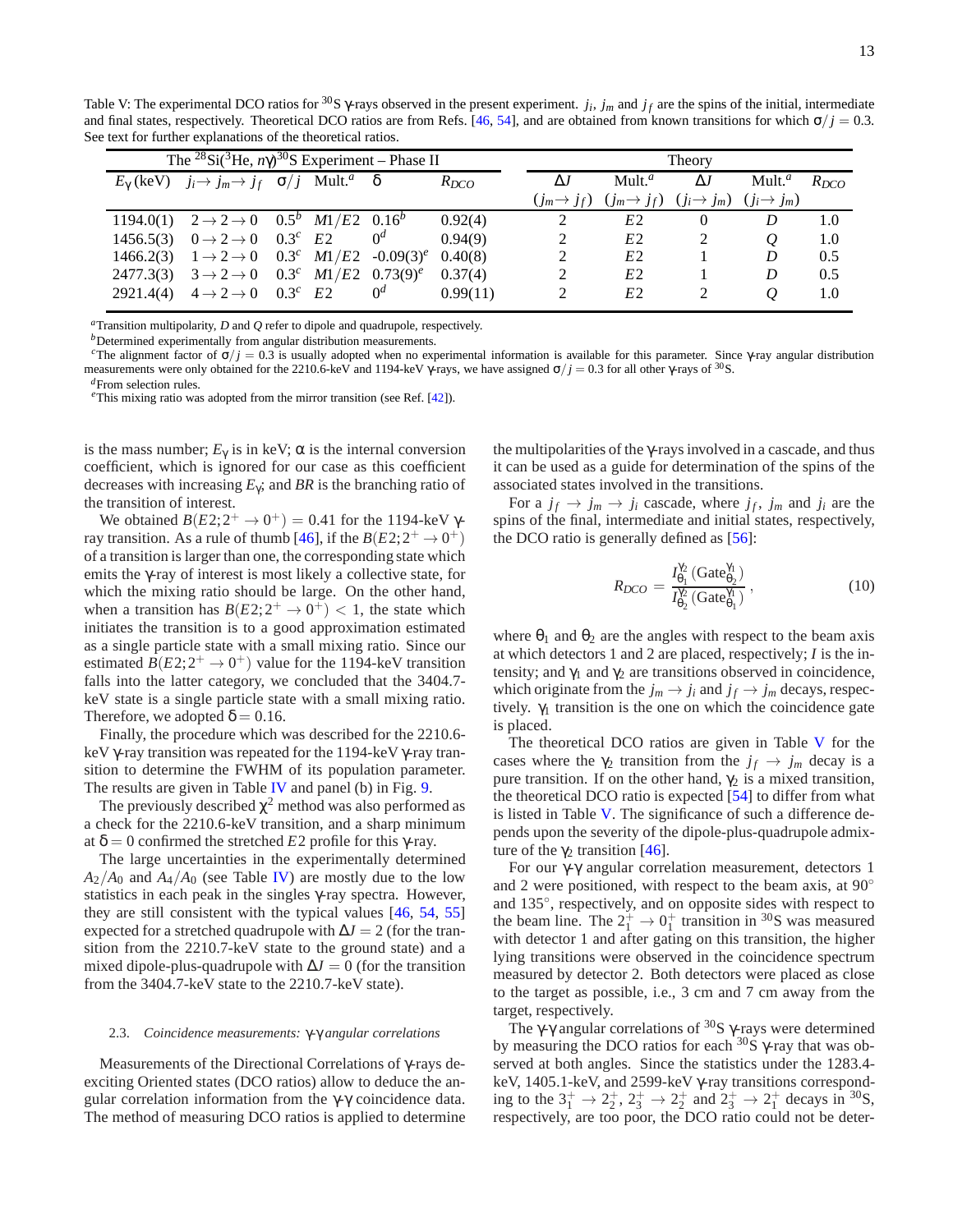mined for these transitions.

The experimental DCO ratios of all other transitions of  $30$ S were determined after a gate was set around the stretched quadrupole transition with 2210.6-keV energy ( $2^+_1 \rightarrow 0^+_1$ ), observed in the singles γ-ray spectra at both angles, to obtain the corresponding coincidence spectra. The peaks of interest in the coincidence spectra were then fitted, and their yields, corrected for detector efficiencies, were obtained and used to calculate the DCO ratios via Eq. (10). The results are given in Table V.

The γ-γ directional correlations of γ-ray transitions in  ${}^{30}S$ , and the spin-parity assignments of <sup>30</sup>S states with  $E_x \le 5.136$ MeV from our  $(p, t)$  measurements are discussed below.

#### 2.4. *Spin-parity assignments*

Prior to discussing the spin-parity assignments, it should be noted that in the following discussion, the energies of the adopted  $\gamma$ -ray transitions are corrected for  $\frac{30}{\text{S}}$  recoil energies (see Table III and panel (b) in Fig.  $6$ ).

• *The 2210.7-keV* γ*-ray Transition:* corresponds to the 2210.7-keV  $\rightarrow$  ground state decay transition. The 2210.7keV state was observed only at 62◦ during phase I of the  $32S(p,t)$ <sup>30</sup>S experiment, thus no  $J^{\pi}$  assignment is available from that experiment. However, our present γ-ray angular distribution parameters for this transition (see Table IV) confirm  $J^{\pi} = 2^{+}.$ 

• *The 1194-keV* γ*-ray Transition:* corresponds to the 3404.7-keV  $\rightarrow$  2210.7-keV decay transition. Due to the lack of triton angular distribution data from our  ${}^{32}S(p,t) {}^{30}S$  experiments for the 3404.7-keV state, no conclusive spin-parity assignment was obtained for this state from those experiments. Nevertheless, the *J* π assignment for the 3404.7-keV state is already established as  $2^+$  from various previous measurements, e.g., Ref. [13], and the results of our γ-ray angular distribution measurements for the 1194-keV γ-ray transition agree with a  $\Delta J = 0$  transition from a  $J^{\pi} = 2^+$  state (see Table IV). Moreover, our experimental  $R_{DCO}$  ratio for the  $2^+_2 \rightarrow 2^+_1 \rightarrow 0^+_1$ cascade agrees with the theoretical ratio within  $2\sigma$ , and is consistent with an *M*1 transition with a small *E*2 admixture for the 1194-keV γ-ray transition for the  $2^+_2 \rightarrow 2^+_1$  decay.

• *The 1456.5-keV* γ*-ray Transition:* corresponds to the 3667.2-keV  $\rightarrow$  2210.7-keV decay transition. The 3667.2-keV state could not be resolved in our  ${}^{32}S(p,t){}^{30}S$  experiments, and thus no information on its energy or spin-parity is available from those experiments. The present experimental and theoretical  $R_{DCO}$  ratios for the  $0^+_2 \rightarrow 2^+_1 \rightarrow 0^+_1$  cascade are consistent with unity, suggesting that the transition from the 3667.2-keV state to the 2210.7-keV state has the same multipolarity as that of the decay of the 2210.7-keV state to the ground state (see Ref.  $[56]$  and Table V). This implies that the 1456.5-keV γ-ray is a pure quadrupole transition. Therefore, we confirm the assignment of  $J^{\pi} = 0^+$  for the 3667.2-keV state, because from the mirror nucleus no other possibilities are expected in this energy range for a  $\Delta J = 2$  transition corresponding to the 3667.2-keV  $\rightarrow$  2210.7-keV decay transition.

• *The 1466.2-keV* γ*-ray Transition:* corresponds to the  $3676.9\text{-keV} \rightarrow 2210.7\text{-keV}$  decay transition. From our

 $32S(p,t)$ <sup>30</sup>S experiment, we obtained an energy of 3681(3) keV, consistent with the 3676.9(4) keV obtained from our inbeam γ-ray spectroscopy experiment within 2σ. The present triton angular distribution data for the 3681-keV state agree with both  $J^{\pi} = 0^+$  and  $J^{\pi} = 1^+$  (see panel (a) in Fig. 3). Previous measurements [13, 16] have assigned a  $J^{\pi} = 1^{+}$  to this state. According to Table V, the theoretical  $R_{DCO}$  is expected to be 0.5 if the 1466.2-keV γ-ray transition is a stretched dipole (*E*1 or *M*1 transition with  $\delta = 0$ )  $\Delta J = 1$  transition from a state with  $J^{\pi} = 1^{+}$  or  $J^{\pi} = 3^{+}$ . If, on the other hand, the aforementioned transition is a mixed dipole-plus-quadrupole instead of a stretched dipole, the theoretical  $R_{DCO}$  should differ from 0.5 [54]. Considering the  $J^{\pi} \to 2^+ \to 0^+$  cascade as the 3676.9-keV  $\rightarrow$  2210.7-keV  $\rightarrow$  ground state decay transitions, our previous discussion implies that the 3676.9-keV state could either be the  $1^+_1$  or  $3^+_1$  state in <sup>30</sup>S. A  $J^{\pi} = 0^+, 1^+$ doublet is thought [15, 16] to exist in  $E_x = 3.6 - 3.8$  MeV region in <sup>30</sup>S. Being very close in energy to the 3667.2-keV state, the 3676.9-keV state must be the  $1^+$  member of the aforementioned doublet, now that we have confirmed the former as the  $0^+$  member. Our experimental  $R_{DCO}$  ratio for the 3676.9 keV  $\rightarrow$  2210.7 keV  $\rightarrow$  ground state cascade is slightly lower than 0.5 (see Table V), which implies that the 3676.9 keV state is most likely the  $1<sub>1</sub><sup>+</sup>$  state of <sup>30</sup>S and the 3676.9  $keV \rightarrow 2210.7 \text{ keV}$  decay transition is a likely an *M*1 transition with a small *E*2 admixture. We could not determine the mixing ratios of any of the transitions observed via the present γ-γ directional correlation measurements. Therefore, we have adopted the mixing ratio of -0.09(3) [42] (from the mirror transition) for the 1466.2-keV  $\gamma$ -ray transition of <sup>30</sup>S. In conclusion, we suggest a  $J^{\pi} = 1^{+}$  for the 3676.9-keV state of  $30<sub>S</sub>$ .

• *The 2477.3-keV* γ*-ray Transition:* corresponds to the  $4688.1\text{-keV} \rightarrow 2210.7\text{-keV}$  decay transition. The present triton angular distribution for the 4688.1-keV state is consistent with a  $J^{\pi} = 3^+$  assignment (see panel (b) in Fig. 3). Moreover, the decay branches of the 4688-keV state, observed in our in-beam γ-ray spectroscopy experiments, also agree with those of the mirror state [24] assuming that the 4688-keV state is the  $3^+_1$  state of <sup>30</sup>S. The present experimental DCO ratio obtained for the  $3^+_1 \rightarrow 2^+_1 \rightarrow 0^+_1$  cascade is significantly different from the theoretical  $R_{DCO} = 0.5$  (see Table V). Therefore, based on the previous discussion, we expect the 2477.3-keV  $γ$ -ray to be a  $ΔJ = 1$  mixed  $M1/E2$  transition from a  $J^π = 3^+$ or  $1^+$  state. According to the mirror states in  ${}^{30}Si$  [42], only one  $J^{\pi} = 1^{+}$  state is expected in this energy range, and that is most likely the 3676.9-keV state. These arguments suggest that the 4688.1-keV state is the  $3^+_1$  state of <sup>30</sup>S. Therefore, our experimental *RDCO* ratio also supplements the other present results with regards to the  $J^{\pi}$  value of the 4688-keV state. We have adopted the mixing ratio of the mirror transition ( $\delta = 0.73(9)$  [42]) for the 2477.3-keV  $\gamma$ -ray due to the lack of knowledge of its own mixing ratio. We conclude that the 4688-keV state is the mirror to the  $3^{+}_{1}$  state in <sup>30</sup>Si at 4831 keV [42]. Thus, the 4688-keV level in <sup>30</sup>S is the  $3<sup>+</sup>$  astrophysically important state predicted by Iliadis *et al.* [9].

• *The 2599.1-keV* γ*-ray Transition:* corresponds to the 4809.8-keV  $\rightarrow$  2210.7-keV decay transition, which is a very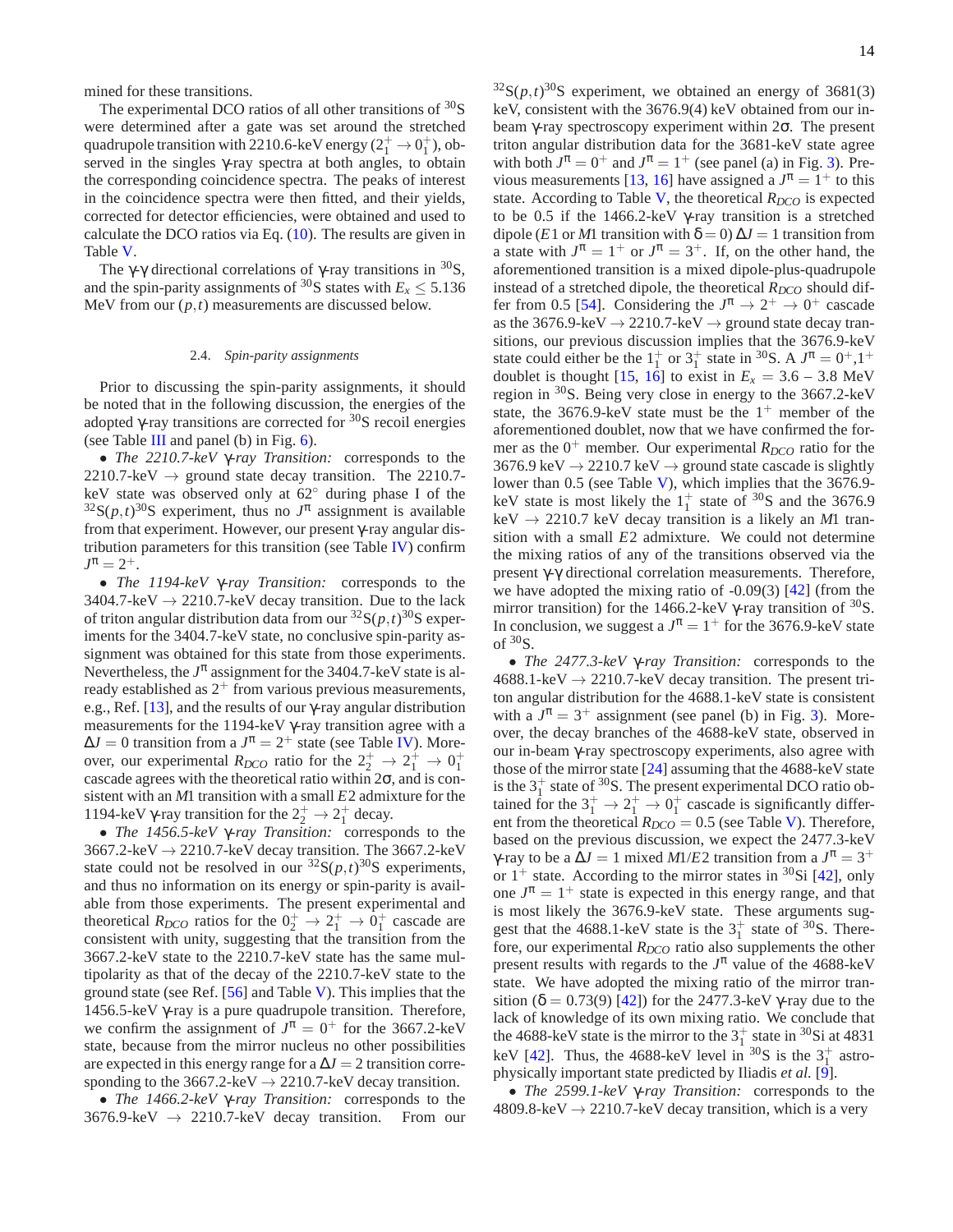|             | Present Work<br>${}^{32}S(p,t){}^{30}S$ | Present Work<br><sup>28</sup> Si( <sup>3</sup> He, $n\gamma$ ) <sup>30</sup> S | Adopted Level            | $E_r^a$<br>(keV) |
|-------------|-----------------------------------------|--------------------------------------------------------------------------------|--------------------------|------------------|
| $E_r$ (keV) | $J^{\pi}$                               | $J^{\pi}$<br>$E_r$ (keV)                                                       | $J^{\pi}$<br>$E_r$ (keV) |                  |
|             |                                         | g.s.                                                                           | $0+$<br>g.s.             |                  |
| 2208(3)     |                                         | $2^{+}$<br>2210.7(3)                                                           | $2^{+}$<br>2210.6(3)     |                  |
|             |                                         | $2^+$<br>3404.7(3)                                                             | $2^{+}$<br>3403.6(6)     |                  |
|             |                                         | $0^+$<br>3667.2(4)                                                             | $0^+$<br>3667.0(5)       |                  |
| 3681(3)     | $(1^+, 0^+)$                            | $1^{+}$<br>3676.9(4)                                                           | $1^{+}$<br>3677.0(4)     |                  |
| 4688(2)     | $3^+$                                   | $3^+$<br>4688.1(4)                                                             | $3^+$<br>4688.1(4)       | 293.2(8)         |
| 4812(2)     | $2^{+}$                                 | 4809.8(5)                                                                      | $2^{+}$<br>4809.8(6)     | 414.9(9)         |
|             | $(4^+)^b$                               | 5132.3(5)<br>$(4^{+})$                                                         | $(4^{+})$<br>5132.6(8)   | 737.7(11)        |
| 5225(2)     | $(0^{+})$                               |                                                                                | $(0^{+})$<br>5221(2)     | 826(2)           |
| 5315(2)     | $(3^-, 2^+)$                            |                                                                                | $5314(4)^c$<br>$(3^-)$   | 919(4)           |
| 5393(2)     | $3^+$                                   |                                                                                | $3^+$<br>5391(2)         | 996(2)           |
| 5849(2)     | $(1^-, 2^+, 4^+)$                       |                                                                                | $(2^{+})$<br>5847(2)     | 1452(2)          |
| [5947(2)]   |                                         |                                                                                | $(4^+)$<br>[5946(3)]     | [1551(3)]        |

Table VI: Energy levels of <sup>30</sup>S from this work with  $E_x < 6$  MeV. The energies of the states used as internal calibration energies in our  $32S(p,t)$ <sup>30</sup>S measurements are not shown here.

 ${}^aE_r = E_x - Q$ , where  $E_r$  is the resonance energy,  $E_x$  is the weighted average excitation energy and Q is the proton threshold of the <sup>29</sup>P(p,  $\gamma$ <sup>30</sup>S reaction (4394.9) keV). Those excitation energies for which no resonance energy is reported correspond to the bound states of <sup>30</sup>S.

*b*The corresponding energy (5136(2) keV) was used as internal calibration energy, and is thus not reported here.

<sup>c</sup>This state is most likely the 5288-keV state observed by Yokota *et al.* [17], which was assigned to be the  $3^{−}_1$  state in  $3^{0}$ S.

weak transition observed at 135° in the present <sup>28</sup>Si(3He,*n*γ) <sup>30</sup>S experiment. Therefore, no experimental *RDCO* ratio could be obtained for this transition. The present triton angular distribution data agree with both  $J^{\pi} = 2^{+}$  and 3 <sup>+</sup> (see panel (c) in Fig. 3) but the former is a better fit. The γ-ray branching ratios for the γ-decay of the 4809.8-keV state to the  $2^+_1$  and  $2^+_2$  states in <sup>30</sup>S were measured at 90 $\degree$  [24], and were in good agreement within their uncertainties with those of the decay of the 4810-keV state in <sup>30</sup>Si to its  $2^+_1$  and  $2^+_2$ lower-lying states (also see § IIB2). Also, in a recent shell model calculation for the sd-shell in  $A = 30$  nuclei using the USD Hamiltonian with inclusion of a charged-dependent term [57], the energy of the  $2^+_3$  state in <sup>30</sup>S was derived to be near 4800 keV, while that of the  $3<sub>1</sub><sup>+</sup>$  state was calculated to be near 4700 keV. These results altogether strongly support a  $J^{\pi} = 2^+$  assignment for the 4809.8-keV state (mirror to the  $2^+_3$  state at 4810-keV in <sup>30</sup>Si [42]), making it the next astrophysically important state predicted by Iliadis *et al.* [9].

• *The 2921.4-keV* γ*-ray Transition:* corresponds to the 5132.3-keV  $\rightarrow$  2210.7-keV decay transition. In the shellmodel analysis by Wiescher and Görres [11], they concluded that there are most likely at least two levels with energy near 5 MeV: a  $4^+$  near 5.1 MeV and a  $0^+$  near 5.2 MeV. Kuhlmann *et al.* [16] observed a state at 5136(2) keV, and concluded that this level is most likely a  $4^+$  state. In Ref. [13], a state was observed at 5168(6) keV. The triton angular distribution data in that work could not be fitted with a single angular momentum transfer, which suggested that the latter state was an unresolved doublet consisting of a  $4^+$  and a  $0^+$ state. Our triton angular distribution data are best fitted with  $l = 4$  transfer (see panel (d) in Fig. 3). The present experimental  $R_{DCO}$  ratio for the  $4^+_1 \rightarrow 2^+_1 \rightarrow 0^+_1$  cascade is consistent with the theoretical ratio given in Table V under

the assumption that the 5132.3-keV  $\rightarrow$  2210.7-keV transition is a stretched quadrupole with  $\Delta J = 2$ . This indicates that the 5132.3-keV state, observed in our in-beam γ-ray spectroscopy experiments, is either the  $4^+_1$  or the  $0^+_3$  state of <sup>30</sup>S. The former is much more probable because a comparison with the mirror transitions in  $\frac{30}{1}$ Si reveals that the  $4\frac{1}{1}$  level at 5279.37 keV in <sup>30</sup>Si decays with a 100% branch to the first excited  $2^+_1$  state [42]. This is consistent with what we observe for the 5132.3-keV state in <sup>30</sup>S, as well as what was observed for the same state in Ref. [16]. If the 5132.3-keV state were the  $0_3^+$  state, based on its decay scheme in the mirror nucleus, we would have expected to observe other decay branches from this state with comparable strengths, in addition to the 2921.4-keV  $\gamma$ -ray transition [42]. From these arguments, we tentatively assign  $J^{\pi} = 4^+$  to the 5132.7-keV level of <sup>30</sup>S.

In the following subsection, the spin-parity assignments for a few other <sup>30</sup>S states with  $E_x \le 6$  MeV are discussed.

# 2.5. *Adopted energy levels in* <sup>30</sup>*S*

Table VI presents the combined results of both phases of both our experiments on <sup>30</sup>S excitation energies below 6 MeV, and the corresponding recommended spin-parity assignments. The adopted energies in Table VI are the  ${}^{30}S$  weighted average excitation energies over all independent measurements in the literature, including the present work. States used as internal calibration energies were excluded in the calculations of the adopted energies. In a few cases where the uncertainty in the weighted average was smaller than the smallest uncertainty in the measured excitation energies, the latter was adopted as the final uncertainty only if the energy was measured in fewer than 4 independent measurements [46].

From our (*p*,*t*) measurements, a unique spin-parity as-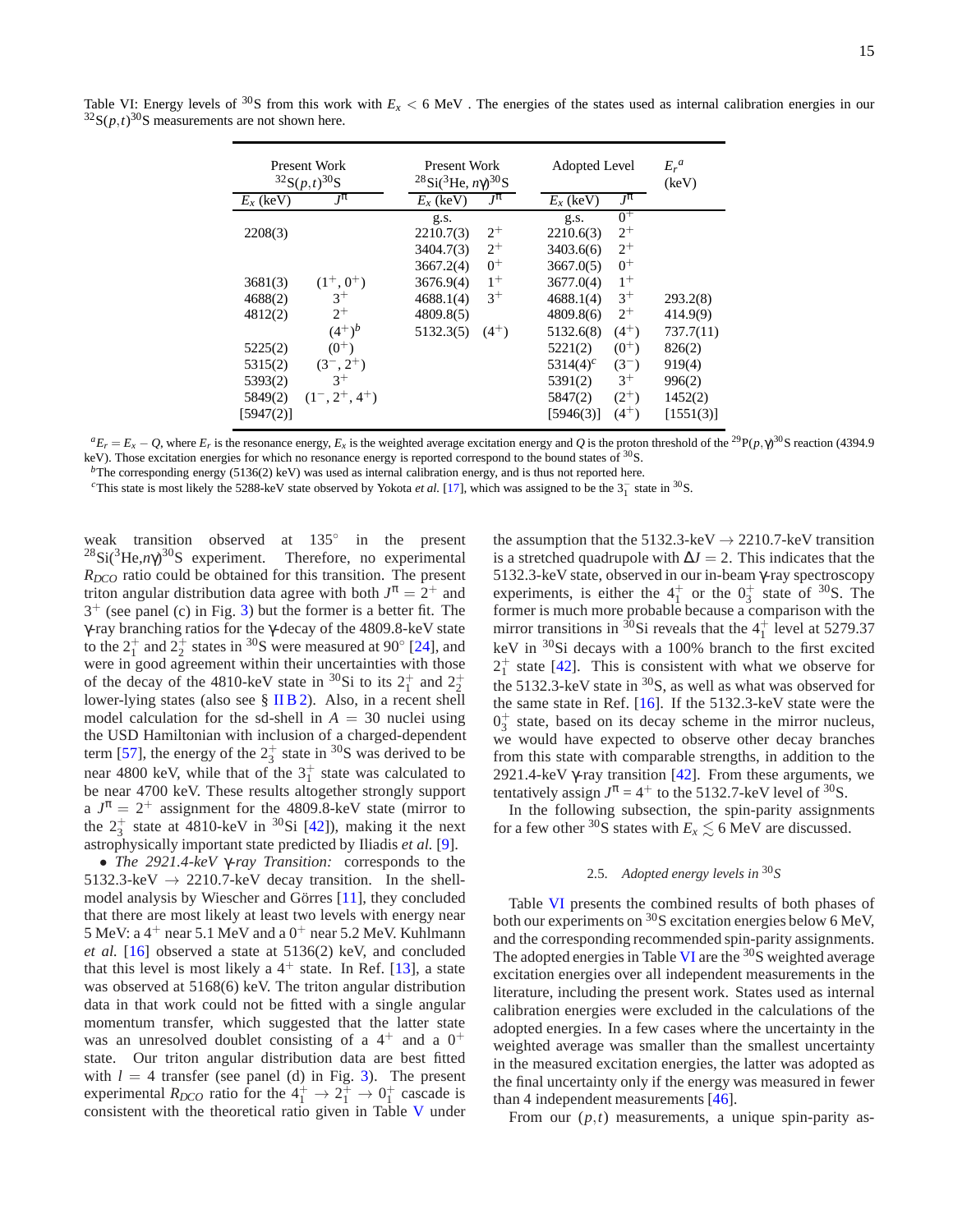signment could not be determined for the 5847-keV and [5946]-keV adopted levels (see Table VI). To calculate the <sup>29</sup>P( $p, \gamma$ )<sup>30</sup>S reaction rate, a  $J^{\pi}$  value had to be assumed for each of these states.

A tentative  $J^{\pi}$  value of 1<sup>-</sup> was assigned [13] to the 5847keV state (see Table VI), but due to poor statistics for this particular resonance,  $l = 2$  or 3 transfers were not excluded. In our  $(p,t)$  measurements, the  $J^{\pi}$  value for the 5391-keV adopted state fits best with a  $3^+$  assignment, and we have assigned the 5314-keV adopted state to be the  $3<sub>1</sub><sup>-</sup>$  state (see § II A 2). Hence, we have tentatively assigned the 5847-keV state to be the  $2^+_4$  state in <sup>30</sup>S.

The [5946]-keV state has only been tentatively observed in the measurement of Ref. [18] and in our  ${}^{32}S(p,t){}^{30}S$  measurements. However, the data obtained in these measurements were not enough to assign a conclusive  $J^{\pi}$  value to this state. From the results of a recent shell model calculation [57], the energies of the  $4^{+}_{2}$  states in <sup>30</sup>S and its mirror nucleus – <sup>30</sup>Si – are almost identical to each other. The excitation energy of the  $4^{+}_{2}$  state in <sup>30</sup>Si is 5950.73(15) keV [42]. On the other hand, the weighted average energy between the tentative results of Ref. [18] and our  ${}^{32}S(p,t){}^{30}S$  measurements for the corresponding state in  ${}^{30}S$  is [5946(3)] keV. Therefore, we concluded that this latter state is most likely the mirror to the  $4^{+}_{2}$  state in <sup>30</sup>Si at 5950.73(15) keV.

The states presented in Table VI are the only ones that could play a crucial role in determination of the  $^{29}P(p,\gamma)^{30}S$  reaction rate in the temperature range characteristic of explosive hydrogen burning (0.1 GK  $\leq T \leq 1.3$  GK). The excited states whose energies are below 4.5 MeV become important in determining the non-resonant contributions to the <sup>29</sup> $P(p, \gamma)^{30}$ S reaction rate.

### **III.** THE <sup>29</sup>  $\mathbf{P}(p,\gamma)^{30}$ **S** REACTION RATE

To obtain the non-resonant contribution to the <sup>29</sup> $P(p, \gamma)^{30}$ S reaction rate, one has to determine the astrophysical S-factor,  $S(E)$ , from:

$$
S(E) \approx S(0) + S'(0)E + \frac{1}{2}S''(0)E^2, \tag{11}
$$

where the primes indicate derivatives with respect to  $E$ .  $S(E)$ can be integrated to give the non-resonant reaction rate [58] (p. 158):

$$
N_A < \sigma v > = \sqrt{\frac{8}{\pi \mu}} \frac{N_A}{(kT)^{3/2}} \int_0^\infty S(E) \exp\left(\frac{-E}{kT} - \sqrt{\frac{E_G}{E}}\right) dE,
$$
\n(12)

where  $N_A < \sigma v >$  is the reaction rate,  $N_A$  is Avogadro's number,  $\mu$  is the reduced mass,  $k$  is Boltzmann's constant,  $T$  is the temperature,  $E$  is the center-of-mass energy, and  $E_G$  is the Gamow energy.

The <sup>29</sup> $P(p, \gamma)^{30}$ S direct capture (DC) reaction rate to all bound states, including the ground state, was calculated assuming proton transfer into 2*s* and 1*d* final orbitals. For each final state, the S-factor was calculated by taking into account the *E*1 and *M*1 nature of the transitions, which were then weighted by the corresponding spectroscopic factors determined from those of the mirror states [59]. The weighted Sfactor contributions from each state of  $30S$  were then summed to derive the total S-factor as a function of proton bombarding energy for each transition multipolarity.

The S-factor was then fitted with a polynomial of the form given in Eq. (11) to determine the fit parameters, i.e., *S*(0),  $S'(0)$  and  $S''(0)$ . As a result we obtained the following values for the S-factor parameterization:  $S(0) = 7.9 \times 10^{+1}$  keV·b,  $S'(0) = -1.1 \times 10^{-2}$  b and  $S''(0) = 1.3 \times 10^{-6}$  b/keV. An uncertainty of 40% for the direct capture S-factor is adopted following the approach of Ref. [60].

With increasing center-of-mass energy, resonances become important, and therefore the non-resonant S-factor in Eq. (11) is truncated at the so-called cutoff energy, after which the direct capture S-factor deviates from the total astrophysical Sfactor. The cutoff energy was chosen [60] at  $\sim$ 1000 keV for the <sup>29</sup> $P(p, \gamma)^{30}$ S reaction rate.

To calculate the resonant contributions to the rate, the proton widths were determined using the expression:

$$
\Gamma_p = 2 \frac{\hbar^2}{\mu a^2} P_l C^2 S \theta_{sp}^2 , \qquad (13)
$$

where  $\mu$  is the reduced mass,  $P_l$  is the barrier penetrability (calculated using  $r_0 = 1.25$  fm) for orbital angular momentum *l*,  $a = r_0(A_t^{1/3} + A_p^{1/3})$  is the interaction radius in terms of target and projectile mass numbers  $(A_t \text{ and } A_p, \text{ respectively}),$ *C* and *S* are the isospin Clebsch-Gordan coefficient and spectroscopic factor, respectively, and  $\theta_{sp}^2$  is the observed dimensionless single-particle reduced width.

The  $\theta_{sp}^2$  factors were estimated using Eq. (11) together with Table 1 of Ref. [61]. The only exceptions were the  $4^+$  states corresponding to the resonances at 737.7 keV and 1551 keV. The reduced widths of these resonances could not be determined from the approach of Ref. [61], which is limited to single-particle states in the  $sd - fp$  shells. Consequently,  $\theta_{sp}^2 \le 1$  is assumed for these states.

Spectroscopic factors were determined from neutron spectroscopic factors of the mirror states measured with  $^{29}Si(d, p)^{30}Si$  [59]. The mirror levels in <sup>30</sup>Si corresponding to the resonances of  ${}^{30}$ S at 737.7 keV, 826 keV and 1551 keV were populated very weakly in the measurement of Ref. [59], and thus no  $C^2S$  values could be determined experimentally for these levels. Hence, an upper limit of  $C^2S \leq 0.01$  is adopted for these states, based on the sensitivity for the extraction of small spectroscopic factors. Following the procedure of Ref. [60], the uncertainties in the proton widths were estimated to be 40%.

To determine the γ-ray partial widths  $(Γ<sub>γ</sub>)$ , the corresponding widths of the mirror states in  ${}^{30}Si$  were calculated from measured half-lives, branching ratios, multipolarities, and mixing ratios [42]. For the cases where mixing ratios of the transitions of interest in  ${}^{30}$ Si have not been determined experimentally or theoretically, we have assumed that such transitions are pure, with multipolarities assumed to be the dominant multipolarity of the actual mixed transition. These widths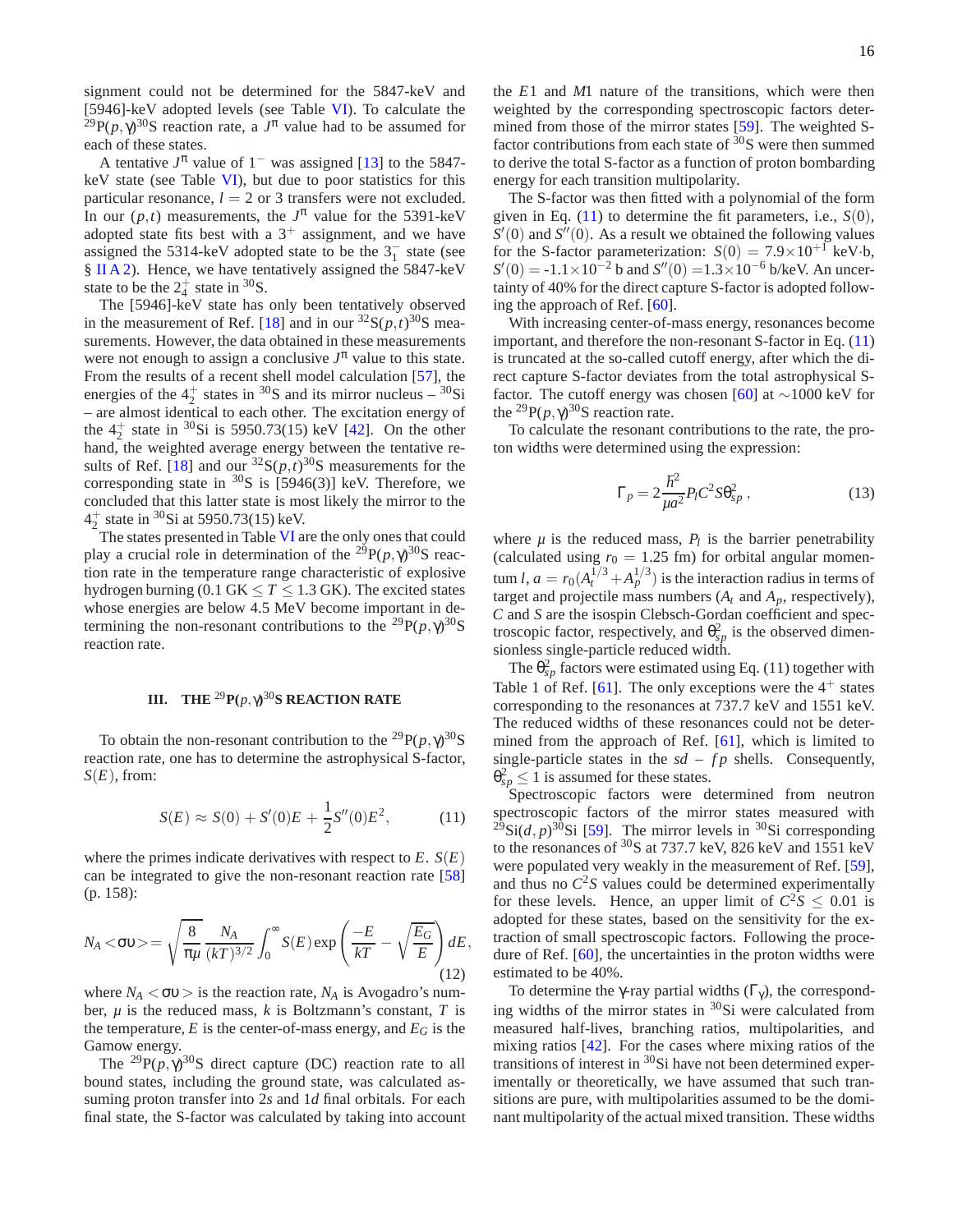17

Table VII: <sup>30</sup>S level parameters for the <sup>29</sup> P( $p, \gamma$ )<sup>30</sup>S resonant reaction rate (see text for discussion). For the non-resonant S-factor parameterization, see p. 16.

| $E_x^a$<br>(keV) | $E_r$<br>(keV) | $J^{\pi}$ | $C^2S^b$         | $\Gamma_p$<br>(eV)        | $\Gamma_{\nu}$<br>(eV) | ωγ<br>(eV)                |
|------------------|----------------|-----------|------------------|---------------------------|------------------------|---------------------------|
| 4688.1(4)        | 293.2(8)       | $3^+$     | 0.04             | $1.7\times10^{-5}$        | $4.6\times10^{-3}$     | $3.0\times10^{-5}$        |
| 4812.0(20)       | 414.9(9)       | $2^{+}$   | 0.11             | $3.7 \times 10^{-3}$      | $4.9 \times 10^{-3}$   | $2.6 \times 10^{-3}$      |
| 5132.3(5)        | 737.7(11)      | $(4^{+})$ | ${}_{\leq 0.01}$ | $\leq 2.3 \times 10^{-4}$ | $4.4 \times 10^{-3}$   | $\leq 4.9 \times 10^{-4}$ |
| 5225.0(20)       | 826.0(20)      | $(0^{+})$ | ${}_{\leq 0.01}$ | $\leq 1.9 \times 10^{+1}$ | $6.5 \times 10^{-3}$   | $\leq 1.6 \times 10^{-3}$ |
| 5315.0(20)       | 919.0(40)      | $(3^-)$   | 0.36             | $1.1 \times 10^{+0}$      | $9.7 \times 10^{-3}$   | $1.7\times10^{-2}$        |
| 5393.0(20)       | 996.0(20)      | $3^+$     | 0.02             | $2.8\times10^{+0}$        | $1.9\times10^{-2}$     | $3.3 \times 10^{-2}$      |
| 5849.0(20)       | 1452.0(20)     | $(2^{+})$ | 0.05             | $1.0\times10^{+2}$        | $1.8\times10^{-2}$     | $2.2\times10^{-2}$        |
| [5947.0(20)]     | [1551.0(30)]   | $(4^{+})$ | < 0.01           | $\leq 1.8\times10^{-1}$   | $3.2\times10^{-2}$     | $\leq 6.1 \times 10^{-2}$ |

*<sup>a</sup>*Adopted level energies listed in Table VI.

*b*Spectroscopic factors of mirror states determined from the <sup>29</sup>Si(*d*, *p*)<sup>30</sup>Si reaction in the work of Ref. [59].

Table VIII: Total Monte Carlo rate for the <sup>29</sup> $P(p, \gamma)^{30}$ S thermonuclear reaction. See text for details.

|       |                                                                      |       |                        | T (GK) Low Rate Median Rate High Rate T (GK) Low Rate Median Rate High Rate |                                 |
|-------|----------------------------------------------------------------------|-------|------------------------|-----------------------------------------------------------------------------|---------------------------------|
|       |                                                                      |       |                        |                                                                             |                                 |
| 0.010 | $5.06 \times 10^{-42}$ $7.38 \times 10^{-42}$ $1.08 \times 10^{-41}$ | 0.130 |                        | $2.77 \times 10^{-10}$ $4.01 \times 10^{-10}$ $5.87 \times 10^{-10}$        |                                 |
| 0.011 | $1.93\times10^{-40}$ $2.86\times10^{-40}$ $4.19\times10^{-40}$       | 0.140 | $1.61\times10^{-09}$   | $2.33\times10^{-09}$                                                        | $3.41 \times 10^{-09}$          |
| 0.012 | $4.88\times10^{-39}$ $7.19\times10^{-39}$ $1.06\times10^{-38}$       | 0.150 | $7.37\times10^{-09}$   | $1.07\times10^{-08}$                                                        | $1.56 \times 10^{-08}$          |
| 0.013 | $8.95 \times 10^{-38}$ $1.31 \times 10^{-37}$ $1.91 \times 10^{-37}$ | 0.160 | $2.79\times10^{-08}$   | $4.02\times10^{-08}$ 5.87 $\times10^{-08}$                                  |                                 |
| 0.014 | $1.20\times10^{-36}$ $1.77\times10^{-36}$ $2.59\times10^{-36}$       | 0.180 | $2.56\times10^{-07}$   | $3.66\times10^{-07}$ 5.29 $\times10^{-07}$                                  |                                 |
| 0.015 | $1.29\times10^{-35}$ $1.88\times10^{-35}$ $2.74\times10^{-35}$       | 0.200 | $1.53\times10^{-06}$   | $2.16\times10^{-06}$ 3.07 $\times10^{-06}$                                  |                                 |
| 0.016 | $1.12\times10^{-34}$ $1.64\times10^{-34}$ $2.42\times10^{-34}$       | 0.250 | $4.23 \times 10^{-05}$ | $5.65 \times 10^{-05}$ $7.67 \times 10^{-05}$                               |                                 |
| 0.018 | $5.17\times10^{-33}$ $7.58\times10^{-33}$ $1.11\times10^{-32}$       | 0.300 | $4.42\times10^{-04}$   | $5.70\times10^{-04}$ 7.39 $\times10^{-04}$                                  |                                 |
| 0.020 | $1.41\times10^{-31}$ $2.06\times10^{-31}$ $3.01\times10^{-31}$       | 0.350 | $2.53\times10^{-03}$   | $3.23\times10^{-03}$ 4.14 $\times10^{-03}$                                  |                                 |
| 0.025 | $1.04\times10^{-28}$ $1.54\times10^{-28}$ $2.27\times10^{-28}$       | 0.400 | $9.65\times10^{-03}$   | $1.24\times10^{-02}$ $1.59\times10^{-02}$                                   |                                 |
| 0.030 | $1.62\times10^{-26}$ $2.36\times10^{-26}$ $3.49\times10^{-26}$       | 0.450 | $2.76\times10^{-02}$   | $3.56 \times 10^{-02}$ 4.61 $\times 10^{-02}$                               |                                 |
| 0.040 | $2.49\times10^{-23}$ 3.69 $\times10^{-23}$ 5.38 $\times10^{-23}$     | 0.500 | $6.40\times10^{-02}$   | $8.30\times10^{-02}$                                                        | $1.09 \times 10^{-01}$          |
| 0.050 | $4.64\times10^{-21}$ 6.80 $\times10^{-21}$ 9.90 $\times10^{-21}$     | 0.600 | $2.23\times10^{-01}$   | $2.93\times10^{-01}$                                                        | 3.88 $\times$ 10 <sup>-01</sup> |
| 0.060 | $2.47\times10^{-19}$ $3.58\times10^{-19}$ $5.33\times10^{-19}$       | 0.700 | $5.35 \times 10^{-01}$ | $7.09\times10^{-01}$                                                        | $9.43 \times 10^{-01}$          |
| 0.070 | $6.05\times10^{-18}$ $8.81\times10^{-18}$ $1.28\times10^{-17}$       | 0.800 | $1.02\times10^{+00}$   | $1.35\times10^{+00}$                                                        | $1.80\times10^{+00}$            |
| 0.080 | $1.41\times10^{-16}$ $1.88\times10^{-16}$ $2.49\times10^{-16}$       | 0.900 | $1.67\times10^{+00}$   | $2.21\times10^{+00}$                                                        | $2.95 \times 10^{+00}$          |
| 0.090 | $5.33 \times 10^{-15}$ $7.34 \times 10^{-15}$ $1.03 \times 10^{-14}$ | 1.000 | $2.47\times10^{+00}$   | $3.26 \times 10^{+00}$                                                      | $4.34 \times 10^{+00}$          |
| 0.100 | $1.66 \times 10^{-13}$ $2.39 \times 10^{-13}$ $3.47 \times 10^{-13}$ | 1.250 | $5.14\times10^{+00}$   | $6.67\times10^{+00}$                                                        | $8.71 \times 10^{+00}$          |
| 0.110 | $3.07\times10^{-12}$ $4.45\times10^{-12}$ 6.52×10 <sup>-12</sup>     | 1.500 |                        | $8.85\times10^{+00}$ $1.12\times10^{+01}$                                   | $1.43\times10^{+01}$            |
| 0.120 | $3.53\times10^{-11}$ $5.11\times10^{-11}$ $7.49\times10^{-11}$       |       |                        |                                                                             |                                 |

were then scaled to account for the energy difference between each mirror pair, assuming similar decay branches and reduced transition probabilities.

Only an upper limit is known for the half-life of the  $2^+_4$  state in <sup>30</sup>Si. Hence, the aforementioned method of calculation of the γ-ray partial width is not possible for the corresponding mirror state in  ${}^{30}$ S. Therefore, we considered the 0.012 eV value from Ref. [60] for the total γ-ray width of the  $2^+_4$  resonance in <sup>30</sup>S, and scaled it to account for the differences in the measured energies. Following the procedure discussed in Ref.  $[60]$ , the uncertainties in γ-ray widths are assumed to be 50%.

Once the proton- and gamma-widths were found, the strength of each resonance which contributes to the <sup>29</sup>P( $p, \gamma$ )<sup>30</sup>S reaction rate was calculated via [41] (p. 192):

$$
\omega \gamma = \frac{(2J+1)}{(2J_p+1)(2J_p+1)} \frac{\Gamma_p \Gamma_\gamma}{\Gamma}
$$
 (14)

where *J*,  $J_p$  and  $J_p$  are the spins of a resonance in <sup>30</sup>S, proton and <sup>29</sup>P, respectively; and  $\Gamma = \Gamma_p + \Gamma_\gamma$  is the total resonance width.

The <sup>29</sup> $P(p, \gamma)^{30}$ S reaction rate was calculated using the Monte Carlo method presented in Refs. [12, 60, 62] and by using  $10^4$  random samples. Table VII shows the resonant parameters used to calculate this rate. The complete input file required for calculation of the <sup>29</sup> $P(p, γ)^{30}$ S Monte Carlo reaction rate is provided in Ref. [25]. The numerical values of the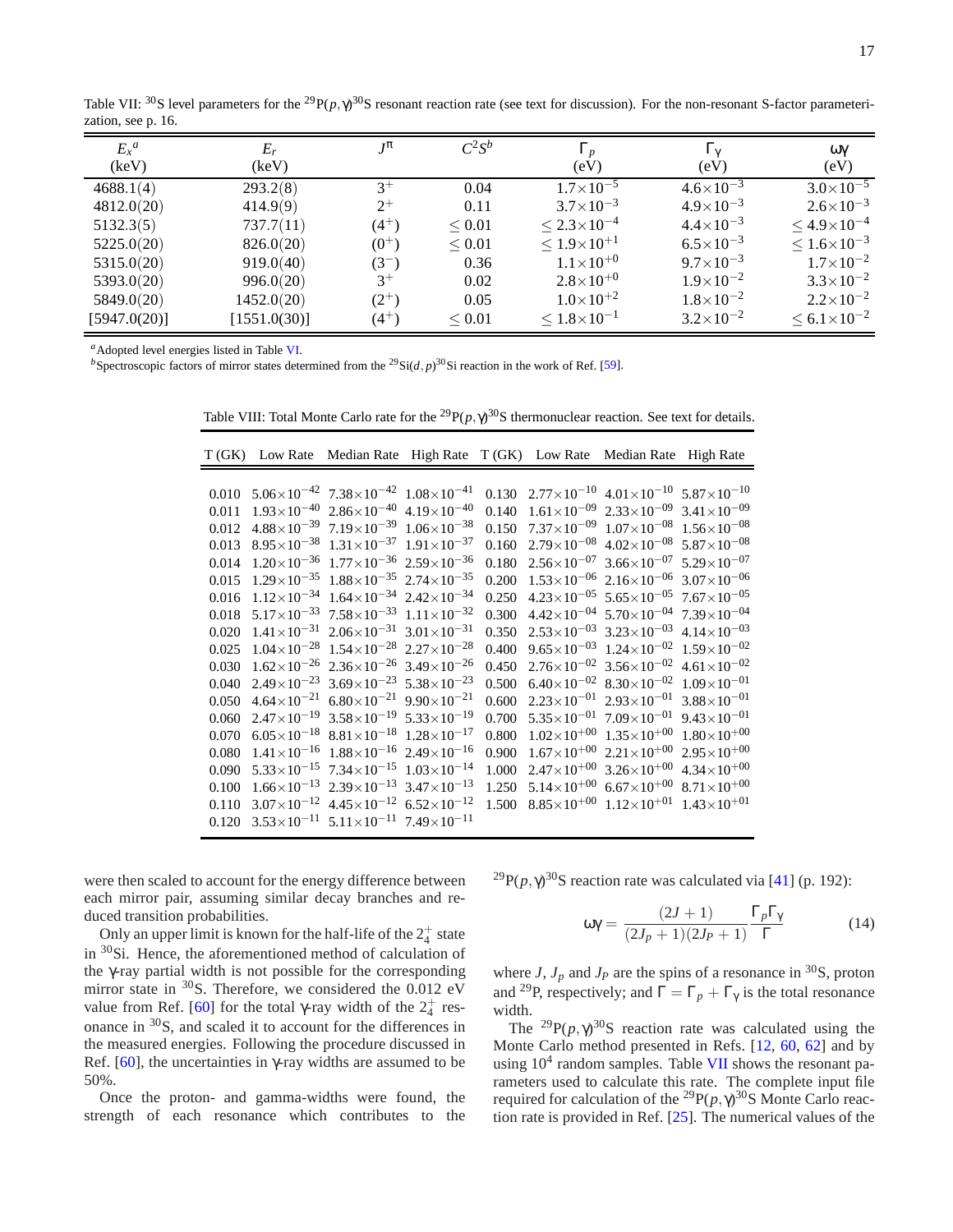

Figure 11: (Color online) Resonant and DC contributions to the  ${}^{29}P(p,\gamma)^{30}S$  Monte Carlo rate as a function of temperature. Abbreviations are as follows: DC: Direct Capture; UL: Upper Limit. The latter is used for those resonances for which the proton partial width is estimated to be an upper limit.

 $^{29}P(p,\gamma)^{30}S$  rate are given in Table VIII.

Fig. 11 compares the contributions of the direct capture rate (DC Rate) and those of the resonances listed in Table VI to the total <sup>29</sup> $P(p, \gamma)^{30}$ S thermonuclear reaction rate. The direct capture rate dominates the total rate for  $T \leq 0.08$  GK, whereas at higher temperatures characteristic of explosive nucleosynthesis in novae, the total reaction rate is dominated by a single  $3^+_1$  resonance at 293.2 keV in the range of  $0.09 - 0.3$  GK. The 414.9-keV resonance with  $J^{\pi} = 2^{\frac{1}{3}}$  is the main contributor to the total rate from 0.35 GK to 2 GK. The 996-keV resonance becomes important at temperatures higher than 2 GK, which are beyond the temperature range of interest to this work. The other resonances, including those for which only an upper limit proton partial width is known, do not contribute significantly to the <sup>29</sup> $P(p, \gamma)^{30}$ S total rate in the temperature range of interest.

Fig. 12 compares our Monte Carlo rate for the <sup>29</sup>P( $p, \gamma$ )<sup>30</sup>S reaction with that of Ref. [12], where the energies of the  $3^+_1$ and  $2^+_3$  states of <sup>30</sup>S were assumed to be 4704(5) keV [13] and  $4888(40)$  keV [9], respectively.

Both rates shown in Fig. 12 are calculated using the Monte Carlo technique. The resonance energies, corresponding to the two astrophysically important <sup>30</sup>S states, derived from our measured excitation energies are lower than those adopted in Refs. [9, 12]. Therefore, our median rate is up to 2.3 and 11.5 times larger (at  $T_9 = 0.1$ ) than the median and recommended rates of Refs. [9, 12], respectively (see panel (a) in Fig. 12). For the recommended rate of Ref. [9], the energies of both astrophysically important resonances (corresponding to the  $3^+_1$ and  $2^+_3$  states in <sup>30</sup>S) were determined theoretically based on the IMME, since none of these resonances were observed at the time.

For our present rate, the energy of the resonance corresponding to the  $2^+_3$  state of <sup>30</sup>S is determined experimentally. Thus, its uncertainty of 0.9 keV is reduced by a factor of ∼44 with respect to the theoretical estimate of 40 keV adopted in



Figure 12: (Color online) The ratio of our Monte Carlo low, median and high rates to those obtained in Ref. [12] (a). Our median rate is 2.3 times larger than that of Ref.  $[12]$  at  $T = 0.1$  GK. The uncertainty bands (b) corresponding to  $N_A < \sigma v >_{\text{high}}/N_A < \sigma v >_{\text{median}}$  and *N*<sub>*A*</sub>  $<$  συ $>$ <sub>low</sub>/*N*<sub>*A*</sub>  $<$  συ $>$ <sub>median</sub> from our Monte Carlo rate (solid lines) compared to those of Ref. [12] (dashed lines). At  $T = 0.1$  GK, the ratio of the  $N_A < \sigma v >_{\text{high}}/N_A < \sigma v >_{\text{low}}$  from our Monte Carlo rate is 72% smaller than that of the Monte Carlo rate reported in Ref. [12].

Ref. [12]. Furthermore, the 2-keV uncertainty in the energy of the resonance corresponding to the  $3^+_1$  state in  $3^0$ S, measured in this work, is also reduced by 40% with respect to the 5 keV measured in Ref. [13] that is used to derive the rate in Ref. [12].

Since these two resonances together dominate the total rate over  $0.08 < T \le 2$  GK, the reductions in their associated uncertainties reduce the uncertainty in the total reaction rate (see panel (b) in Fig. 12). For example, at  $T = 0.1$  GK, where the uncertainty in both our rate and that of Ref. [12] is maximum, the  $N_A < \sigma v >_{\text{high}} / N_A < \sigma v >_{\text{low}}$  ratio from our Monte Carlo rate is 72% smaller than that of the Monte Carlo rate reported in Ref. [12].

#### **IV. NOVA ISOTOPIC ABUNDANCES**

In § I, it was emphasized that  $^{29,30}P(p,\gamma)^{30,31}S$  are the two reactions that are thought to affect the silicon isotopic ratios in nova ejecta.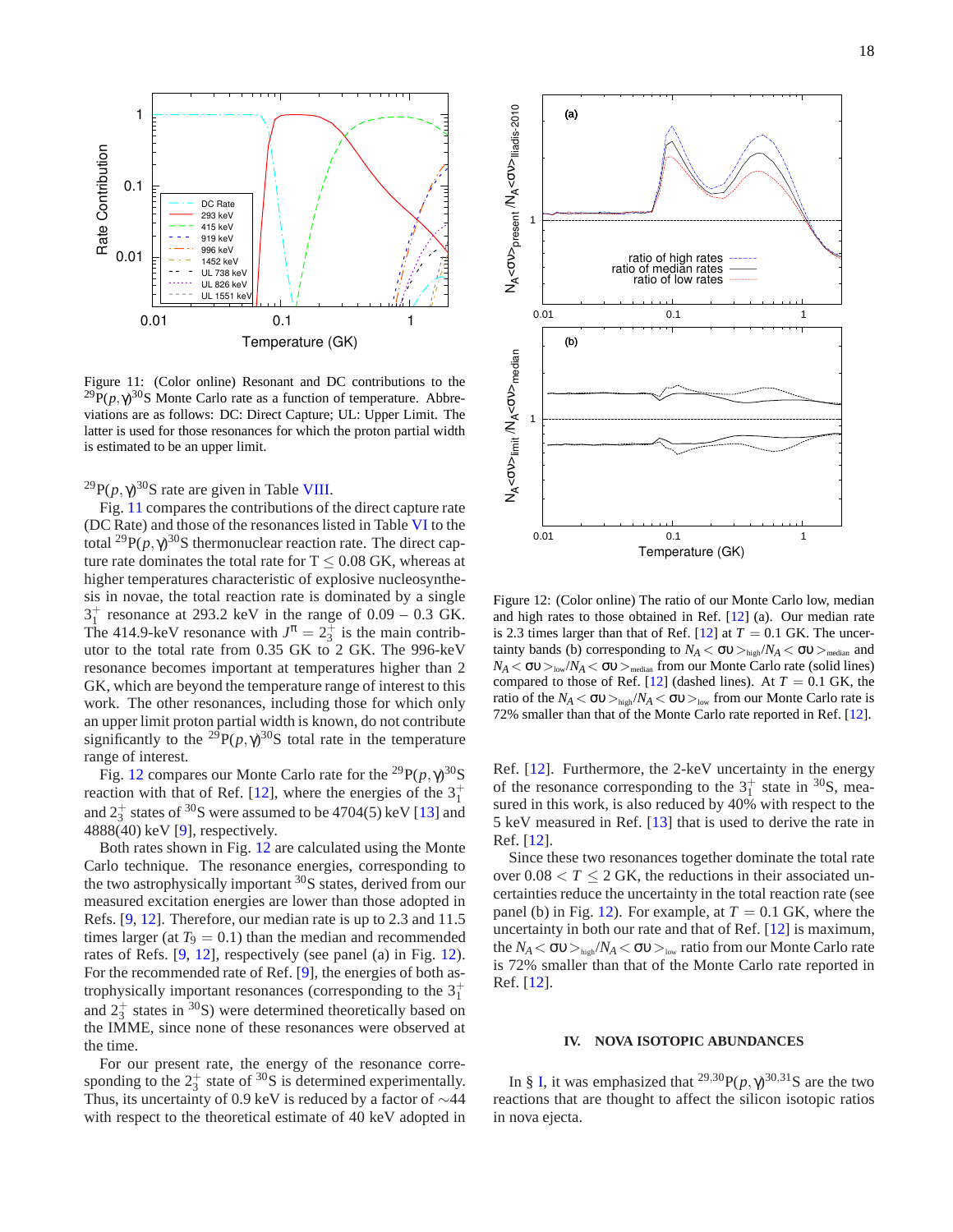To investigate the impact of the updated <sup>29</sup> $P(p, \gamma)^{30}$ S rate on the isotopic abundances of silicon synthesized in classical novae, we have computed three different models of nova outbursts, with identical input physics except for the adopted  $^{29}P(p, \gamma)^{30}$ S rate. Results from our nova nucleosynthesis simulations are presented next.

#### **A. Nova simulations**

Three nova nucleosynthesis models were computed with the Lagrangian one-dimensional (spherically symmetric) full hydrodynamic and implicit code called SHIVA. Detailed information about this code is provided in Refs. [63, 64].

SHIVA simulates the evolution of nova outbursts from the onset of accretion to the explosion and ejection of the nova ejecta. The hydrodynamic code is coupled directly to the nuclear reaction network. Thus, in the present work, the explosion simulations at each stage are complemented with detailed nova nucleosynthesis calculations using the most updated reaction rate libraries.

As pointed out in Ref. [63], the material is dredged up on short timescales from the outermost shells of the CO- or ONerich core to the surface of the white dwarf by convective mixing processes. Nuclear reactions in stellar environments are sensitive to the temperature, and thus the ejected abundances of fragile nuclei that would have been destroyed if they had not been carried to higher and cooler layers, are increased by considering the convection process during the evolution of the nova outburst. This, in turn, makes the present simulations more realistic and suitable for defining absolute isotopic abundances resulting from nova nucleosynthesis than the previous post-processing nucleosynthesis simulations used in Refs. [1, 13], where the nucleosynthesis is decoupled from the hydrodynamics of the outburst.

The absolute abundances observed in nova ejecta or in presolar grains of potential nova origin provide strong constraints for improvement of nova simulations. Thus, a more precise set of constraints can be obtained if predictions on specific isotopic abundances are available.

For the present full hydrodynamic simulations, the thermodynamic profiles are identical to those of hydrodynamical simulations, given in Ref. [63], for a massive ONe nova with a 1.35  $M_{\odot}$  underlying white dwarf. Such an extreme white dwarf is adopted because a CO white dwarf shows limited activity in the Si-Ca mass region. This, in turn, is due to very little, if any, Ne, Mg and Si seed nuclei available in the outer core of a CO white dwarf, and the lower temperature achieved in a CO nova outburst [7]. Thus the nucleosynthesis of silicon isotopes in CO novae, with even the most massive underlying white dwarf, is negligible.

An accretion at a rate of  $\dot{M}_{\rm acc} = 2 \times 10^{-10} M_{\odot} / {\rm yr}$  of solarlike matter onto a 1.35  $M_{\odot}$  ONe white dwarf is assumed in all three present models. 50% enrichment by the white dwarf's core material is adopted for the accreted matter to mimic the unknown mechanism responsible for the enhancement in metals, which ultimately powers the explosion through hydrogen burning [7]. The initial abundances of the seed isotopes used in the present simulations are given in Ref. [7]. The impact of the new solar metallicity [65] (decreased by about a factor of 2) on the overall results presented here has been tested and is insignificant.

In addition to hydrodynamics, a reaction rate network including 370 nuclear reactions involving 117 isotopes ranging from  ${}^{1}$ H to  ${}^{48}$ Ti is used. Monte Carlo reaction rates are adopted from the most updated compilation of Ref. [12] with additional reactions selected from the reaction rate library of Iliadis (2005). The only exception is the <sup>29</sup>P( $p, \gamma$ )<sup>30</sup>S reaction, whose rate is chosen (one at a time for each of the three models) from the present work, as well as from Refs. [9, 12] for comparison.

These rates are corrected for the stellar enhancement factors to allow for the increase in reaction rates associated with participation of excited states of nuclei in the reactions. Lastly, the impact of the <sup>29</sup> $P(p, \gamma)^{30}$ S stellar reaction rate on nova nucleosynthesis was compared for the three different reported rates: the recommended classical rate from Ref. [9], hereafter model A; the median Monte Carlo rate from Ref. [12], hereafter model B; and the high Monte Carlo rate from this work, henceforth model C. The main distinctions in the three  ${}^{29}P(p,\gamma)^{30}S$  rates used in the present nova simulations arise from different input energies and uncertainties for two resonances corresponding to the  $3^+_1$  and  $2^+_3$  states of <sup>30</sup>S (see § III for discussion).

The selection of the high Monte Carlo rate from this work instead of the median rate is to account for the largest possible effect of the new rate on the abundances of elements synthesized in novae. While our median rate is 2.3 times larger (at 0.1 GK) than that of Ref. [12] (see panel (a) in Fig. 12), the present high rate is a factor of 3.5 and 17 larger (at 0.1 GK) than the median rate of Ref. [12] and the recommended rate of Ref. [9], respectively.

#### **B. Results**

To assign different weights to individual shells of the underlying white dwarf, the isotopic abundances obtained from the three aforementioned hydrodynamic nova simulations were averaged over mass within each shell. The total ejected envelope mass is  $4.55 \times 10^{-6} M_{\odot}$  for each of the three models. The resulting mean abundances (in mass fractions) in the ejected envelope shells for models A to C are given in Table IX for a selection of the stable isotopes in the Si-Ca mass region, whose abundances (in mass fractions) are greater than or equal to 10−<sup>5</sup> . Those stable isotopes not included in Tables IX did not change significantly between models.

For the stable isotopes with  $14 \le Z \le 20$  which are products of the decays of the short-lived radioactive species, a comparison was made between the mean abundances obtained from model C and those obtained from models A and B. With respect to models A and B, the largest abundance change observed from the results of model C is a 6% decrease in the abundance of  $29$ Si. This percentage difference is defined to be:  $[(new value - old value) \div old = old value], where the "new"$ value is an isotopic abundance or ratio resulting from model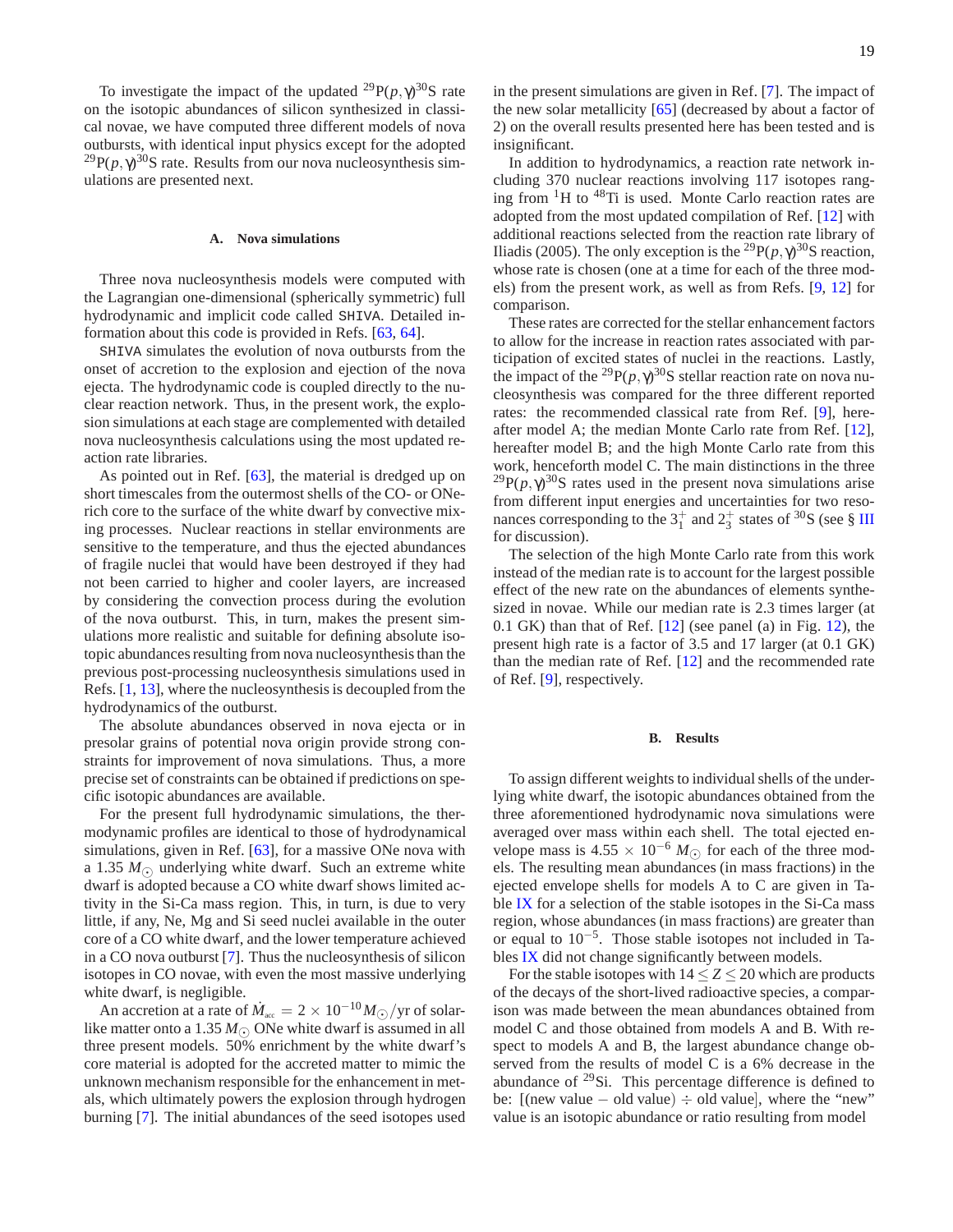Table IX: Selected mean composition of nova ejecta (in mass fractions, for the Si-Ca isotopes) from models of nova explosions on 1.35 *M*<sub>⊙</sub> ONe white dwarfs. The only difference between models A, B and C is the <sup>29</sup> $P(p, \gamma)^{30}$ S rate used.

| Isotope         | Hydrodynamic Model     |                        |                        |  |  |  |  |  |  |  |  |
|-----------------|------------------------|------------------------|------------------------|--|--|--|--|--|--|--|--|
|                 | A                      | B                      | C                      |  |  |  |  |  |  |  |  |
|                 | Ref. [9]               | Ref. [12]              | present work           |  |  |  |  |  |  |  |  |
|                 | (recommended)          | (median)               | (high)                 |  |  |  |  |  |  |  |  |
| $^{28}$ Si      | $3.08\times10^{-02}$   | $3.08\times10^{-02}$   | $3.08\times10^{-02}$   |  |  |  |  |  |  |  |  |
| $^{29}$ Si      | $2.38 \times 10^{-03}$ | $2.39\times10^{-03}$   | $2.24 \times 10^{-03}$ |  |  |  |  |  |  |  |  |
| $30$ Si         | $1.54\times10^{-02}$   | $1.54\times10^{-02}$   | $1.51 \times 10^{-02}$ |  |  |  |  |  |  |  |  |
| $^{31}P$        | $8.71 \times 10^{-03}$ | $8.73 \times 10^{-03}$ | $8.61\times10^{-03}$   |  |  |  |  |  |  |  |  |
| $^{32}S$        | $5.27\times10^{-02}$   | $5.27\times10^{-02}$   | $5.30\times10^{-02}$   |  |  |  |  |  |  |  |  |
| $^{33}S$        | $8.02 \times 10^{-04}$ | $8.01 \times 10^{-04}$ | $8.17\times10^{-04}$   |  |  |  |  |  |  |  |  |
| 34 <sub>S</sub> | $3.63 \times 10^{-04}$ | $3.63 \times 10^{-04}$ | $3.71 \times 10^{-04}$ |  |  |  |  |  |  |  |  |
| $^{35}Cl$       | $3.85 \times 10^{-04}$ | $3.85 \times 10^{-04}$ | $3.95 \times 10^{-04}$ |  |  |  |  |  |  |  |  |
| $^{36}Ar$       | $5.14\times10^{-05}$   | $5.14\times10^{-05}$   | $5.29\times10^{-05}$   |  |  |  |  |  |  |  |  |
| 38Ar            | $2.19\times10^{-05}$   | $2.19\times10^{-05}$   | $2.21 \times 10^{-05}$ |  |  |  |  |  |  |  |  |

C, and the "old" values are those resulting from models A or B, whichever gives a higher percentage difference. A negative (positive) percentage difference indicates that the isotopic abundance or ratio resulting from model C is decreased (increased) with respect to that obtained from model A or B.

Therefore, changing the <sup>29</sup> $P(p, \gamma)^{30}$ S rate seems to have only a small effect on the abundances of isotopes with  $A \approx 30$ produced in a nova outburst. However, because of the reduced uncertainty in the updated <sup>29</sup> $P(p, \gamma)^{30}$ S rate, we are now more confident in the reliability of the isotopic abundances obtained using model C.

The abundance of each stable isotope alone does not provide much useful information. Instead, to compare the isotopic abundances obtained from nova simulations with those observed in presolar grains, one has to investigate an isotopic abundance ratio. For example, the silicon isotopic ratios measured in presolar grains are usually expressed as [7]:

$$
\delta \left( \frac{^{29,30}\text{Si}}{^{28}\text{Si}} \right) = \left[ \left( \frac{^{29,30}\text{Si}}{^{28}\text{Si}} \right)_{\text{ejecta}} / \left( \frac{^{29,30}\text{Si}}{^{28}\text{Si}} \right)_{\odot} - 1 \right] \times 1000,
$$
\n(15)

where δ represents deviations from solar abundances in permil, and the adopted numerical values for the solar silicon isotopic ratios are [66] (p. 130):  $({}^{29}\text{Si}/{}^{28}\text{Si})_{\odot} = 0.0506$  and  $({}^{30}\text{Si}/{}^{28}\text{Si})_{\odot} = 0.0334$ . The deviations from solar abundances are computed for silicon isotopic abundance ratios obtained from models A, B and C, and the results are shown in Table X, along with  $^{29,30}Si/^{28}Si$  ratios measured [6] from some SiC presolar grains with proposed classical nova paternity.

As seen in Table X, the theoretically predicted  $\delta$ -values are much larger than the measured counterparts. Overall, however, regardless of the <sup>29</sup>P( $p, \gamma$ )<sup>30</sup>S reaction rate used, the  $^{29}$ Si/ $^{28}$ Si ratio in the ejecta resulting from the simulations is only slightly higher ( $\sim$ 1.5 times larger, see Table IX) than the

Table X: Deviations (in permil) from solar abundances in simulated and measured nova silicon isotopic abundances. Models A to C are explained in the text, and are obtained from hydrodynamic simulations of classical nova outbursts. The measured values (the first four rows) are for SiC presolar grains reported in Refs. [6, 7].

| Grain                   | $\delta(^{29}Si/^{28}Si)$<br>$(\%0)$ | $(\%0)$       | $\delta$ <sup>(30</sup> Si <sup>/28</sup> Si) Hydrodynamic<br>Model |
|-------------------------|--------------------------------------|---------------|---------------------------------------------------------------------|
| AF15bB-429-3            | $28 \pm 30$                          | $1118 \pm 44$ |                                                                     |
| AF15bC-126-3            | $-105 \pm 17$                        | $237 \pm 20$  |                                                                     |
| KJGM4C-100-3 $55 \pm 5$ |                                      | $119 \pm 6$   |                                                                     |
| KJGM4C-311-6            | $-4+5$                               | $149 \pm 6$   |                                                                     |
|                         | 527.1                                | 13970         | A                                                                   |
|                         | 533.5                                | 13970         | в                                                                   |
|                         | 437.3                                | 13678         | $\mathsf{\Gamma}$                                                   |

solar value. Using the measured  $\delta({}^{29}\text{Si}/{}^{28}\text{Si})$  values, given in Table X, as inputs to Eq. (15), we extract a measured  $^{29}Si^{28}Si$ ratio that varies between a factor of  $0.9 - 1.1$  times the solar ratio, and thus is again only slightly lower or higher than the solar value. Therefore, even though the new  $^{29}P(p,\gamma)^{30}S$ rate does not significantly improve the theoretical δ-values, the simulated signatures are qualitatively consistent with the  $29\text{Si}/28\text{Si}$  ratios measured in presolar grains identified to have a nova origin. In other words, the simulated and measured δvalues both show enhancements in the same direction.

On the other hand, the  $30Si/28Si$  ratio in the ejecta resulting from the simulations is much higher (∼15 times larger) than the solar value (see Table  $IX$ ), such that the classical nova ejecta resulting from the hydrodynamic models is significantly enriched in <sup>30</sup>Si. The simulated and measured values again are in qualitative agreement with each other, i.e., enhanced in the same direction, but the magnitudes of the enhancements are not in agreement.

Our results support the indication that in order for the models to predict the  $\frac{30}{5}$ Si/ $\frac{28}{5}$ Si ejecta ratio that quantitatively matches the grain data, one has to assume a mixing process between material newly synthesized in the nova outburst and more than 10 times as much unprocessed, isotopically close to solar, material before the process of grain formation [5, 7]. The details of the ejecta dilution and the grain formation processes are still unknown.

In addition to invoking the mixing with solar composition material, an increase in the  ${}^{30}P(p,\gamma)^{31}S$  reaction rate also helps reduce the  $30Si/28Si$  ratio by moving the nucleosynthesis flow away from <sup>30</sup>P toward the heavier isotopes. A decrease in the abundance of <sup>30</sup>P consequently reduces that of <sup>30</sup>Si produced from <sup>30</sup>P( $\beta$ <sup>+</sup>)<sup>30</sup>Si. The rate of the <sup>30</sup>P( $p, \gamma$ )<sup>31</sup>S reaction has been evaluated in Refs. [8, 67, 68] and more recently in Ref. [69]. This last rate is found to be  $\sim$ 10 times greater, at  $T \sim 0.25$  GK, than the lower limit set in Ref. [68]. A factor of ~10 increase in the <sup>30</sup> $P(p, \gamma)^{31}$ S reaction rate results in a typical factor of ∼10 reduction in the expected abundance of  $30$ Si [69]. This new information may now help to better constrain the dilution process in new nova model predictions.

In comparison with the high Monte Carlo rate from the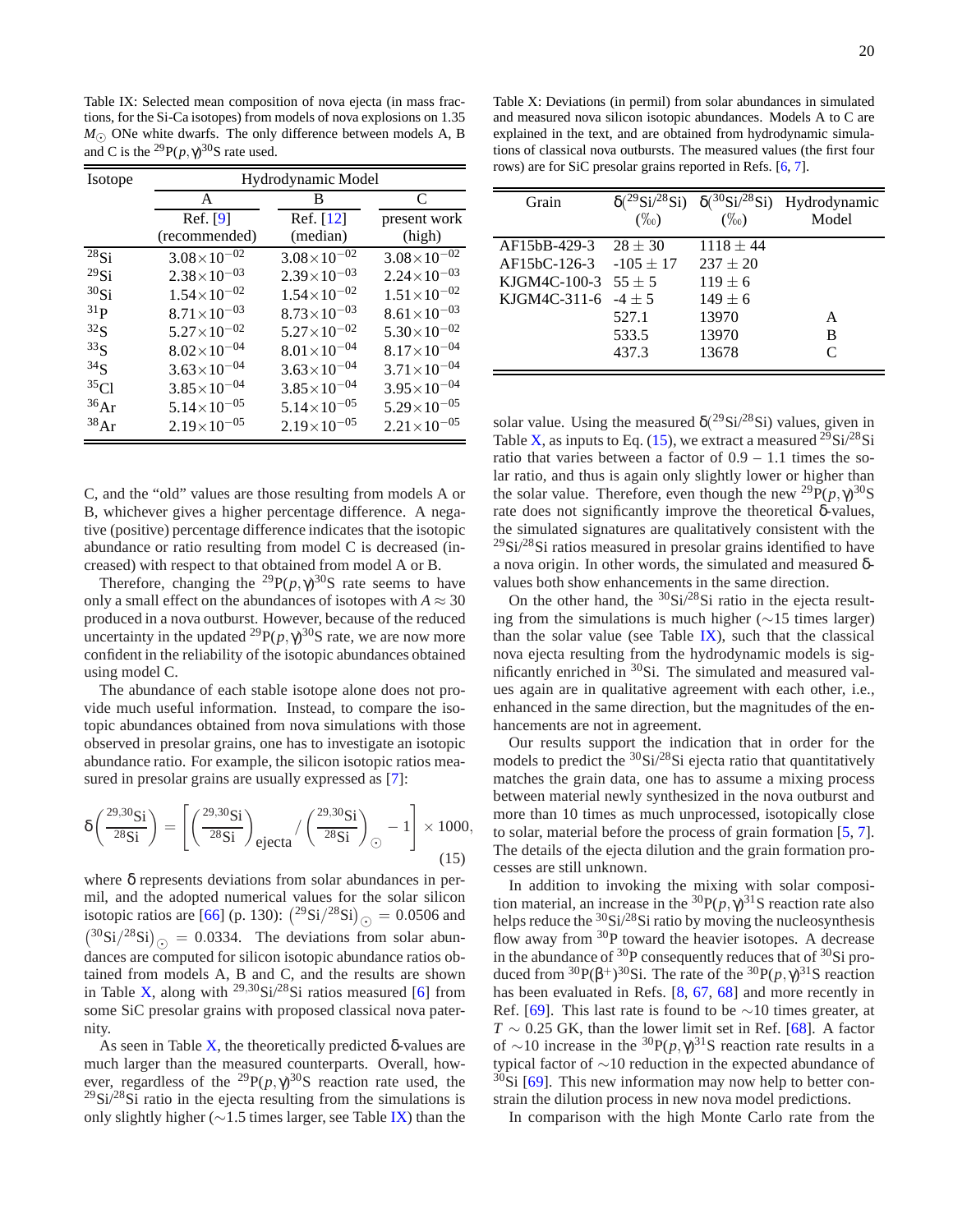present work, the present median and low Monte Carlo rates show smaller deviations with respect to the median rates of Refs. [9, 12]. Therefore, we did not extend our investigation to study the effects of these rates on the nova yields.

#### **V. CONCLUSIONS**

The <sup>29</sup> $P(p, \gamma)^{30}$ S reaction rate at the temperature range of  $0.1 < T < 1.3$  GK is dominated by two low energy resonances just above the proton threshold (4394.9(7) keV) corresponding to two excited states in <sup>30</sup>S in the  $E_x \approx 4.7 - 4.8$  MeV range, whose  $J^{\pi}$  values were previously estimated [9] to be  $3^+$ and  $2^+$ , respectively. We have observed these excited states in  $30S$  at  $4688.1(4)$  keV and  $4809.8(6)$  keV, respectively, via two separate experiments: the  ${}^{32}S(p,t) {}^{30}S$  two-nucleon transfer reaction and an in-beam γ-ray spectroscopy experiment via the <sup>28</sup>Si(<sup>3</sup>He,  $n\gamma$ )<sup>30</sup>S reaction.

Both of our experiments result in measured resonance energies, corresponding to the aforementioned excited states, which are in excellent agreement with each other. Moreover, we have been able to reduce the uncertainty in the energies of these resonances with respect to what was previously observed [13] for the  $3^+$  resonance and predicted [9] for the  $2^+$ resonance. Furthermore, we have confirmed the spin-parity assignments of both of these resonances. As a result, our new <sup>29</sup> $P(p, \gamma)^{30}$ S reaction rate is increased by a factor of 2 over the temperature range of  $0.1 \le T \le 1.3$  GK. Also, the uncertainty in our new rate in this temperature range has been reduced by 72% relative to that previously determined [12].

This updated rate have been used to compute a full hydrodynamic nova simulation which is more realistic than the postprocessing nucleosynthesis simulation performed in Ref. [1].

Our new <sup>29</sup> $P(p, \gamma)^{30}$ S rate has only marginally improved the agreement between the abundances observed in presolar grains of potential nova origin and those obtained from simulations. Although, our updated rate does not affect the silicon isotopic abundance ratios significantly, due to a reduction in its uncertainty, the present nova hydrodynamic simulations can be compared with more reliability to the isotopic ratios measured in presolar grains of potential nova paternity.

As for the nuclear structure of <sup>30</sup>S, improvements in spinparity assignments may be made by theoretical estimates via the IMME for those  $30S$  states whose spin-parity assignments are still tentative. However, this method is currently unreliable for  $A = 30$  because many of the relevant analog states in <sup>30</sup>P also have unknown or tentative spin-parity assignments [42]. Thus, if such properties of the levels of  $30P$  are constrained better in the future, this in turn will help with the determination of those of <sup>30</sup>S.

#### **ACKNOWLEDGEMENTS**

K. S. wishes to thank C. Iliadis, D. W. Bardayan, B. Singh and A. M. Moro for their assistance with the data analysis, as well as for providing some crucial software programs without which the data analysis could not be completed. Also, we would like to thank the staff of WNSL and the UTTAC for their contributions. This work was supported by the Natural Sciences and Engineering Research Council of Canada; the U.S. Department of Energy under Grant Nos. DE-FG02-91ER40609, DE-AC02-06CH11357 and DE-FG02-97ER41020; the Grant-in-Aid for Science Research KAKENHI 21540295 of Japan; the JSPS KAKENHI and JSPS Bilateral Joint Project of Japan; Japan Society for the Promotion of Science Core-to-Core Program on International Research Network for Exotic Femto Systems under Grant No. 18002; the DFG cluster of excellence "Origin and Structure of the Universe"; ESF EUROCORES Program EuroGE-NESIS through the MICINN Grant No. EUI2009-04167; and the Spanish Grant AYA2010-15685.

- [1] C. Iliadis, A. E. Champagne, J. José, S. Starrfield, and P. Tupper, Astrophys. J. Suppl. Ser. **142**, 105 (2002).
- [2] J. José, M. Hernanz, and C. Iliadis, Nucl. Phys. A 777, 550 (2006).
- [3] R. D. Gehrz, J. W. Truran, R. E. Williams, and S. Starrfield, Publ. Astron. Soc. Pac. **110**, 3 (1998).
- [4] S. Starrfield, C. Iliadis, W. R. Hix, F. X. Timmes, and W. M. Sparks, AIP Conf. Proc. **891**, 364 (2007).
- [5] S. Amari, X. Gao, L. R. Nittler, E. Zinner, J. José, M. Hernanz, and R. S. Lewis, Astrophys. J. **551**, 1065 (2001).
- [6] S. Amari, New Astron. Rev. **46**, 519 (2002).
- [7] J. José, M. Hernanz, S. Amari, K. Lodders, and E. Zinner, Astrophys. J. **612**, 414 (2004).
- [8] J. José, A. Coc, and M. Hernanz, Astrophys. J. **560**, 897 (2001).
- [9] C. Iliadis, J. M. D'Auria, S. Starrfield, W. J. Thompson, and M. Wiescher, Astrophys. J. Suppl. Ser. **134**, 151 (2001).
- [10] J. Souin, P. Ascher, L. Audirac, J. Aystö, B. Blank, V.-V. Elomaa, T. Eronen, J. Giovinazzo, J. Hakala, A. Jokinen, et al., Eur. J. Phys. A **47**, 40 (2011).
- [11] M. Wiescher and J. Görres, Z. Phys. A 329, 121 (1988).
- [12] C. Iliadis, R. Longland, A. E. Champagne, A. Coc, and R. Fitzgerald, Nucl. Phys. A **841**, 31 (2010).
- [13] D. W. Bardayan, J. C. Blackmon, R. P. Fitzgerald, W. R. Hix, K. L. Jones, R. L. Kozub, J. F. Liang, R. J. Livesay, Z. Ma, L. F. Roberts, et al., Phys. Rev. C **76**, 045803 (2007).
- [14] R. A. Paddock, Phys. Rev. C **5**, 485 (1972).
- [15] J. M. G. Caraça, R. D. Gill, A. J. Cox, and H. J. Rose, Nucl. Phys. A **193**, 1 (1972).
- [16] E. Kuhlmann, W. Albrecht, and A. Hoffmann, Nucl. Phys. A **213**, 82 (1973).
- [17] H. Yokota, K. Fujioka, K. Ichimaru, Y. Mihara, and R. Chiba, Nucl. Phys. A **383**, 298 (1982).
- [18] H. O. U. Fynbo, M. J. G. Borge, L. Axelsson, J. Äystö, U. C. Bergmann, L. M. Fraile, A. Honkanen, P. Hornshøj, Y. Jading, A. Jokinen, et al., Nucl. Phys. A **677**, 38 (2000).
- [19] D. Galaviz, A. M. Amthor, D. Bazin, B. A. Brown, A. Cole, T. Elliot, A. Estrade, Z. Fülöp, A. Gade, T. Glasmacher, et al., in *Proceedings of Science: International Symposium on Nuclear Astrophysics – Nuclei in the Cosmos – IX* (Geneva, 2006), PoS(NIC-IX)099.